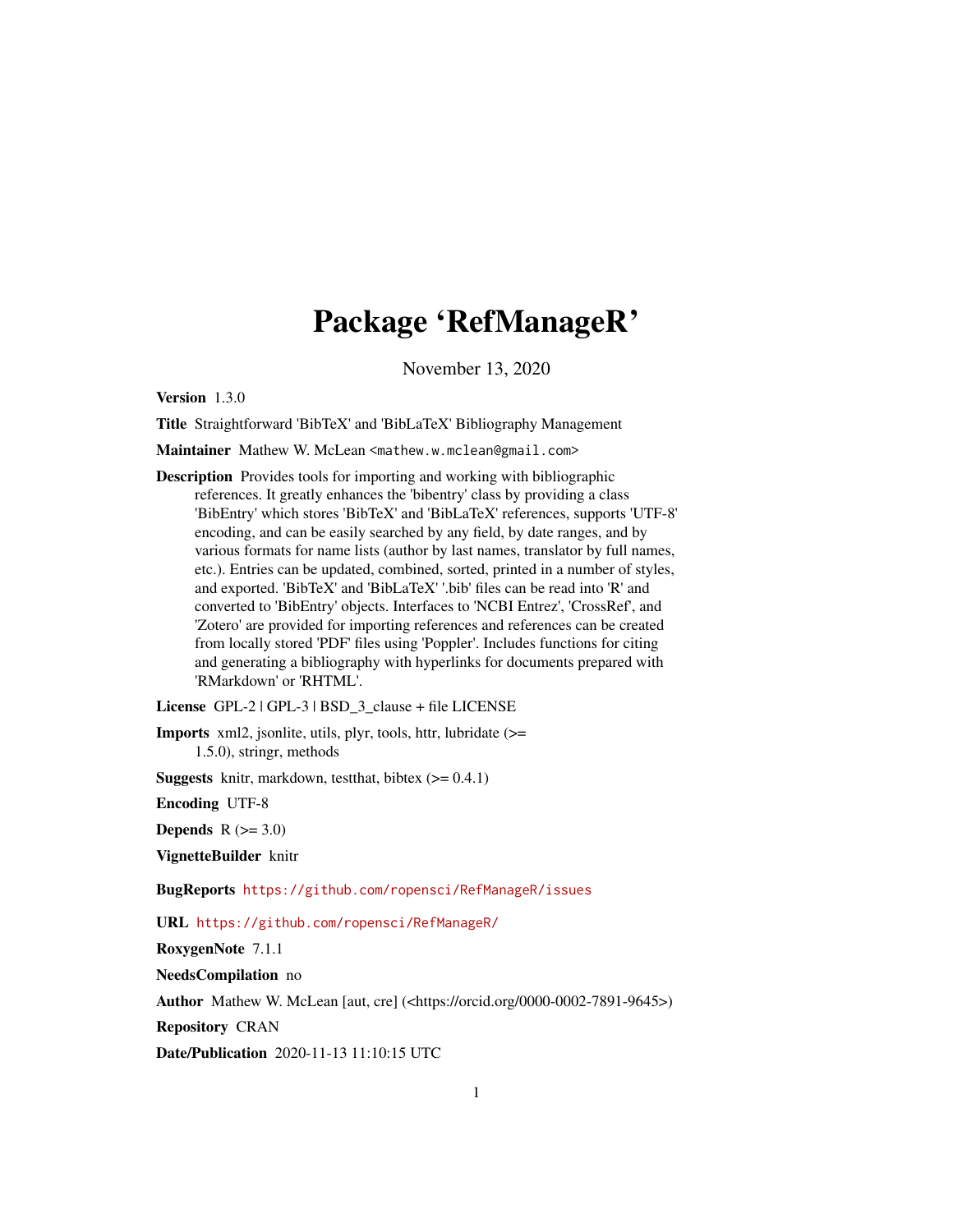# <span id="page-1-0"></span>R topics documented:

| $\overline{2}$ |
|----------------|
| $\overline{4}$ |
| 6              |
| $\overline{7}$ |
| 8              |
| 11             |
| 13             |
| 14             |
| 17             |
| 18             |
| 19             |
| 20             |
| 21             |
| 22             |
| 23             |
| 24             |
| 25             |
| 26             |
| 27             |
| 30             |
| 31             |
| 33             |
| 34             |
| 36             |
| 37             |
| 39             |
| 41             |
| 41             |
| 43             |
| 45             |
| 47             |
| 48             |
| 48             |
| 49             |
|                |
| 51             |

# **Index**

RefManageR-package

Import and Manage BibTeX and BibLaTeX references with RefMan $ageR$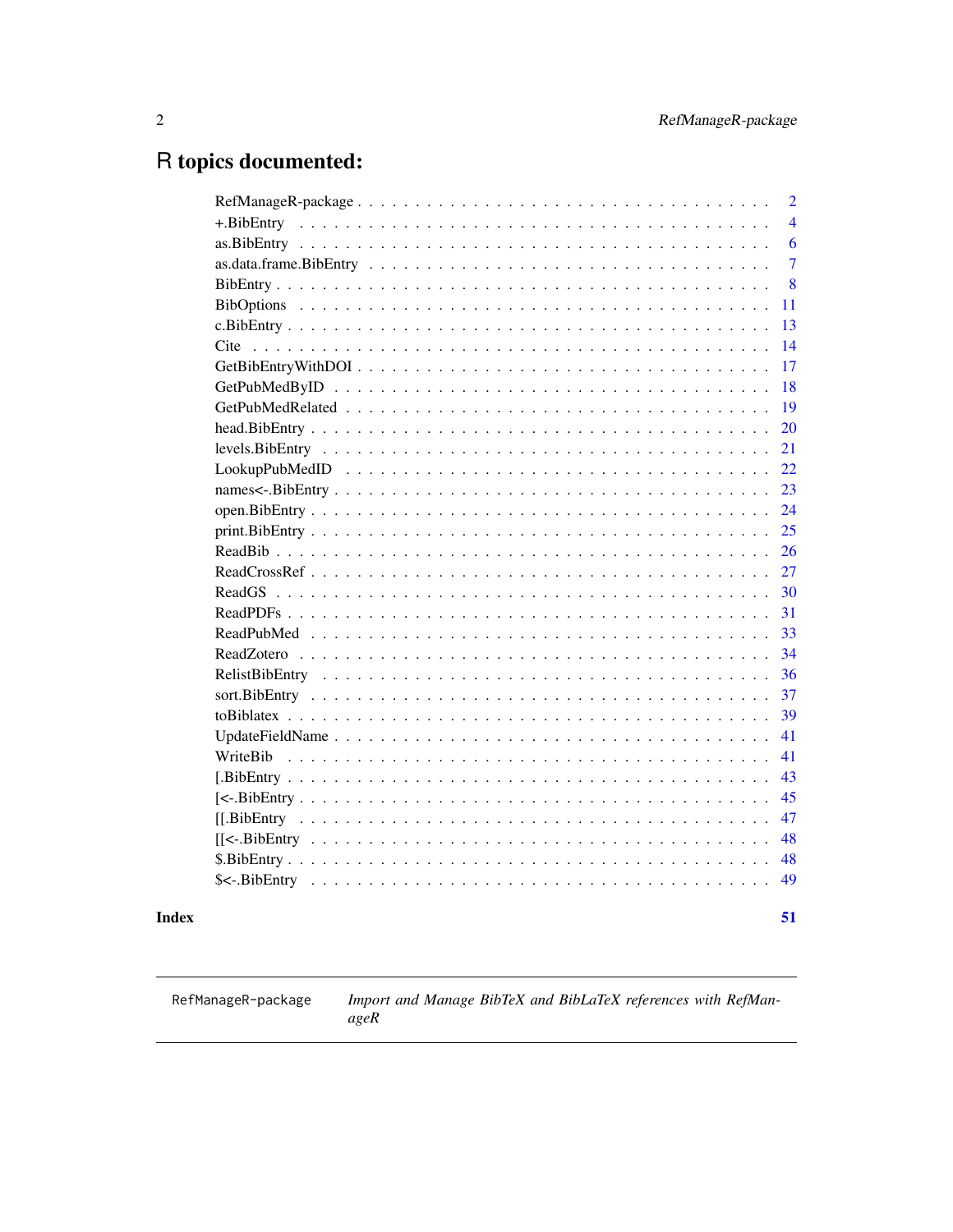<span id="page-2-0"></span>RefManageR provides tools for importing and working with bibliographic references. It greatly enhances the bibentry class by providing a class BibEntry which stores BibTeX and BibLaTeX references, supports UTF-8 encoding, and can be easily searched by any field, by date ranges, and by various formats for name lists (author by last names, translator by full names, etc.). Entries can be updated, combined, sorted, printed in a number of styles, and exported. BibTeX and BibLaTeX .bib files can be read into R and converted to BibEntry objects. Interfaces to NCBI's Entrez, CrossRef, and Zotero are provided for importing references and references can be created from locally stored PDFs using Poppler. Includes functions for citing and generating a bibliography with hyperlinks for documents prepared with RMarkdown or RHTML.

#### Details

#### Importing and Creating References

BibEntry objects can be created directly using the [BibEntry](#page-7-1) function. .bib files can be read into R using the [ReadBib](#page-25-1) function. Tools are provided for importing references from Crossref, Zotero, Google Scholar, and PDFs and looking up PubMed ID's and DOIs. See [ReadPDFs](#page-30-1), [ReadZotero](#page-33-1), [ReadCrossRef](#page-26-1), [ReadGS](#page-29-1), [ReadPubMed](#page-32-1), [GetPubMedByID](#page-17-1), [GetPubMedRelated](#page-18-1).

### Manipulating BibEntry objects

BibEntry objects may be searched and indexed by field values, name lists, keys, dates, date ranges, etc. See [\[.BibEntry](#page-42-1), [\[<-.BibEntry](#page-44-1), [\[\[.BibEntry](#page-46-1), [\\$.BibEntry](#page-47-1).

# Printing and Exporting Bibliographies

The [print.BibEntry](#page-24-1) function can print in a number of formats (e.g. text, html) and most of the base bibliography styles available with BibLaTeX (e.g. alphabetic, numeric, authortitle, and authoryear). [toBibtex.BibEntry](#page-38-1) will convert a BibEntry object to a character vector containing lines of a BibTeX file, converting fields, entry types and expanding crossreferences as needed to coerce BibLaTeX entries to BibTeX. [toBiblatex](#page-38-2) converts the BibEntry object to a character vector containing lines of the corresponding BibLaTeX file. The results can be written to a file using [WriteBib](#page-40-1).

Citations can be generated in a number of styles using one of the available functions for citations. A list of references can be printed based on the works the user has cited thus far in their document. See [Cite](#page-13-1). The citations and bibliography can be printed including hyperlinks using either the R Markdown or R HTML formats.

### Additional features

All sorting methods for bibliographies available in the BibLaTeX LaTeX package have been implemented see [sort.BibEntry](#page-36-1) and the references.

Using [open.BibEntry](#page-23-1) electronic copies of references can be opened in a PDF viewer or web browser.

The convenience function [BibOptions](#page-10-1) is provided for setting defaults for commonly used functions such as [print.BibEntry](#page-24-1), [\[.BibEntry](#page-42-1), and [Cite](#page-13-1). Its interface is similar to [options](#page-0-0).

### Author(s)

McLean, M. W. <mathew.w.mclean@gmail.com>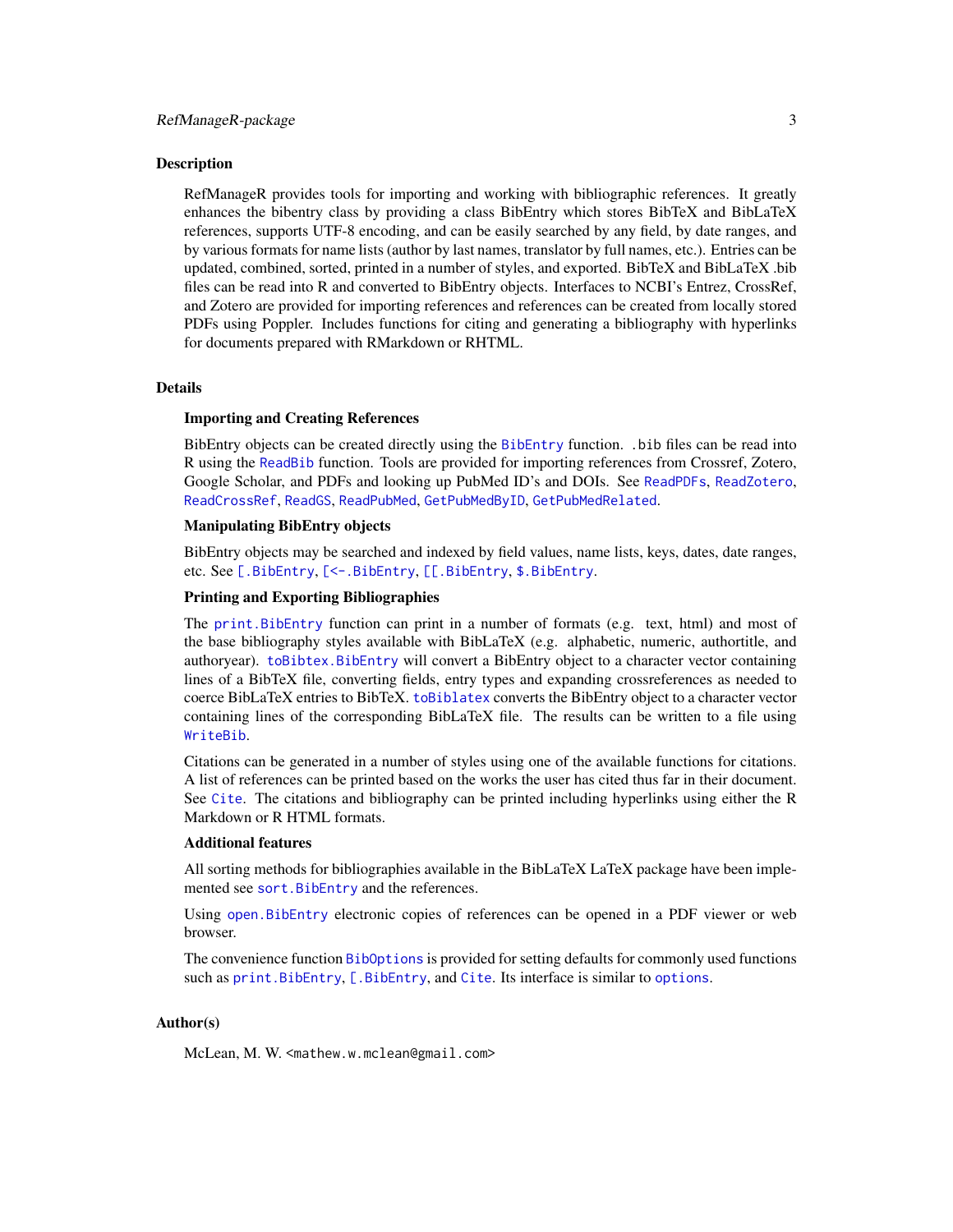### <span id="page-3-0"></span>References

McLean, M. W. (2014). Straightforward Bibliography Management in R Using the RefManageR Package. [arXiv: 1403.2036 \[cs.DL\].](https://arxiv.org/abs/1403.2036) Submitted.

Lehman, P., P. Kime, A. Boruvka, and J. Wright (2013). The biblatex Package. [https://mirror.](https://mirror.pregi.net/tex-archive/macros/latex/contrib/biblatex/doc/biblatex.pdf) [pregi.net/tex-archive/macros/latex/contrib/biblatex/doc/biblatex.pdf](https://mirror.pregi.net/tex-archive/macros/latex/contrib/biblatex/doc/biblatex.pdf).

Hornik, K., D. Murdoch, and A. Zeileis (2012). Who Did What? The Roles of R Package Authors and How to Refer to Them. The R Journal 4, 1. [https://journal.r-project.org/archive/](https://journal.r-project.org/archive/2012-1/RJournal_2012-1_Hornik~et~al.pdf) [2012-1/RJournal\\_2012-1\\_Hornik~et~al.pdf](https://journal.r-project.org/archive/2012-1/RJournal_2012-1_Hornik~et~al.pdf)

Patashnik, O (1988). Bibtexing. [https://mirror.pregi.net/tex-archive/biblio/bibtex/](https://mirror.pregi.net/tex-archive/biblio/bibtex/contrib/doc/btxdoc.pdf) [contrib/doc/btxdoc.pdf](https://mirror.pregi.net/tex-archive/biblio/bibtex/contrib/doc/btxdoc.pdf).

<span id="page-3-2"></span>+.BibEntry *Merge two BibEntry objects while discarding duplicates*

# <span id="page-3-1"></span>Description

Merges two BibEntry objects comparing only the specified fields to detect duplicates, thus it is can be made less strict than using duplicated, unique, etc. Attributes are also merged and keys are ensured to be unique. merge and + simply provide different interfaces for merging.

#### Usage

```
## S3 method for class 'BibEntry'
e1 + e2## S3 method for class 'BibEntry'
merge(
  x,
  y,
  fields.to.check = BibOptions()$merge.fields.to.check,
  ignore.case = BibOptions()$ignore.case,
  ...
)
```
### Arguments

| e1              | BibEntry object                                                                                                                                                                                                                        |
|-----------------|----------------------------------------------------------------------------------------------------------------------------------------------------------------------------------------------------------------------------------------|
| e <sub>2</sub>  | BibEntry object to be merged with e1                                                                                                                                                                                                   |
| $\mathsf{x}$    | BibEntry object                                                                                                                                                                                                                        |
| y               | BibEntry object                                                                                                                                                                                                                        |
| fields.to.check |                                                                                                                                                                                                                                        |
|                 | character vector; which BibLaTeX fields should be checked to determine if an<br>entry is a duplicate? Can include "bibtype" to check entry type and "key" to<br>check entry keys. Specifying "all" checks all fields using duplicated. |
| ignore.case     | logical; if TRUE, case is ignored when determining if fields are duplicates.                                                                                                                                                           |
|                 | ignored                                                                                                                                                                                                                                |
|                 |                                                                                                                                                                                                                                        |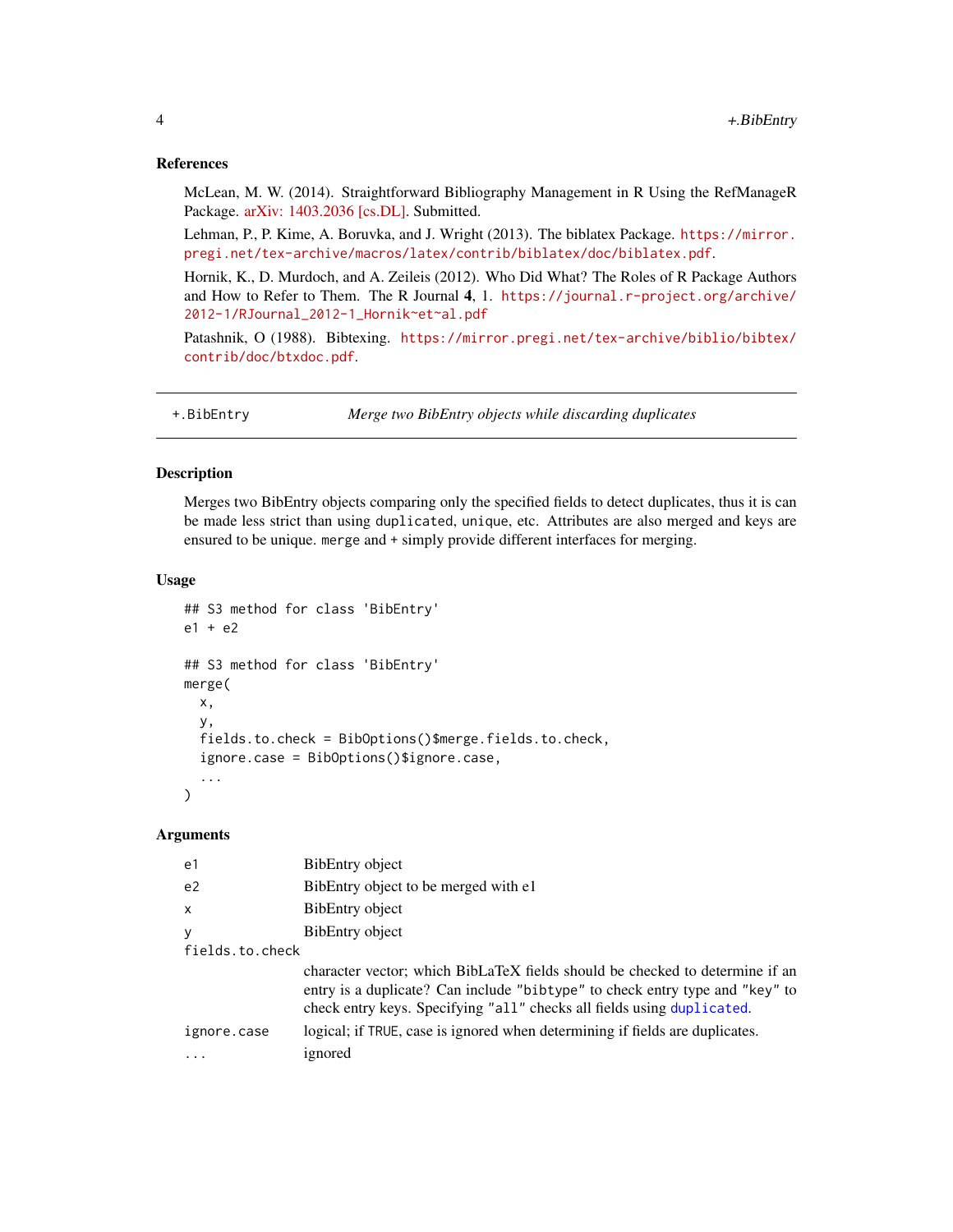## <span id="page-4-0"></span>+.BibEntry 5

# Value

an object of class BibEntry

## Author(s)

McLean, M. W. <mathew.w.mclean@gmail.com>

# See Also

[duplicated](#page-0-0), [unique](#page-0-0)

```
$.BibEntry($<-.BibEntry([.BibEntry([<-.BibEntry([[.BibEntry(),
[[<-.BibEntry(), c.BibEntry()
```

```
if (requireNamespace("bibtex")) {
   file.name <- system.file("Bib", "biblatexExamples.bib", package="RefManageR")
   bib <- suppressMessages(ReadBib(file.name))
   bib1 < - bib[seq\_len(44)]bib2 <- bib[45:length(bib)]
    ## The following is FALSE because the parent entry of one entry in bib1
   ## is in bib2, so the child entry is expanded in the BibEntry object
    ## returned by `[` to include the fields inherited from the dropped parent
    identical(merge(bib1, bib2, 'all'), bib)
    toBiblatex(bib1[[1L]])
    toBiblatex(bib[[1L]])
   ## Alternatively, the operator `[[` for BibEntry objects does not expand
   ## cross references
   bib1 < - bib[[seq\_len(44)]]bib2 \leftarrow bib[[45:length(bib)]]identical(merge(bib1, bib2, 'all'), bib)
    ## Not strict enough
    invisible(merge(bib1, bib2, c('title', 'date')))
}
## New publications of R.J. Carroll from Google Scholar and Crossref
## Not run:
if (requireNamespace("bibtex")) {
   bib1 <- ReadGS(scholar.id = "CJOHNoQAAAAJ", limit = '10', sort.by.date = TRUE)
   bib2 <- ReadCrossRef(query = "rj carroll", limit = 10, sort = "relevance",
     min.relevance = 80)
   oldopt <- BibOptions(merge.fields.to.check = "title")
    rjc.new.pubs <- bib1 + bib2
   BibOptions(oldopt)
}
## End(Not run)
```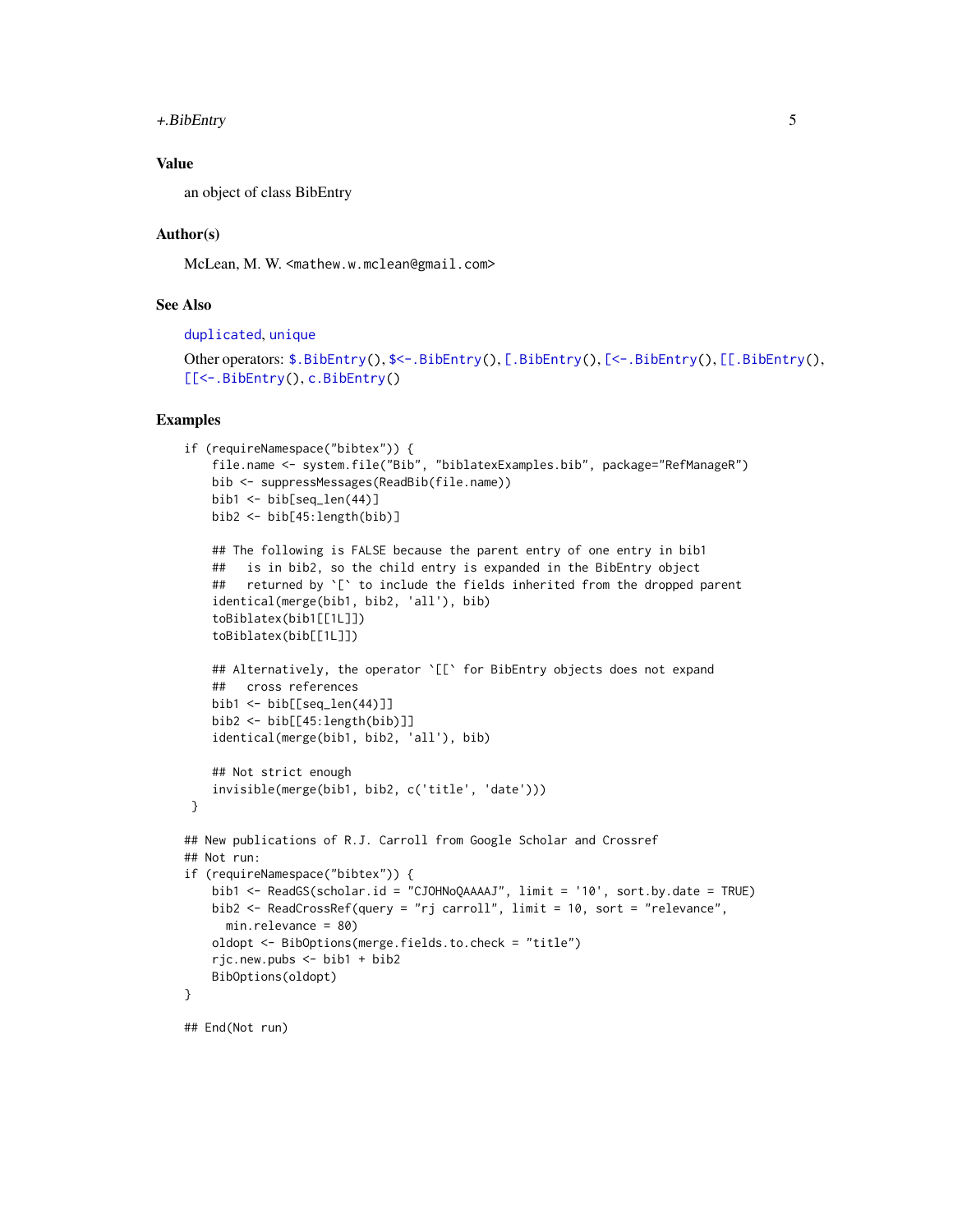<span id="page-5-1"></span><span id="page-5-0"></span>

Functions to check if an object is a BibEntry, or coerce it if possible.

#### Usage

```
as.BibEntry(x)
```
is.BibEntry(x)

### Arguments

x any R object.

# Details

as.BibEntry is able to coerce suitably formatted character vectors, [bibentry](#page-0-0) objects, lists, and data.frames to BibEntry objects. See the examples.

# Value

as.BibEntry - if successful, an object of class BibEntry.

is.BibEntry - logical; TRUE if x is a BibEntry object.

### **Note**

Each entry to be coerced should have a bibtype, key, and all required fields for the specified bibtype.

### See Also

[BibEntry](#page-7-1)

```
if (requireNamespace("bibtex")) {
    file.name <- system.file("Bib", "biblatexExamples.bib", package="RefManageR")
    bib <- suppressMessages(ReadBib(file.name))[[20:21]]
    identical(as.BibEntry(unlist(bib)), bib) ## see also RelistBibEntry
    identical(as.BibEntry(unclass(bib)), bib)
    identical(as.BibEntry(as.data.frame(bib)), bib)
 }
bib <- c(bibtype = "article", key = "mclean2014", title = "My New Article",
  author = "Mathew W. McLean", journaltitle = "The Journal", date = "2014-01")
```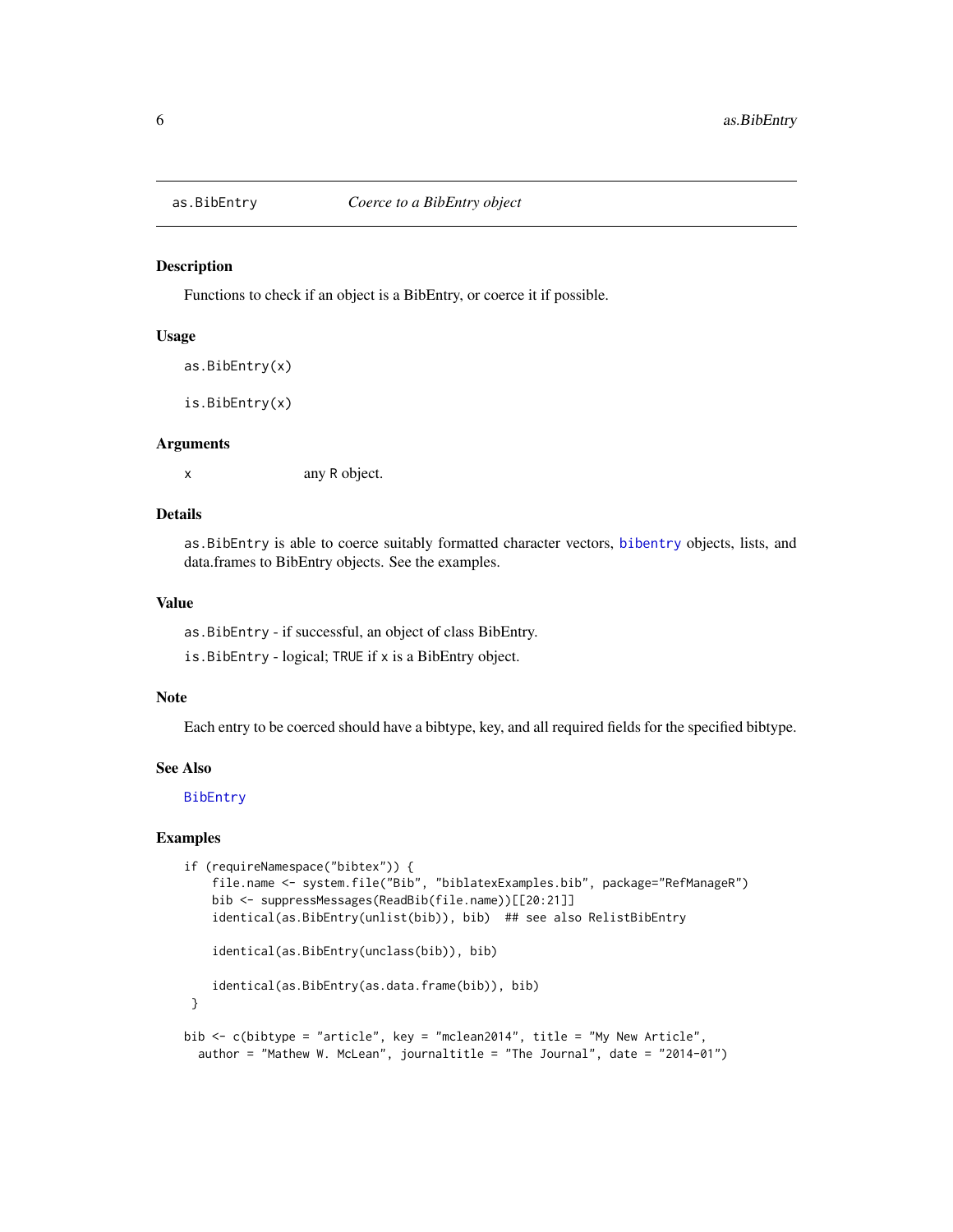```
as.BibEntry(bib)
bib <- bibentry(bibtype = "article", key = "mclean2014", title = "My New Article",
journal = "The Journal", year = 2014, author = "Mathew W. McLean")
print(bib, .bibstyle = "JSS")
as.BibEntry(bib)
bib <- list(c(bibtype = "article", key = "mclean2014a", title = "My New Article",
  author = "Mathew W. McLean", journaltitle = "The Journal", date = "2014-01"),
  c(bibtype = "article", key = "mclean2014b", title = "Newer Article",
  author = "Mathew W. McLean", journaltitle = "The Journal", date = "2014-02"))
as.BibEntry(bib)
```
as.data.frame.BibEntry

*Coerce to a Data Frame*

#### Description

Coerces a BibEntry object to a data.frame, with each row of the data frame being a field present in at least one entry in the BibEntry object being coerced.

### Usage

```
## S3 method for class 'BibEntry'
as.data.frame(x, row.names = NULL, optional = FALSE, ...)
```
### Arguments

| x         | - a BibEntry object |
|-----------|---------------------|
| row.names | - ignored           |
| optional  | - ignored           |
|           | - ignored           |

#### Value

a data.frame object with row names giving the keys, and first column giving entry type.

### See Also

```
BibEntry, as.BibEntry
```

```
bib <- list(c(bibtype = "article", key = "mclean2014a", title = "My New Article",
  author = "Mathew W. McLean", journaltitle = "The Journal", date = "2014-01"),
  c(bibtype = "article", key = "mclean2014b", volume = 10, title = "My Newer Article",
  author = "Mathew W. McLean", journaltitle = "The Journal", date = "2014-02"))
bib <- as.BibEntry(bib)
as.data.frame(bib)
```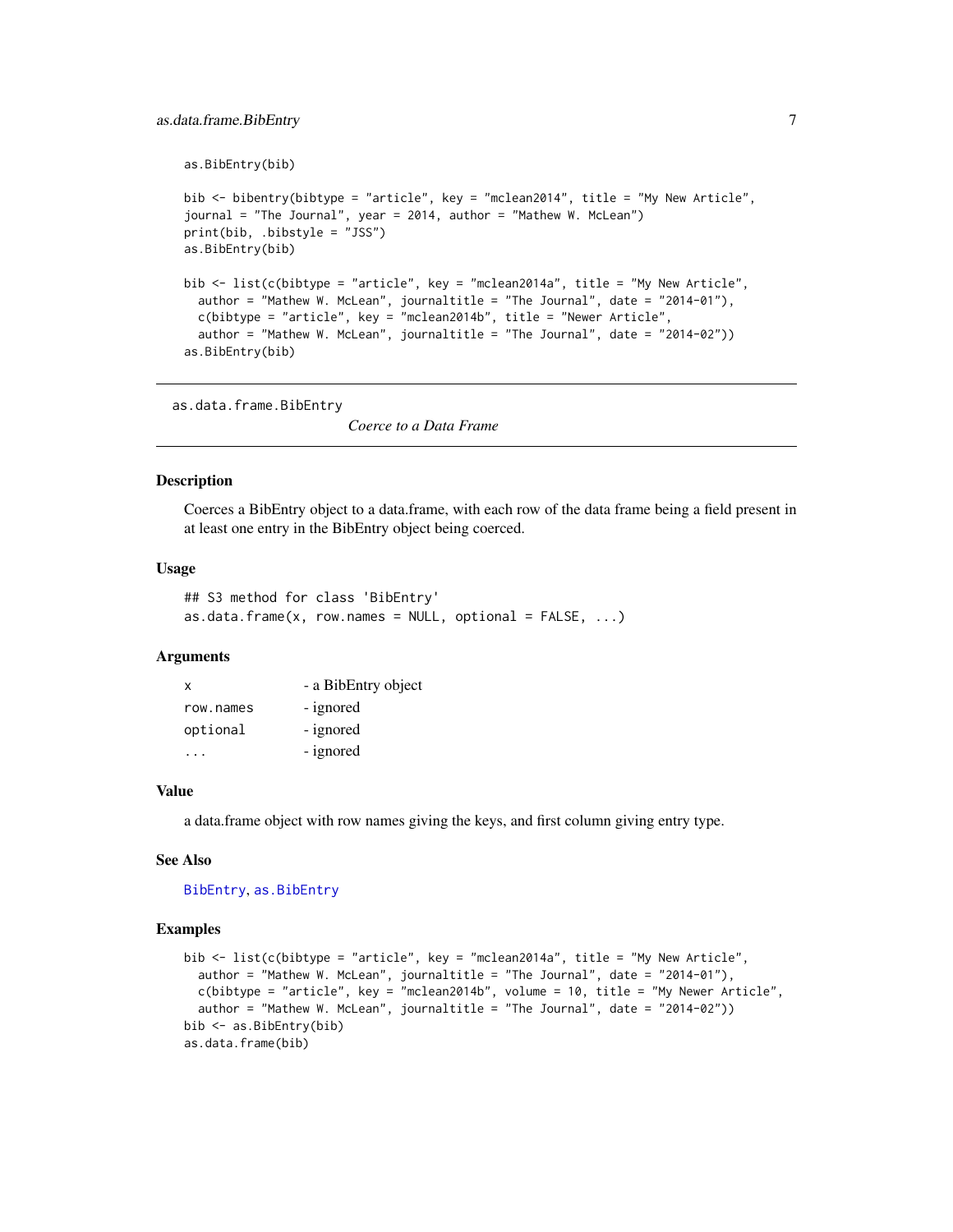<span id="page-7-1"></span><span id="page-7-0"></span>

Provides a new class BibEntry which builds on [bibentry](#page-0-0) to provide enhanced functionality for representing, manipulating, importing, etc. bibliographic information in BibTeX or BibLaTeX style.

### Usage

```
BibEntry(
  bibtype,
  textVersion = NULL,
  header = NULL,
  footer = NULL,
  key = NULL,
  ...,
 other = list(),mheader = NULL,
 mfooter = NULL
)
```
### Arguments

| bibtype     | a character string with a BibTeX entry type. See Entry Types for details.                                                                                                                                        |
|-------------|------------------------------------------------------------------------------------------------------------------------------------------------------------------------------------------------------------------|
| textVersion | a character string with a text representation of the reference to optionally be<br>employed for printing.                                                                                                        |
| header      | a character string with optional header text.                                                                                                                                                                    |
| footer      | a character string with optional footer text.                                                                                                                                                                    |
| key         | a character string giving the citation key for the entry.                                                                                                                                                        |
| .           | arguments of the form tag = value giving the fields of the entry, with tag and<br>value the name and value of the field, respectively. Arguments with empty<br>values are dropped. See Entry Fields for details. |
| other       | list; additional way to specify fields and their values                                                                                                                                                          |
| mheader     | string; optional "outer" header text                                                                                                                                                                             |
| mfooter     | string; optional "outer" footer text                                                                                                                                                                             |

# Details

The BibEntry objects created by BibEntry can represent an arbitrary positive number of references, as with bibentry, but many additional methods are defined for building and manipulating a database of references.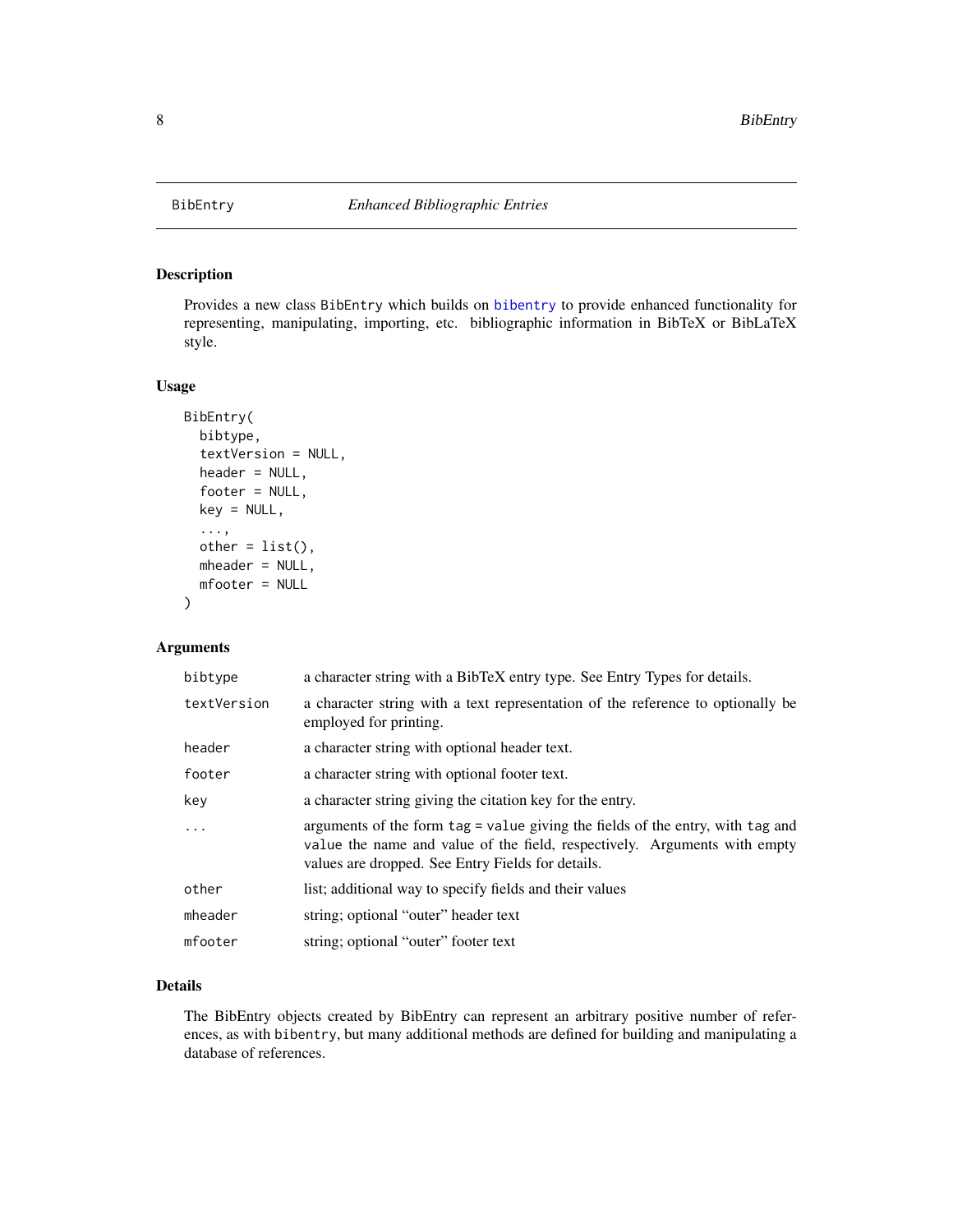### BibEntry 9

#### Value

an object of class BibEntry

### Entry Types

bibentry creates "bibentry" objects, which are modeled after BibLaTeX and BibTeX entries. The entry should be a valid BibLaTeX or BibTeX entry type. For a list of valid BibTeX entry types, see [bibentry](#page-0-0). BibLaTeX supports all entry types from BibTeX for backwards compatibility. BibLa-TeX defines following entry types '

- *article* An article in a journal, magazine, newspaper, or other periodical which forms a selfcontained unit with its own title. Required fields: author, title, journal/journaltitle, year/date.
- *book* A single-volume book with one or more authors where the authors share credit for the work as a whole. Required fields: author, title, year/date. (Also covers BibTeX @inbook).
- *mvbook* A multi-volume *book*. For backwards compatibility, multi-volume books are also supported by the entry type @book. Required fields: author, title, year/date.
- *inbook* A part of a book which forms a self-contained unit with its own title. Note that the profile of this entry type is different from standard BibTeX. Required fields: author, title, booktitle, year/date
- *bookinbook* This type is similar to *inbook* but intended for works originally published as a stand-alone book.
- *suppbook* Supplemental material in a *book*. This type is closely related to the *inbook* entry type.
- *booklet* A book-like work without a formal publisher or sponsoring institution. Required fields: author/editor, title, year/date.
- *collection* A single-volume collection with multiple, self-contained contributions by distinct authors which have their own title. Required fields: editor, title, year/date.
- *mvcollection* A multi-volume *collection*. Also supported by *collection*. Required fields: editor, title, year/date.
- *incollection* A contribution to a collection which forms a self-contained unit with a distinct author and title. Required fields: author, editor, title, booktitle, year/date.
- *suppcollection* Supplemental material in a *collection*.
- *manual* Technical or other documentation, not necessarily in printed form. Required fields: author/editor, title, year/date
- *misc* A fallback type for entries which do not fit into any other category. Required fields: author/editor, title, year/date
- *online* An online resource. Required fields: author, title, number, year/date.
- *patent* A patent or patent request. Required fields: author, title, number, year/date.
- *periodical* A complete issue of a periodical, such as a special issue of a journal. Required fields: editor, title, year/date
- *suppperiodical* Supplemental material in a *periodical*.
- *proceedings* A single-volume conference proceedings. Required fields: editor, title, year/date.
- *mvproceedings* A multi-volume @proceedings entry. Required fields: editor, title, year/date.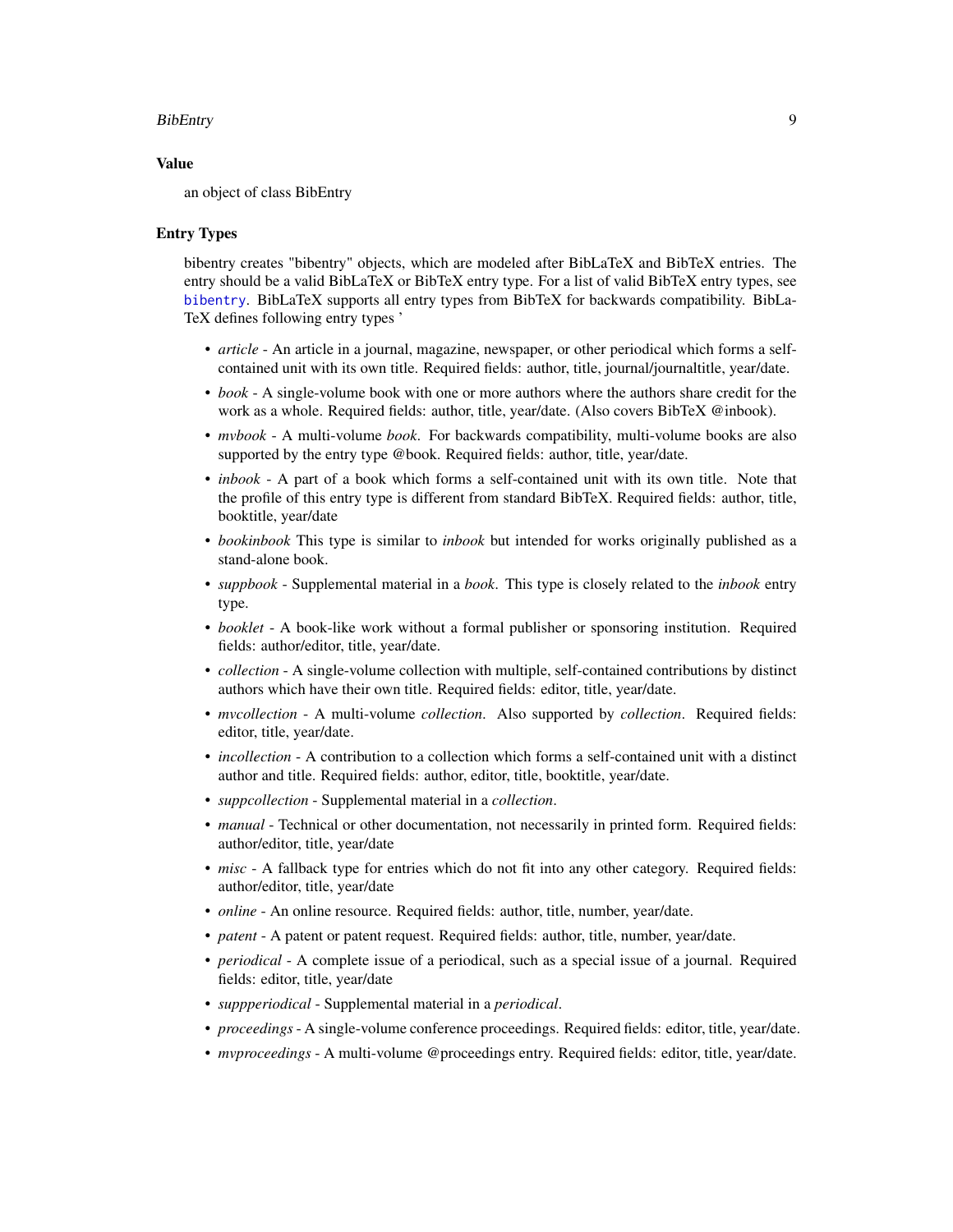- <span id="page-9-0"></span>• *inproceedings* - An article in a conference proceedings. Required fields: author, editor, title, booktitle, year/date.
- *reference* A single-volume work of reference such as an encyclopedia or a dictionary. Alias for *collection* in standard styles.
- *mvreference* A multi-volume *reference* entry.
- *inreference* An article in a work of reference. Alias for *incollection* in most styles.
- *report* A technical report, research report, or white paper published by a university or some other institution. Required fields: author, title, type, institution, year/date.
- *set* An entry set. This entry type is special, see BibLaTeX manual.
- *thesis* A thesis written for an educational institution to satisfy the requirements for a degree. Use the type field to specify the type of thesis. Required fields: author, title, type, institution, year/date.
- *unpublished* A work with an author and a title which has not been formally published, such as a manuscript or the script of a talk. Required fields: author, title, year/date.
- *xdata* This entry type is special. *xdata* entries hold data which may be inherited by other entries. (Biber only.)
- *custom[a-f]* Custom types (up to five) for special bibliography styles. Not used by the standard styles.

#### **Note**

Date fields are parsed using the locale specified by Sys.getlocale("LC\_TIME") (relevant when specifying a character 'month' field, instead of the recommended integer format)

Name list fields (author, editor, etc.) should be specified as they would be for BibTeX/BibLaTeX; e.g. author = "Doe,Jane and Smith,Bob A.".

### Author(s)

McLean, M. W. <mathew.w.mclean@gmail.com>

#### References

BibLaTeX manual [https://mirror.pregi.net/tex-archive/macros/latex/contrib/biblate](https://mirror.pregi.net/tex-archive/macros/latex/contrib/biblatex/doc/biblatex.pdf)x/ [doc/biblatex.pdf](https://mirror.pregi.net/tex-archive/macros/latex/contrib/biblatex/doc/biblatex.pdf)

### See Also

# [bibentry](#page-0-0)

```
BibEntry(bibtype = "Article", key = "mclean2014", title = "An Article Title",
  author = "McLean, Mathew W. and Wand, Matt P.", journaltitle = "The Journal Title",
  date = "2014-02-06", pubstate = "forthcoming")bib <- BibEntry(bibtype = "XData", key = "arxiv_data", eprinttype = "arxiv",
eprintclass = "stat.ME", year = 2013, urldate = "2014-02-01", pubstate = "submitted")
bib <- c(bib, BibEntry(bibtype = "Misc", key = "mclean2014b",
```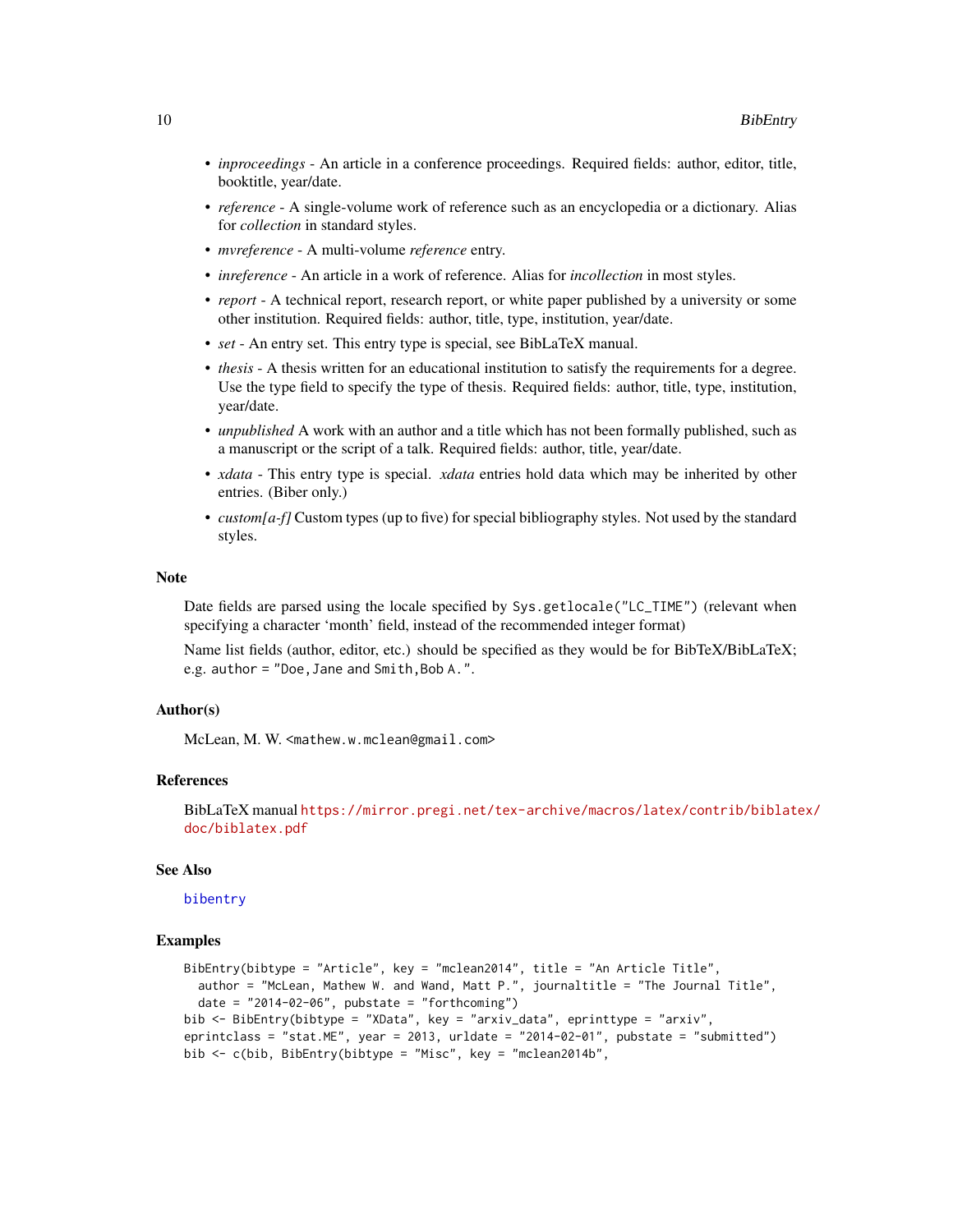#### <span id="page-10-0"></span>BibOptions 11

```
title = "Something On the {arXiv}", author = "Mathew W. McLean", eprint = "1312.9999",
 xdata = "arxiv_data", url = "https://arxiv.org/abs/1310.5811"))
bib
toBiblatex(bib)
```
<span id="page-10-1"></span>BibOptions *Set options/hooks for RefManageR*

### Description

This function is used to access and set package options for RefManageR, similar to [options](#page-0-0). The options are listed in the details

### Usage

BibOptions(..., restore.defaults = FALSE)

# Arguments

... a character vector or strings specifying option names to access; or to set options values, a named list or vector of option values or options specified in name=value pairs.

restore.defaults

logical; if TRUE, ...'s are ignored and all package options are restored to their defaults.

#### Details

The following are valid package options.

#### Options for searching/indexing a BibEntry object. See [\[.BibEntry](#page-42-1) and [\[<-.BibEntry](#page-44-1)

- 1. match.author string; controls how name list fields (author, editor, translator, etc.) are matched when searching for names. "family.with.initials" require family names and given name initials to match, "exact" requires names to match exactly, and any other value results in only family names being compared (the default).
- 2. match.date string; controls how date fields are matched when searching. If "year.only" (the default), only years are checked for equality when comparing dates, otherwise months and days will also be compared, if they are available.
- 3. use.regex logical; if TRUE, regular expressions are used when searching non-date fields; otherwise, exact matching is used.
- 4. ignore.case logical; if TRUE, case is ignored when searching.
- 5. return.ind logical; if TRUE the return value of [SearchBib](#page-42-2) and the operators [\[.BibEntry](#page-42-1), will be the indices of any matches; otherwise, a BibEntry object is returned.

### Options for Printing with print. BibEntry and [PrintBibliography](#page-13-2)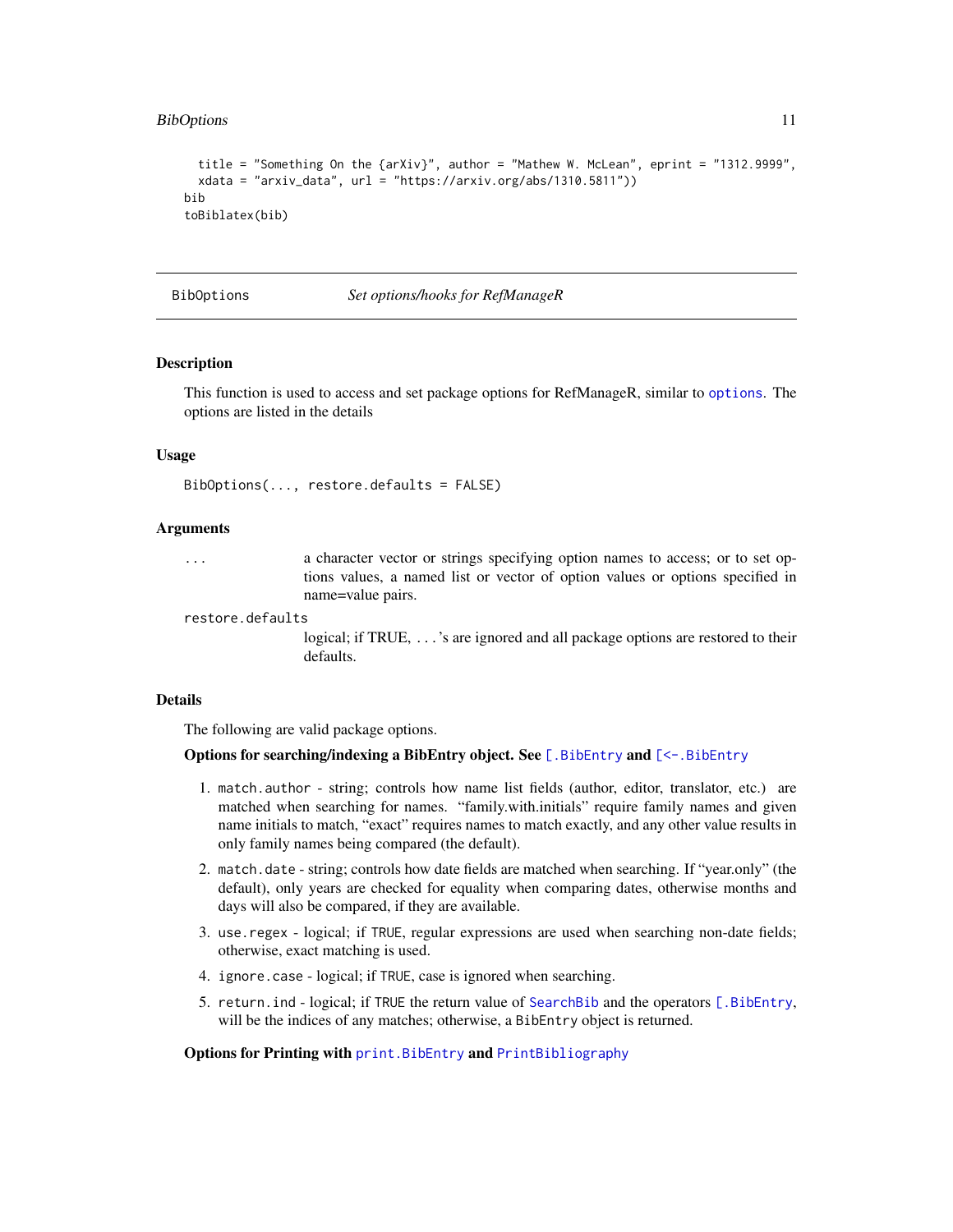- <span id="page-11-0"></span>1. bib.style - string; Biblatex bibliography style to use when printing and formatting a BibEntry object. Possible values are "numeric" (default), "authoryear", "authortitle", "alphabetic", "draft".
- 2. first.inits logical; if TRUE, only given name initials are displayed when printing; otherwise, full names are used.
- 3. dashed logical; if TRUE and bib.style = "authoryear" or bib.style = "authortitle", recurring author and editor names are replaced with "—" when printing.
- 4. sorting string; controls how BibEntry objects are sorted. Possible values are "nty", "nyt", "nyvt", "anyt", "anyvt", "ynt", "ydnt", "none", "debug"; see [sort.BibEntry](#page-36-1)
- 5. max.names numeric; maximum number of names to display before using "et al." when formatting and printing name list fields. This is also the minimum number of names that will be displayed if "et al." is used (corresponding to the 'minnames' package option in Biblatex). See below and option longnamesfirst when using this argument with the citation functions ([Citet](#page-13-2), etc.).
- 6. no.print.fields character vector; fields that should not be printed, e.g., doi, url, isbn, etc.
- 7. style character string naming the printing style. Possible values are plain text (style "text"), BibTeX ("Bibtex"), BibLaTeX ("Biblatex"), a mixture of plain text and BibTeX as traditionally used for citations ("citation"), HTML ("html"), LaTeX ("latex"), "markdown", "yaml", R code ("R"), and a simple copy of the textVersion elements (style "textVersion", see [BibEntry](#page-7-1))

# Options for the [Cite](#page-13-1) functions

- 1. cite.style character string; bibliography style to use to generate citations.
- 2. style as above, but used to format the citations.
- 3. hyperlink character string or logical; for use with  $style = "markdown"$  and  $style = "html"$ (ignored otherwise). If FALSE, no hyperlink will be generated for the citation or in the bibliography when printing. If set equal to "to.bib", then hyperlinks will be generated linking the citation and bibliography. The default value, "to.doc", will try to create the hyperlink using the url, doi, or eprint fields of entry. If these fields are not available, the hyperlink will point to the bibliography. See also open. BibEntry.
- 4. super logical; should superscripts be used for numeric citations? Ignored if cite.style != "numeric".
- 5. max.names numeric; same as above, except for citations. Note, that the first time a reference is cited, this option will be ignored if longfirstnames is TRUE.
- 6. longnamesfirst logical; should the first time a citation appears in the text not be truncated at max.names?
- 7. bibpunct character vector; punctuation to use in a citation. The entries in bibpunct are as follows
	- (a) The left delimiter for non-alphabetic and non-numeric citation styles
	- (b) The right delimiter for non-alphabetic and non-numeric citation styles
	- (c) The left delimiter for alphabetic and numeric citation styles
	- (d) The right delimiter for alphabetic and numeric citation styles
	- (e) The separator between references in a citation.
	- (f) Punctuation to go between the author and year.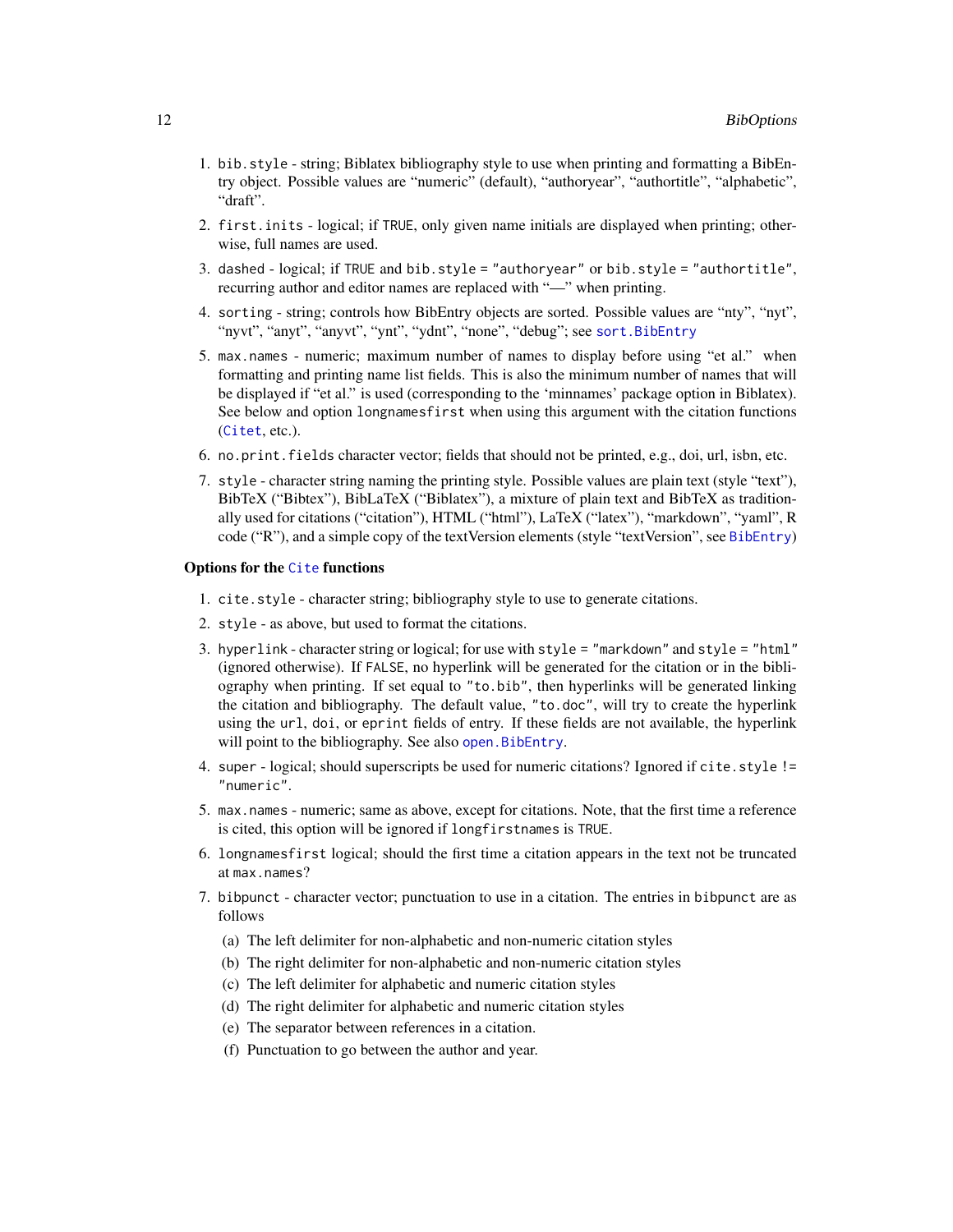### <span id="page-12-0"></span>c.BibEntry 13

### **Other**

- 1. check.entries string or FALSE; if FALSE entries are not checked to ensure that they have all the required fields for the type of entry; if "warn" then entries are checked, but only a warning is issued and the entry is processed anyway; otherwise an error is produced if an entry does not have the required fields (default). Note that the majority of fields listed as required for a particular entry type in the Biblatex manual are not actually required for Biblatex to produce an entry.
- 2. merge.fields.to.check character vector; for [merge.BibEntry](#page-3-1) and the operator [+.BibEntry](#page-3-2), the fields that should be checked when comparing entries for equality when merging BibEntry objects. Specifying "all" results in all fields be checked with [duplicated](#page-0-0). The default is "key" to only check for duplicated keys.

# Value

if a vector of option names is supplied, the current value of the requested options, or if ... is missing, all current option values; otherwise, when setting options the old values of the changed options are (invisibly) returned as a list.

#### Note

If ... is missing and restore.defaults = FALSE, all options and their current values will be returned as a list.

# See Also

[print.BibEntry](#page-24-1), [BibEntry](#page-7-1), [options](#page-0-0)

### Examples

```
BibOptions()
BibOptions("first.inits", "bib.style")
oldopts <- BibOptions(first.inits = FALSE, bib.style = "authoryear")
oldopts
BibOptions(oldopts)
```
BibOptions(restore.defaults = TRUE)

<span id="page-12-1"></span>c.BibEntry *Combine BibEntry objects.*

#### Description

Combines mutliple BibEntry objects into a single one.

#### Usage

## S3 method for class 'BibEntry'  $c(\ldots,$  recursive = FALSE)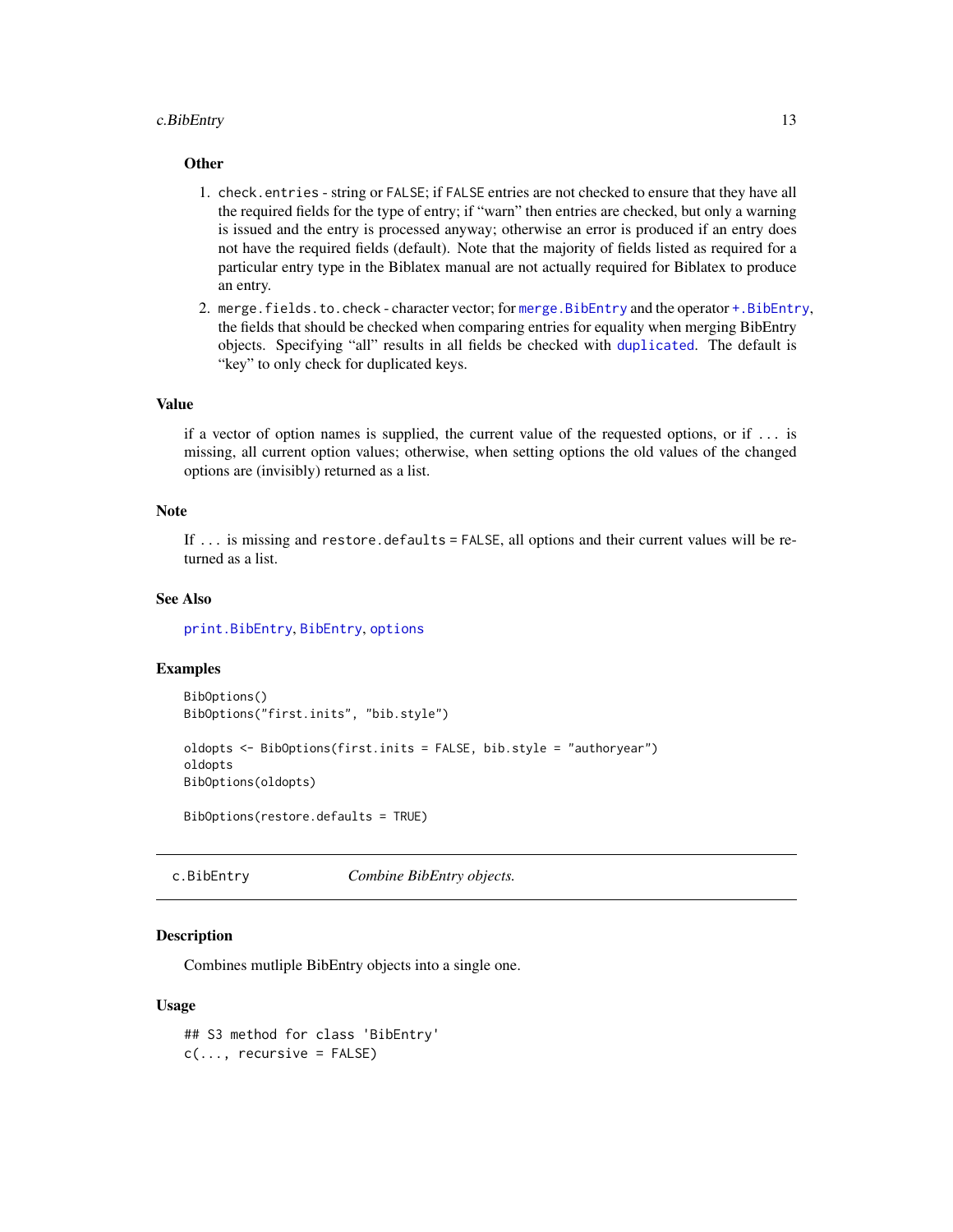### <span id="page-13-0"></span>**Arguments**

| $\cdots$  | - BibEntry objects to be concatenated. |
|-----------|----------------------------------------|
| recursive | - logical; ignored.                    |

### Value

a single BibEntry object.

#### Note

c will remove all attributes besides class.

No checking for duplicate entries is performed though keys will be made unique.

### See Also

```
$.BibEntry($<-.BibEntry(+.BibEntry([.BibEntry([<-.BibEntry(),
[[.BibEntry(), [[<-.BibEntry()
```
### Examples

```
bib <- c(BibEntry(bibtype = "article", key = "mclean2014a", title = "My New Article",
  author = "Mathew W. McLean", journaltitle = "The Journal", date = "2014-01"),
  BibEntry(bibtype = "article", key = "mclean2014b",
  title = "My Newer Article", author = "Mathew W. McLean", journaltitle = "The Journal",
  date = "2014-02")
```
<span id="page-13-1"></span>

#### Cite *Cite a BibEntry object in text and print all citations*

### <span id="page-13-2"></span>Description

The Cite functions allow for citing a BibEntry object in text. The PrintBibliography function allows for printing the bibliography of all the cited entries. The NoCite function adds references to the bibliography without including a citation. These functions are most useful when used in, e.g., a RMarkdown or RHTML document.

### Usage

```
Cite(bib, ..., textual = FALSE, before = NULL, after = NULL, .opts = list())PrintBibliography(bib, .opts = list(), start = 1, end = length(bib))
Citep(bib, ..., before = NULL, after = NULL, .opts = list())AutoCite(bib, \ldots, before = NULL, after = NULL, .opts = list())
Citet(bib, ..., before = NULL, after = NULL, .opts = list())
```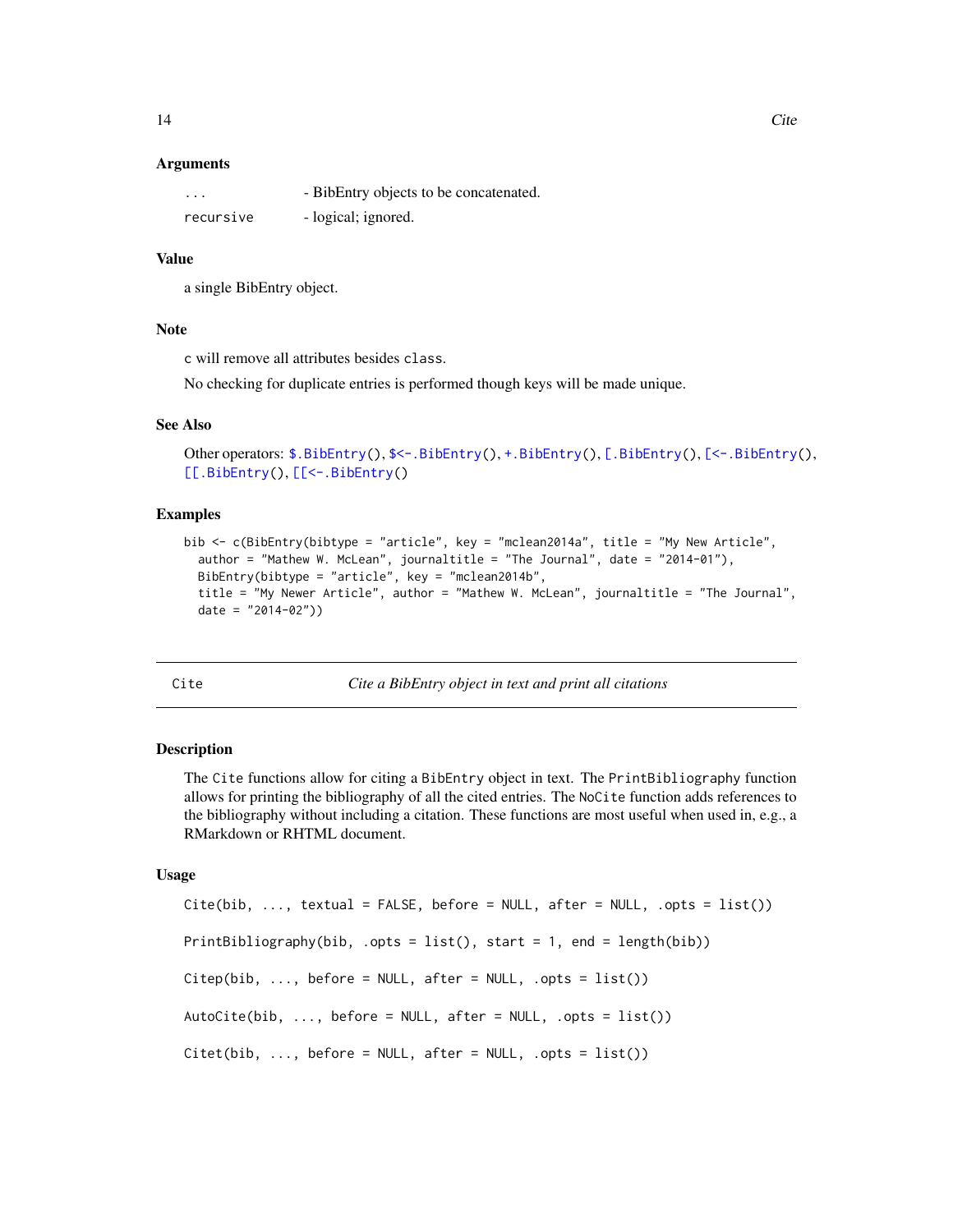```
TextCite(bib, ..., before = NULL, after = NULL, .opts = list())
```

```
NoCite(bib, ..., opts = list())
```
### Arguments

| bib      | a BibEntry or bibentry object                                                                                                                                                               |
|----------|---------------------------------------------------------------------------------------------------------------------------------------------------------------------------------------------|
| $\ddots$ | passed to Search Bib for indexing into bib. A character vector of keys, for ex-<br>ample.                                                                                                   |
| textual  | logical; if TRUE, a "textual" citation is produced, i.e. what is produced by \citet<br>in natbib and \textcite in BibLaTeX; otherwise, a parenthetical citation as \citep<br>and \autocite. |
| before   | string; optional text to display before the citation.                                                                                                                                       |
| after    | string; optional text to display after the citation.                                                                                                                                        |
| .opts    | list; See the relevant section in BibOptions for a description of all valid options<br>for these functions.                                                                                 |
| start    | Integer; specifying the index of the first citation to print. Useful for printing<br>long bibliographies on multiple pages/slides.                                                          |
| end      | Integer; specifying the index of the last citation to print. Useful for printing long<br>bibliographies on multiple pages/slides.                                                           |

#### Details

See the package vignettes and execute the examples below.

If bib.style = "alphabetic" or bib.style = "numeric", then sorting needs to be done at the start of the document prior to using a cite function as sorting is not done by the PrintBibliography function for those styles (specifying sorting in . opts is ignored in this case). If no sorting is done, the references are listed in the order they were cited in for those two styles.

If the ... argument to NoCite is identical to "\*", then all references in bib are added to the bibliography without citations.

# Value

For the cite functions: a character string containing the citation

PrintBibliography: The formatted list of references.

NoCite: no return value; invoked for its side-effect.

# See Also

[print.BibEntry](#page-24-1), [BibOptions](#page-10-1), [citeNatbib](#page-0-0), the package vignettes bib <-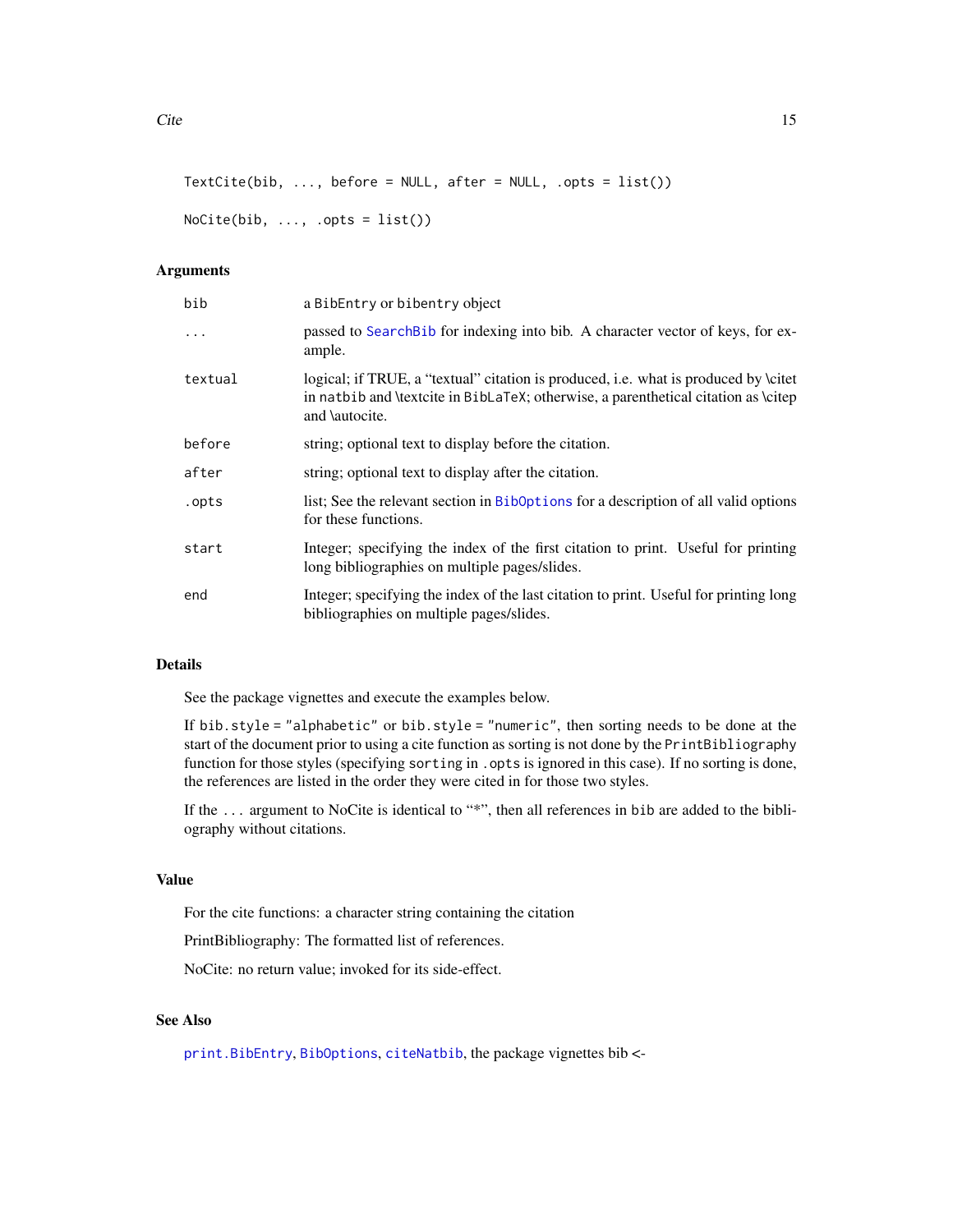```
if (requireNamespace("bibtex")) {
    file <- system.file("Bib", "biblatexExamples.bib", package = "RefManageR")
    BibOptions(check.entries = FALSE)
   bib <- ReadBib(file)
    Citet(bib, 12)
   NoCite(bib, title = "Alkanethiolate")
    PrintBibliography(bib, .opts = list(style = "latex",
                     bib.style = "authoryear"))
}
## Not run:
  if (requireNamespace("bibtex")){
    Citep(bib, c("loh", "geer"), .opts = list(cite-style = "numeric"),before = "see e.g., ")
    Citet(bib, "loh", .opts = list(cite.style = "numeric", super = TRUE))
    AutoCite(bib, eprinttype = "arxiv", .opts = list(cite.style = "authoryear"))
    AutoCite(bib, eprinttype = "arxiv", .opts = list(cite.style = "pandoc"))
    Citep(bib, author = "kant")
    ## shorthand field in both entries gets used for numeric and alphabetic labels
    TextCite(bib, author = "kant", .opts = list(cite.style = "alphabetic"))
    TextCite(bib, author = "kant", .opts = list(cite.style = "numeric"))
    TextCite(bib, author = "kant", .opts = list(cite.style = "alphabetic",
             style = "html"))
    punct <- unlist(BibOptions("bibpunct"))
    punct[3:4] <- c("(", ")")
    TextCite(bib, 33, .opts = list(bibpunct = punct, cite.style = "alphabetic"))
    BibOptions(restore.defaults = TRUE)
  }
## End(Not run)
## Not run:
library(knitr)
## See also TestNumeric.Rmd and TestAlphabetic.Rmd for more examples
old.dir <- setwd(tdir <- tempdir())
doc <- system.file("Rmd", "TestRmd.Rmd", package = "RefManageR")
file.show(doc)
tmpfile <- tempfile(fileext = ".html", tmpdir = tdir)
knit2html(doc, tmpfile)
browseURL(tmpfile)
doc <- system.file("Rhtml", "TestAuthorYear.Rhtml", package = "RefManageR")
file.show(doc)
tmpfile \leftarrow tempfile(fileext = ".html", tmpdir = tdir)knit2html(doc, tmpfile)
browseURL(tmpfile)
setwd(old.dir)
unlink(tdir)
## End(Not run)
```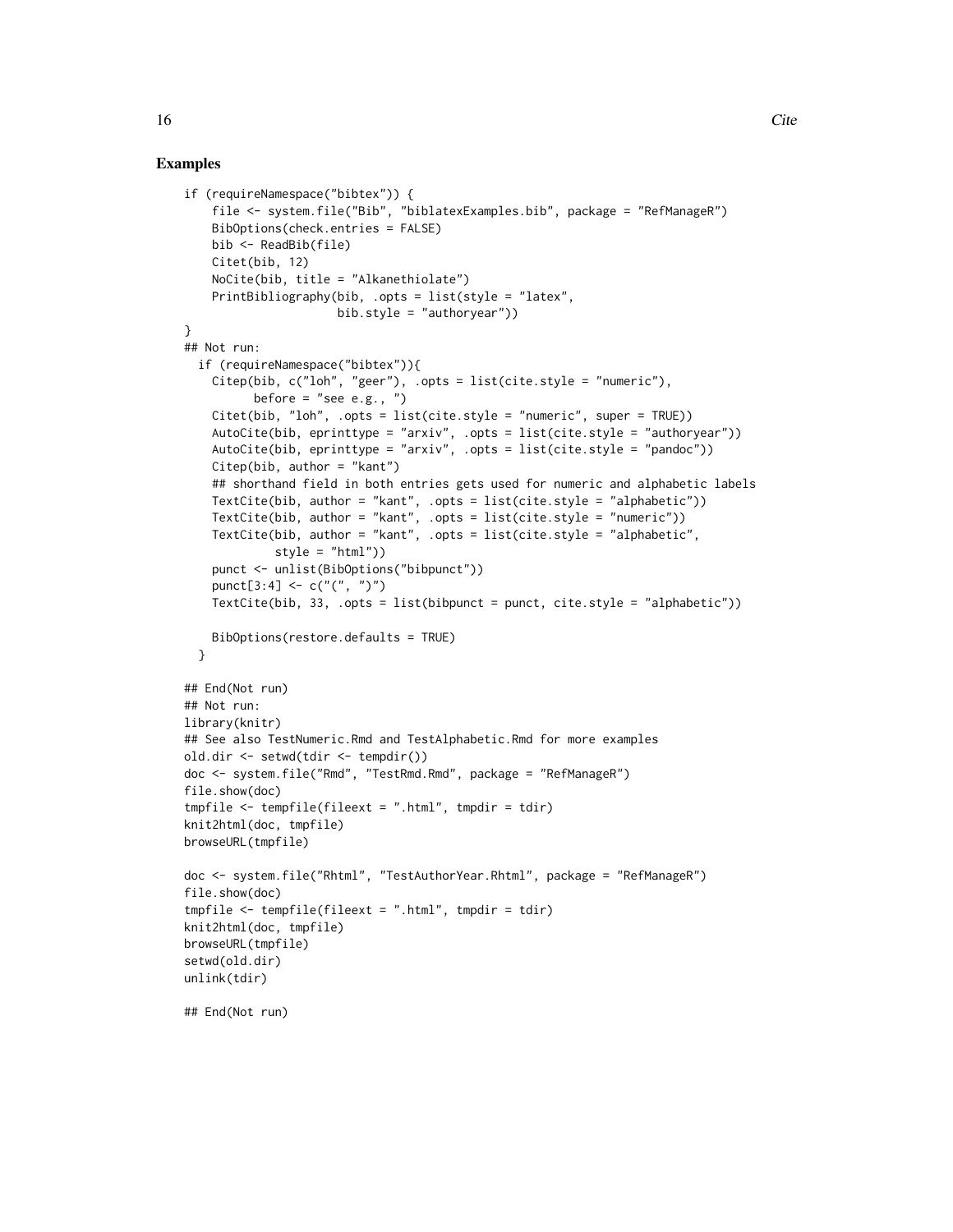<span id="page-16-0"></span>GetBibEntryWithDOI *Lookup a Bibtex entry using a Digital Object Identifier*

# Description

Uses the DOI System API to look up bibliography information given a set of DOIs.

### Usage

```
GetBibEntryWithDOI(
  doi,
  temp.file = tempfile(fileext = ".bib"),
  delete.file = TRUE
\mathcal{L}
```
### Arguments

| doi         | character vector; DOIs to use to retrieve bibliographic information.   |
|-------------|------------------------------------------------------------------------|
| temp.file   | string; a file to write the Bibtex data returned by the DOI System to. |
| delete.file | logical; should temp, file be deleted when the function exits?         |

### Details

The bibliographic information returned by the search of the <https://doi.org/> API is temporarily written to a file and then read back into R and return as a BibEntry object.

# Value

an object of class BibEntry.

### References

<https://www.doi.org/tools.html>

# See Also

[ReadCrossRef](#page-26-1), [BibEntry](#page-7-1)

```
if (interactive() && !httr::http_error("https://doi.org/"))
 GetBibEntryWithDOI(c("10.1016/j.iheduc.2003.11.004", "10.3998/3336451.0004.203"))
```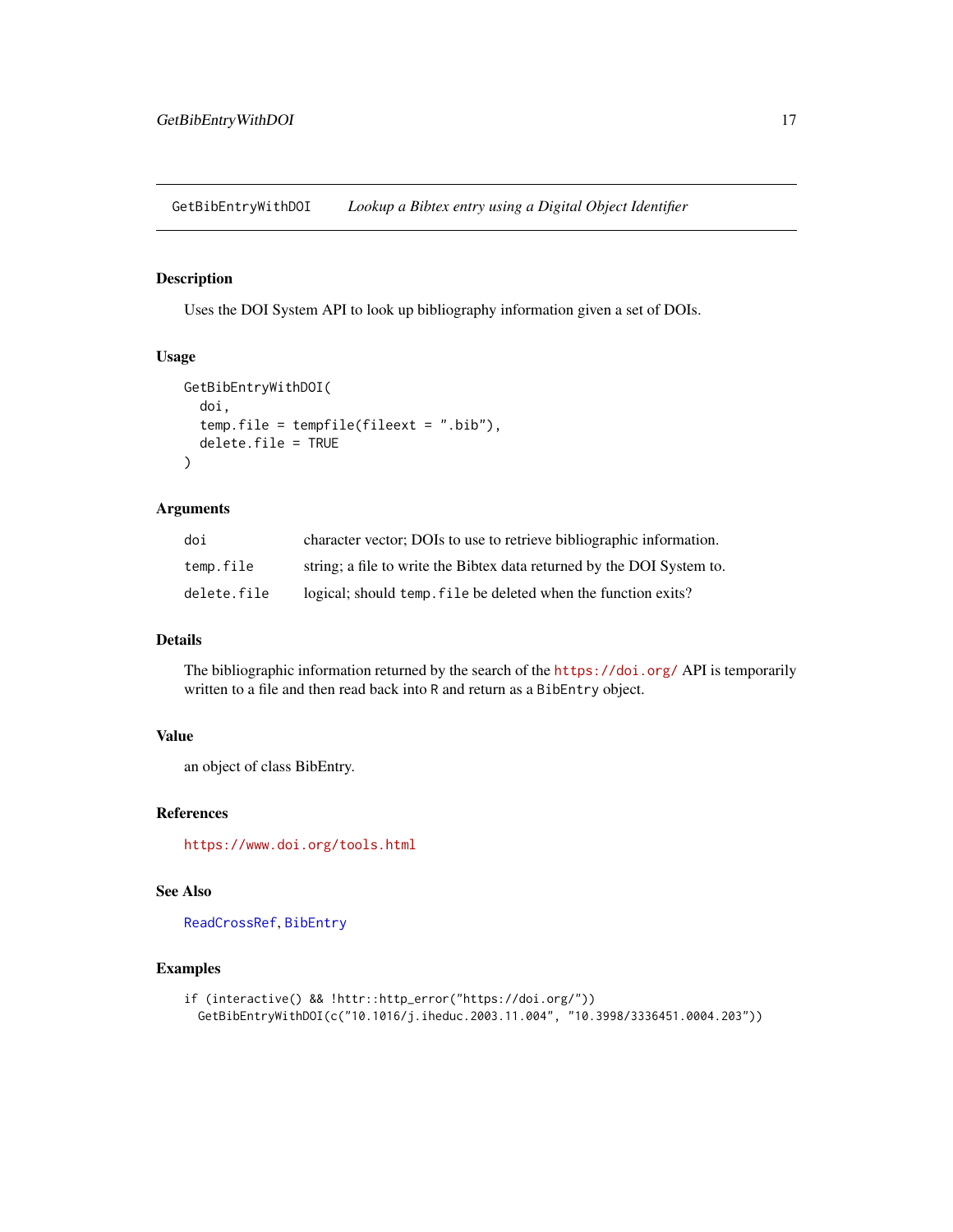<span id="page-17-1"></span><span id="page-17-0"></span>

Uses NCBI's E-Utilities to retrieve bibliographic information given a vector of PubMed ID's and returns the results as a BibEntry object.

### Usage

GetPubMedByID(id, db = "pubmed",  $\ldots$ )

# Arguments

| id                      | character vector; PubMed ID's for searching NCBI's Entrez.                                                     |
|-------------------------|----------------------------------------------------------------------------------------------------------------|
| db                      | string; Entrez database to search.                                                                             |
| $\cdot$ $\cdot$ $\cdot$ | additional parameters to use for the search. See the Entrez documentation listed<br>in the <i>References</i> . |

#### Value

a BibEntry object.

#### Note

Returned entries will have bibtype "Article" or "Book", unless a collection title is present – in which case the bibtype will be "InBook" – or there is no journal information returned for an article – in which case the bibtype will be "Misc".

### References

<https://www.ncbi.nlm.nih.gov/books/NBK25500/>

# See Also

Other pubmed: [GetPubMedRelated\(](#page-18-1)), [LookupPubMedID\(](#page-21-1)), [ReadCrossRef\(](#page-26-1)), [ReadPubMed\(](#page-32-1))

```
if (interactive() && !httr::http_error("https://eutils.ncbi.nlm.nih.gov/"))
 GetPubMedByID(c("11209037", "21245076"))
```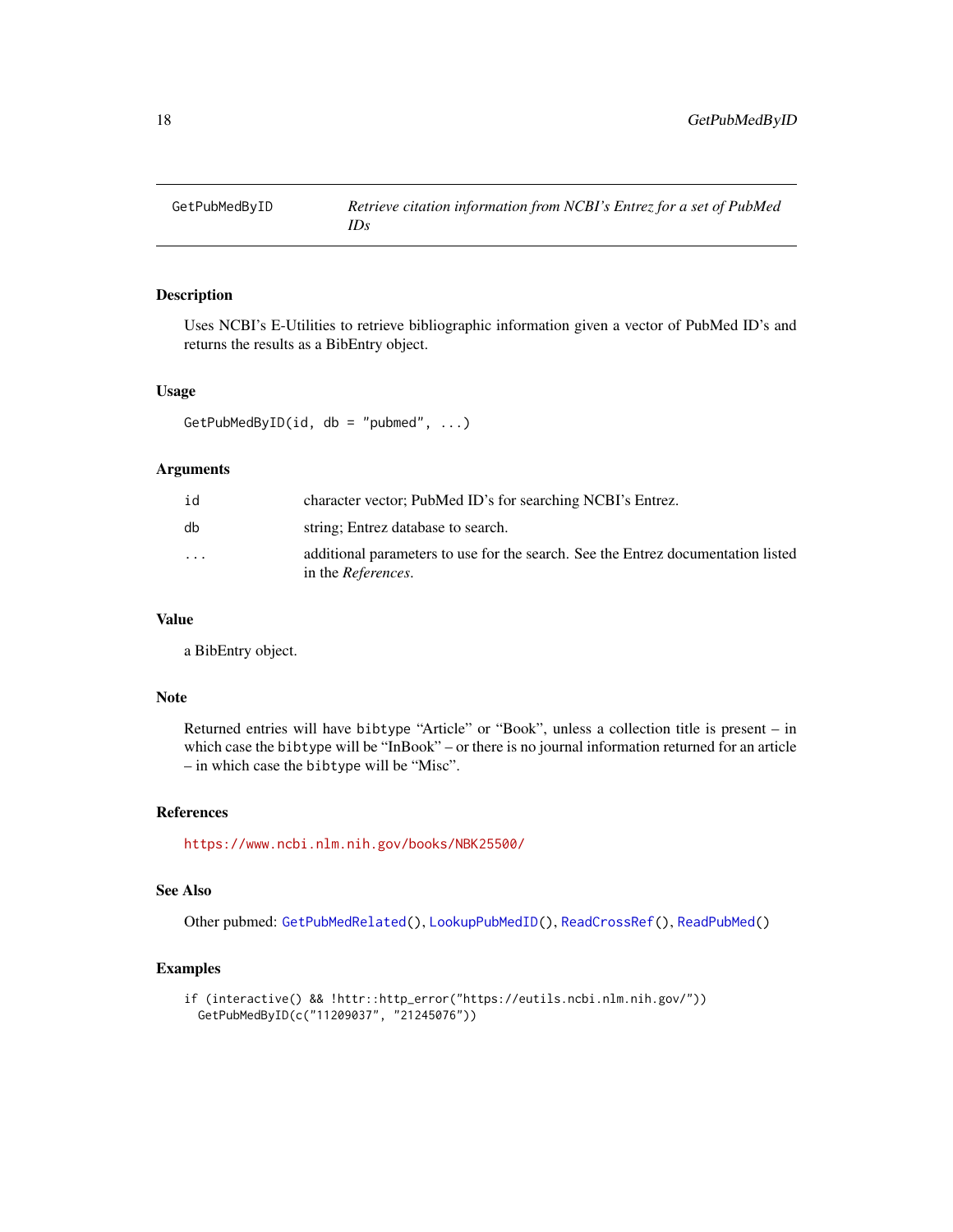<span id="page-18-1"></span><span id="page-18-0"></span>GetPubMedRelated *Retrieve related articles from PubMed using PubMed ID's*

# Description

Searches PubMed for articles related to a set of PubMed ID's using NCBI's E-Utilities.

# Usage

```
GetPubMedRelated(
  id,
  database = "pubmed",
 batch.mode = TRUE,
 max. results = 10,return.sim.scores = FALSE,
  return.related.ids = FALSE
)
```
# Arguments

| id                 | either a character vector of PubMed ID's or a BibEntry object, which is expected<br>to have at least some entries with eprinttype = "pubmed" and eprint field spec-<br>ifying a PubMed ID.                                                                          |  |
|--------------------|---------------------------------------------------------------------------------------------------------------------------------------------------------------------------------------------------------------------------------------------------------------------|--|
| database           | string; the Entrez database to search                                                                                                                                                                                                                               |  |
| batch.mode         | logical; if TRUE, the PubMed IDs in id are combined by Entrez when searching<br>for linked IDs so that only one set of linked IDs is returned. If FALSE, a set of<br>linked IDs is obtained for each ID in id. will be returned                                     |  |
| max.results        | numeric vector; the maximum number of results to return if batch. mode TRUE;<br>or if batch. mode is FALSE, this should have the same length as id with each<br>element giving the maximum number of results to return for the corresponding<br>ID.                 |  |
| return.sim.scores  |                                                                                                                                                                                                                                                                     |  |
|                    | logical; Entrez returns a similarity score with each returned citation giving a<br>measure of how similar the returned entry is to the ones specified by the query.<br>If TRUE these scores are added to the returned BibEntry object in a field called<br>'score'. |  |
| return.related.ids |                                                                                                                                                                                                                                                                     |  |
|                    | logical; should the original PubMed ID(s) that a returned entry is related to be<br>stored in a field called 'PMIDrelated'.                                                                                                                                         |  |
|                    |                                                                                                                                                                                                                                                                     |  |

# Value

an object of class BibEntry.

# References

<https://www.ncbi.nlm.nih.gov/books/NBK25500/>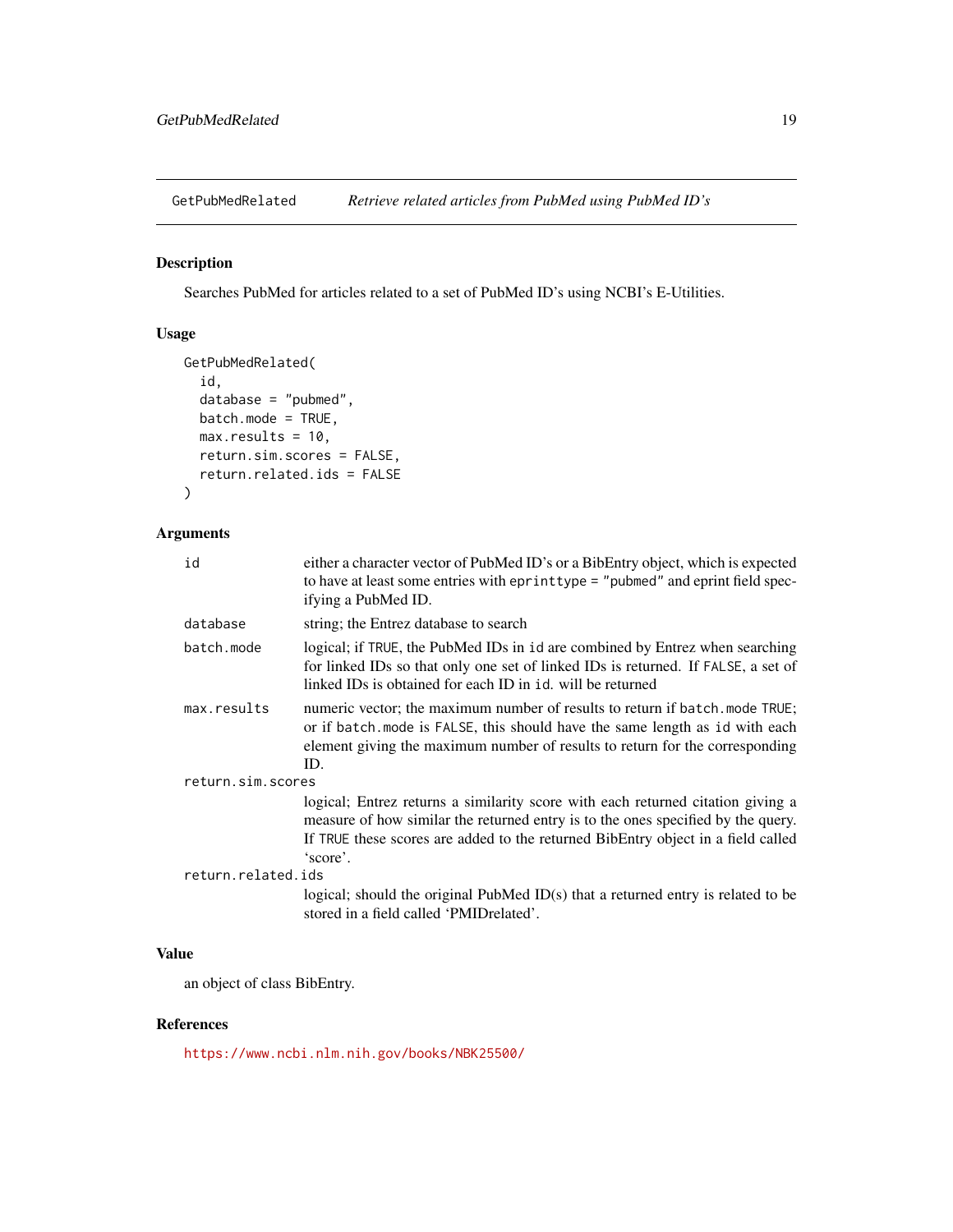# See Also

Other pubmed: [GetPubMedByID\(](#page-17-1)), [LookupPubMedID\(](#page-21-1)), [ReadCrossRef\(](#page-26-1)), [ReadPubMed\(](#page-32-1))

#### Examples

```
if (interactive() && !httr::http_error("https://eutils.ncbi.nlm.nih.gov/")){
 file.name <- system.file("Bib", "RJC.bib", package="RefManageR")
 bib <- ReadBib(file.name)
 bib <- LookupPubMedID(bib[[101:102]])
 toBiblatex(GetPubMedRelated(bib, batch.mode = TRUE, max.results = 2,
 return.sim.scores = TRUE, return.related.ids = TRUE))
 GetPubMedRelated(bib, batch.mode = FALSE, max.results = c(2, 2))
}
```
head.BibEntry *Return the first or last part of a BibEntry object*

### Description

Prints the first or last entries of a BibEntry object (via [message](#page-0-0)) and returns them *invisibly* (via [invisible](#page-0-0)).

### Usage

```
## S3 method for class 'BibEntry'
head(x, n = 6L, suppress.messages = TRUE, ...)
## S3 method for class 'BibEntry'
tail(x, n = 6L, suppress. messages = TRUE, ...)
```
#### Arguments

| x                 | an object of class BibEntry.                                                                                                                                                                                                                   |  |
|-------------------|------------------------------------------------------------------------------------------------------------------------------------------------------------------------------------------------------------------------------------------------|--|
| n                 | a single integer. If positive, size for the resulting object: number of elements for<br>a vector (including lists), rows for a matrix or data frame or lines for a function.<br>If negative, all but the n last/first number of elements of x. |  |
| suppress.messages |                                                                                                                                                                                                                                                |  |
|                   | boolean; should the head/tail entries be printed via message?                                                                                                                                                                                  |  |
| .                 | arguments to be passed to or from other methods.                                                                                                                                                                                               |  |

# Details

If suppress.messages is FALSE, the head/tail entries are output to the console along with some additional formatting for the 'bibtype' and 'key', in addition to invisibly returning the entries.

### Value

an object of class BibEntry.

<span id="page-19-0"></span>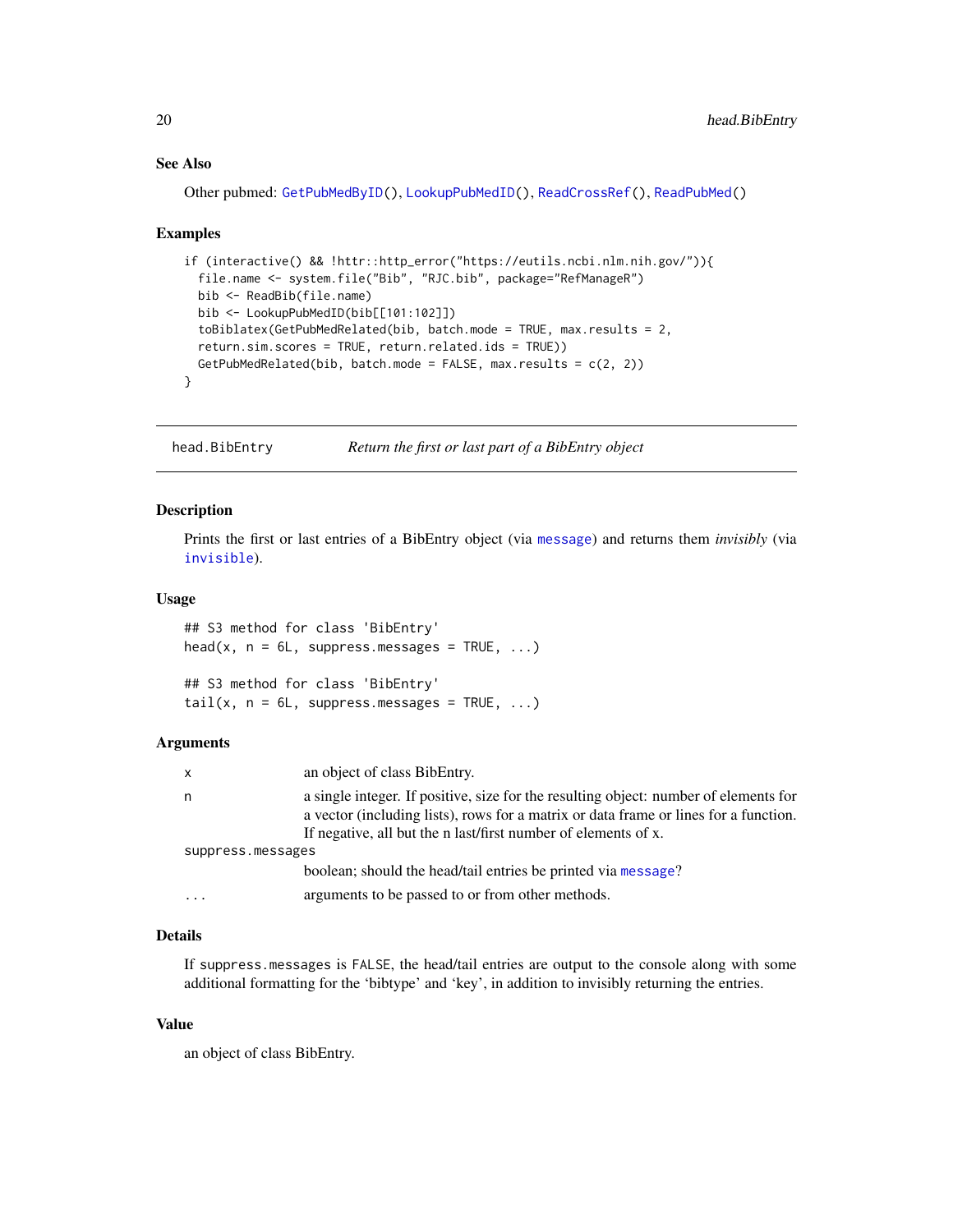# <span id="page-20-0"></span>levels.BibEntry 21

### Examples

```
if (requireNamespace("bibtex")) {
    file <- system.file("Bib", "biblatexExamples.bib", package = "RefManageR")
   BibOptions(check.entries = FALSE)
   bib <- ReadBib(file)
   tail(bib, 2, suppress.messages = FALSE)
   bib <- head(bib, 1, suppress.messages = TRUE)
}
```
levels.BibEntry *Extract all fields present in a BibEntry object*

# Description

These functions return a list of all fields present in a BibEntry object.

### Usage

```
## S3 method for class 'BibEntry'
levels(x)
```
fields(x)

# **Arguments**

x a BibEntry object.

### Value

a list with the same length as x of character vectors giving the fields present in each entry of a BibEntry object.

# Note

The only difference between fields and levels is that levels returns a list with element names corresponding to entry keys.

```
bib <- as.BibEntry(list(c(bibtype = "Article", key = "mclean2014a", title = "My New Article",
  author = "Mathew W. McLean",
 journaltitle = "The Journal", date = "2014-01"), c(bibtype = "Book", key = "mclean2014b",
 title = "My New Book", editor = "Mathew W. McLean", ISBN = "247123837", date = "2014-02")))
fields(bib)
levels(bib)
```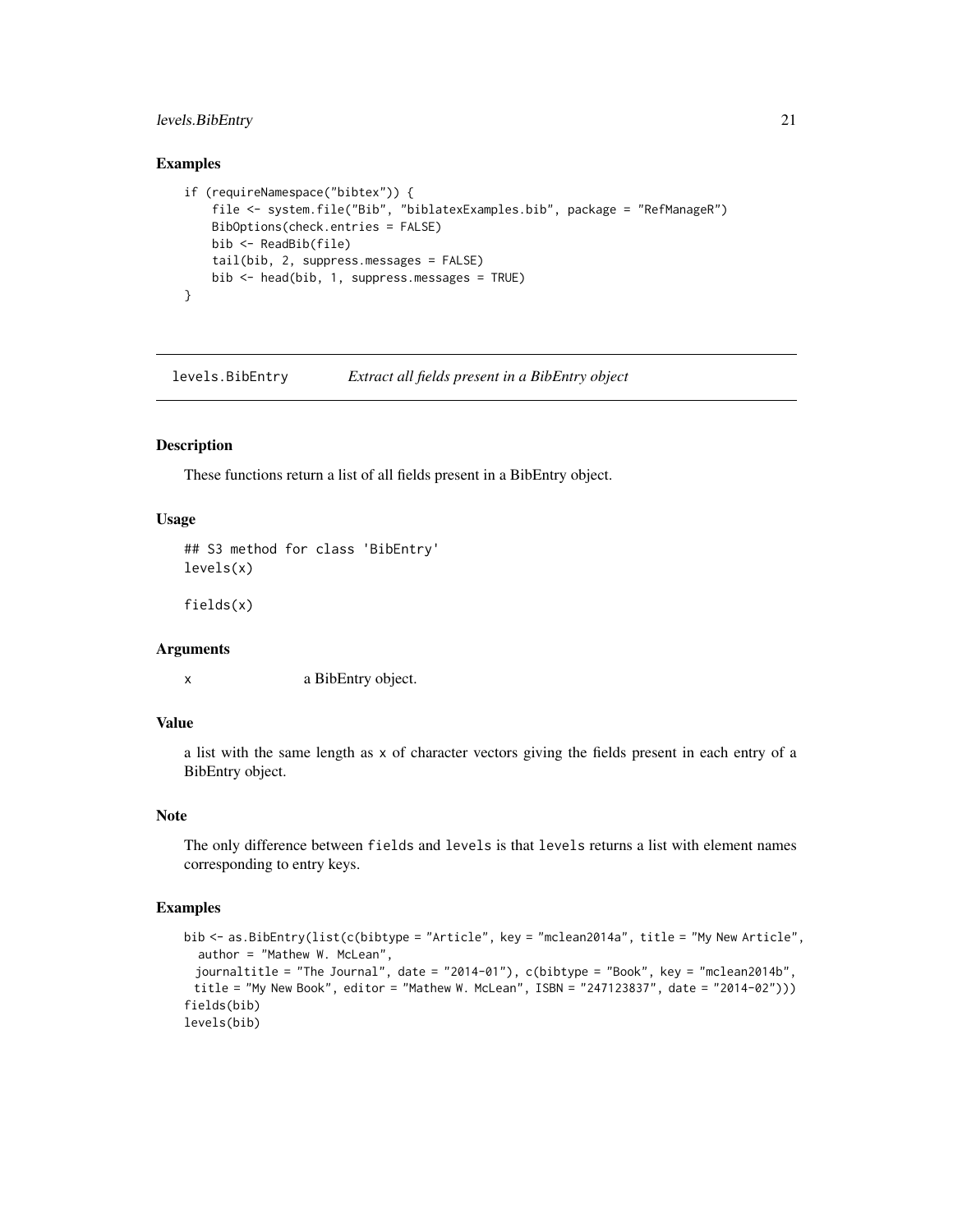<span id="page-21-1"></span><span id="page-21-0"></span>

Uses the NCBI E-utilities to to search for PubMed ID's for citations stored in a BibEntry object.

### Usage

LookupPubMedID(bib, index)

### Arguments

| bib   | a bibentry object                                                                                          |
|-------|------------------------------------------------------------------------------------------------------------|
| index | indices specifying which entries of bib will be searched for. If missing, all<br>entries are searched for. |

### Details

For each entry a citation string is created using the fields journaltitle/journal, date/year, volume, pages, and author; and these strings are then used to search the NCBI database for PubMed ID's.

If an ID is found for an entry, the entry is updated so that the eprinttype field is assigned the value "pubmed" and the eprint field is assigned the ID.

# Value

a BibEntry object - bib with additional eprinttype and eprint fields when the search is successful for an entry.

### See Also

Other pubmed: [GetPubMedByID\(](#page-17-1)), [GetPubMedRelated\(](#page-18-1)), [ReadCrossRef\(](#page-26-1)), [ReadPubMed\(](#page-32-1))

```
if (interactive() && !httr::http_error("https://eutils.ncbi.nlm.nih.gov/")){
 file.name <- system.file("Bib", "RJC.bib", package = "RefManageR")
 bib <- ReadBib(file.name)
 LookupPubMedID(bib[[101:102]])
}
```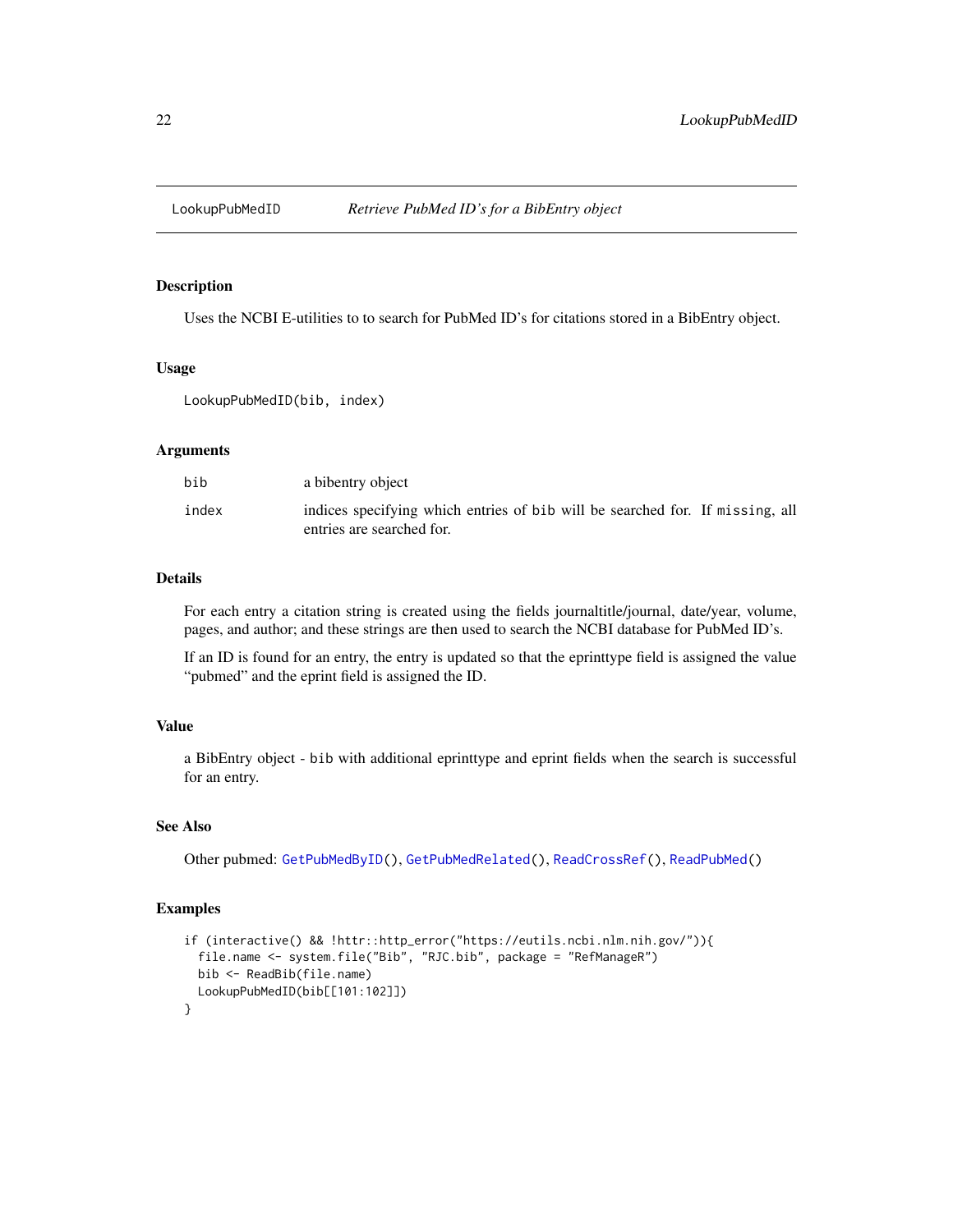<span id="page-22-0"></span>Functions to get and set the keys of an object of class BibEntry

# Usage

```
## S3 replacement method for class 'BibEntry'
names(x) <- value
## S3 method for class 'BibEntry'
names(x)
```
# Arguments

|       | an object of class BibEntry                          |
|-------|------------------------------------------------------|
| value | character vector of new key values to replace into x |

### Value

names<- the updated BibEntry object.

names - character vector of the keys of the BibEntry object.

# Author(s)

McLean, M. W. <mathew.w.mclean@gmail.com>

```
if (requireNamespace("bibtex")) {
   bib <- ReadBib(system.file("Bib", "test.bib", package = "RefManageR"))
   names(bib)
   names(bib)[1] <- 'newkey'
}
```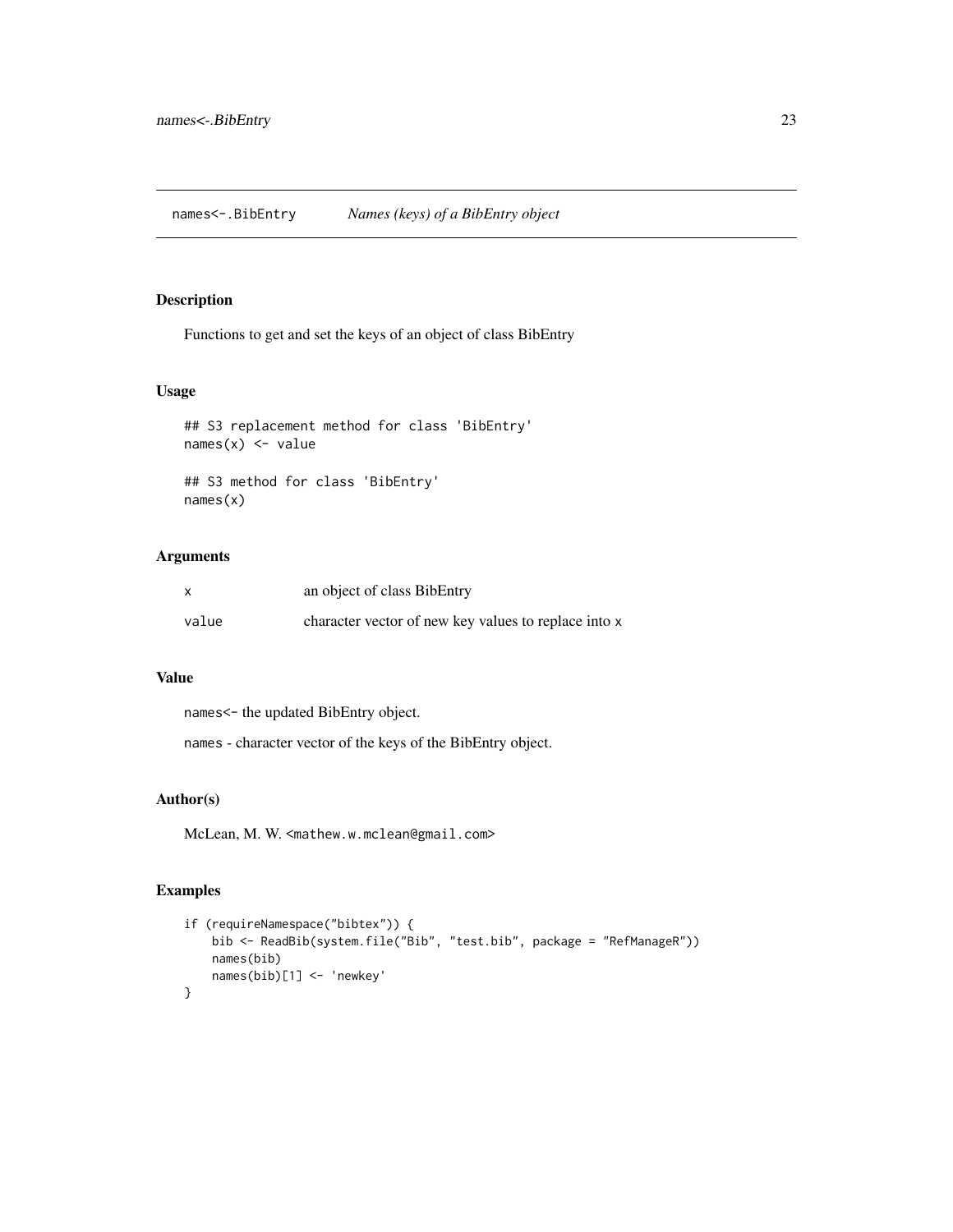<span id="page-23-1"></span><span id="page-23-0"></span>

Attempts to open a connection to an entry in a BibEntry object using fields such as 'file', 'DOI', 'eprint' + 'eprinttype', and 'URL'.

# Usage

```
## S3 method for class 'BibEntry'
open(
  con,
 entry = 1L,
 open.field = c("file", "url", "eprint", "doi"),
  viewer,
  ...
)
```
# Arguments

| con        | BibEntry object to extract connections from.                                                                                                                                                                                                                                                                        |
|------------|---------------------------------------------------------------------------------------------------------------------------------------------------------------------------------------------------------------------------------------------------------------------------------------------------------------------|
| entry      | numeric index or character key of entry in bib to open.                                                                                                                                                                                                                                                             |
| open.field | character vector of fields to use in bib to open the BibEntry. Possible fields<br>are any combination of "file", "url", "eprint", or "doi". "eprint" is implemented<br>for eprinttype= "JSTOR", "PubMed", or "arXiv". When multiple fields are<br>specified, they are tried in the order they appear in the vector. |
| viewer     | character string giving the name of the program to be used as hypertext browser.<br>It should be in the PATH, or a full path specified. Alternatively, an R function<br>to be called to invoke the browser. Defaults to get Options ("pdfviewer") if<br>open.field = "file" and getOptions ("browser"), otherwise.  |
|            | not used.                                                                                                                                                                                                                                                                                                           |

# Author(s)

McLean, M. W. <mathew.w.mclean@gmail.com>

# See Also

[browseURL](#page-0-0)

```
## Not run:
if (requireNamespace("bibtex")) {
   testbib <- ReadBib(system.file("REFERENCES.bib", package="bibtex"))
   open(testbib)
```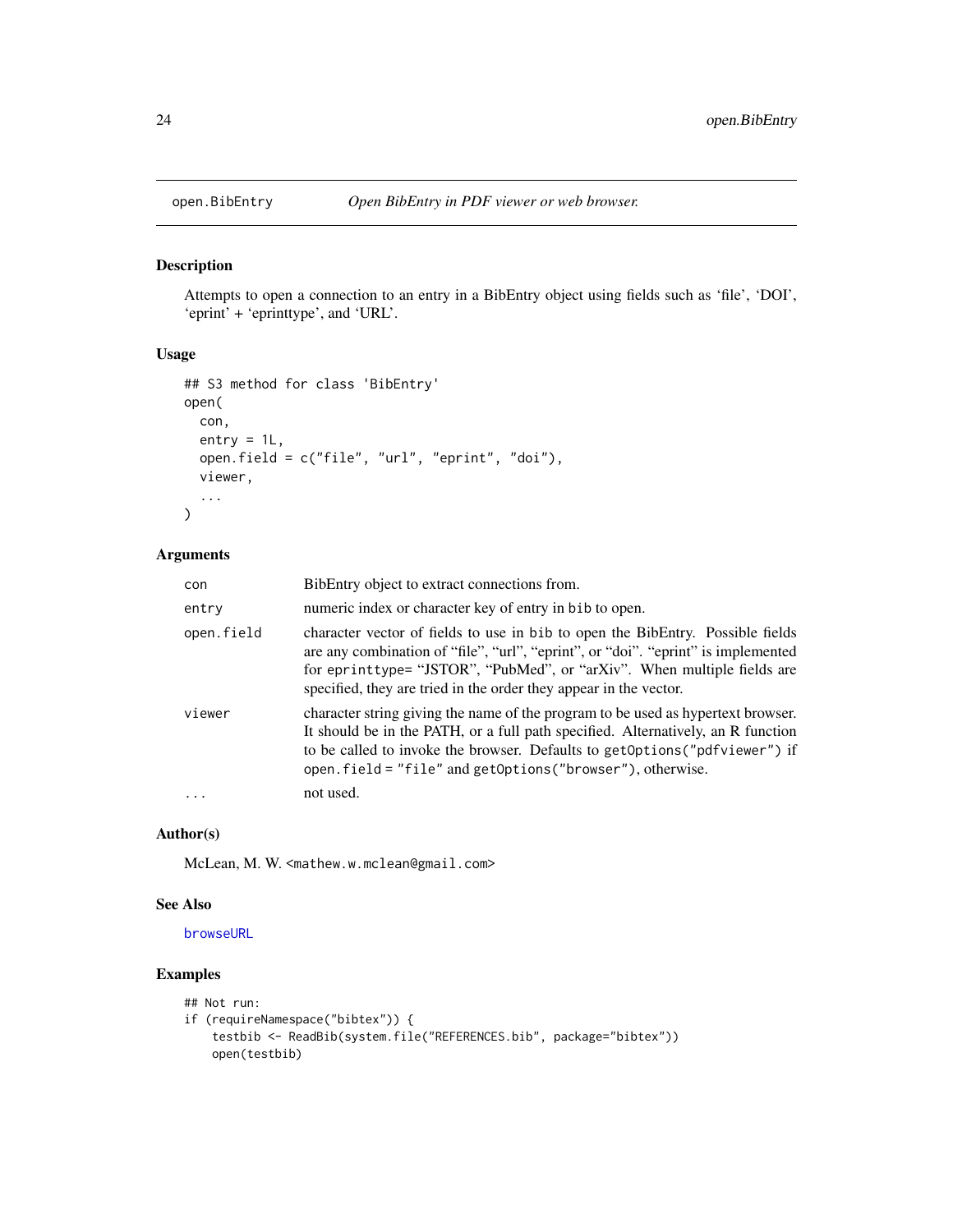```
testbib$file <- file.path(R.home("doc/manual"), "R-intro.pdf")
   open(testbib)
}
## End(Not run)
```
<span id="page-24-1"></span>print.BibEntry *Print BibLaTeX bibliography Entries*

# Description

Prints bibliographic information stored in BibEntry objects in BibLaTeX style

# Usage

## S3 method for class 'BibEntry'  $print(x, .opts = list(), ...)$ 

# Arguments

| X        | a BibEntry object                                                                                                                                                                                                                                                                                                                                                                                     |
|----------|-------------------------------------------------------------------------------------------------------------------------------------------------------------------------------------------------------------------------------------------------------------------------------------------------------------------------------------------------------------------------------------------------------|
| .opts    | a list of formatting options from BibOptions. Possible options are                                                                                                                                                                                                                                                                                                                                    |
|          | • style - character string naming the printing style. Possible values are plain<br>text (style "text"), BibTeX ("Bibtex"), BibLaTeX ("Biblatex"), a mixture of<br>plain text and BibTeX as traditionally used for citations ("citation"), HTML<br>("html"), LaTeX ("latex"), "markdown", "yaml", R code ("R"), and a sim-<br>ple copy of the textVersion elements (style "textVersion", see BibEntry) |
|          | • bib.style - character string specifying BibLaTeX style to use for format-<br>ting references. Possible values are "numeric" (default), "authoryear", "au-<br>thortitle", "alphabetic", "draft". See section 3.3.2 of the BibLaTeX manual.                                                                                                                                                           |
|          | • sorting - how should the entries in x be sorted? See sort. BibEntry.                                                                                                                                                                                                                                                                                                                                |
|          | • max.names - maximum number of names to display for name list fields<br>before truncation with "et al.".                                                                                                                                                                                                                                                                                             |
|          | • first. inits - logical; if true only initials of given names are printed, oth-<br>erwise full names are used.                                                                                                                                                                                                                                                                                       |
|          | • dashed - logical; for .bibstyle = "authoryear" or .bibstyle = "authoryear"<br>only, if TRUE duplicate author and editor lists are replaced with "-" when<br>printed.                                                                                                                                                                                                                                |
|          | • no. print. fields character vector; fields that should not be printed, e.g.,<br>doi, url, isbn, etc.                                                                                                                                                                                                                                                                                                |
| $\cdots$ | extra parameters to pass to the renderer.                                                                                                                                                                                                                                                                                                                                                             |
|          |                                                                                                                                                                                                                                                                                                                                                                                                       |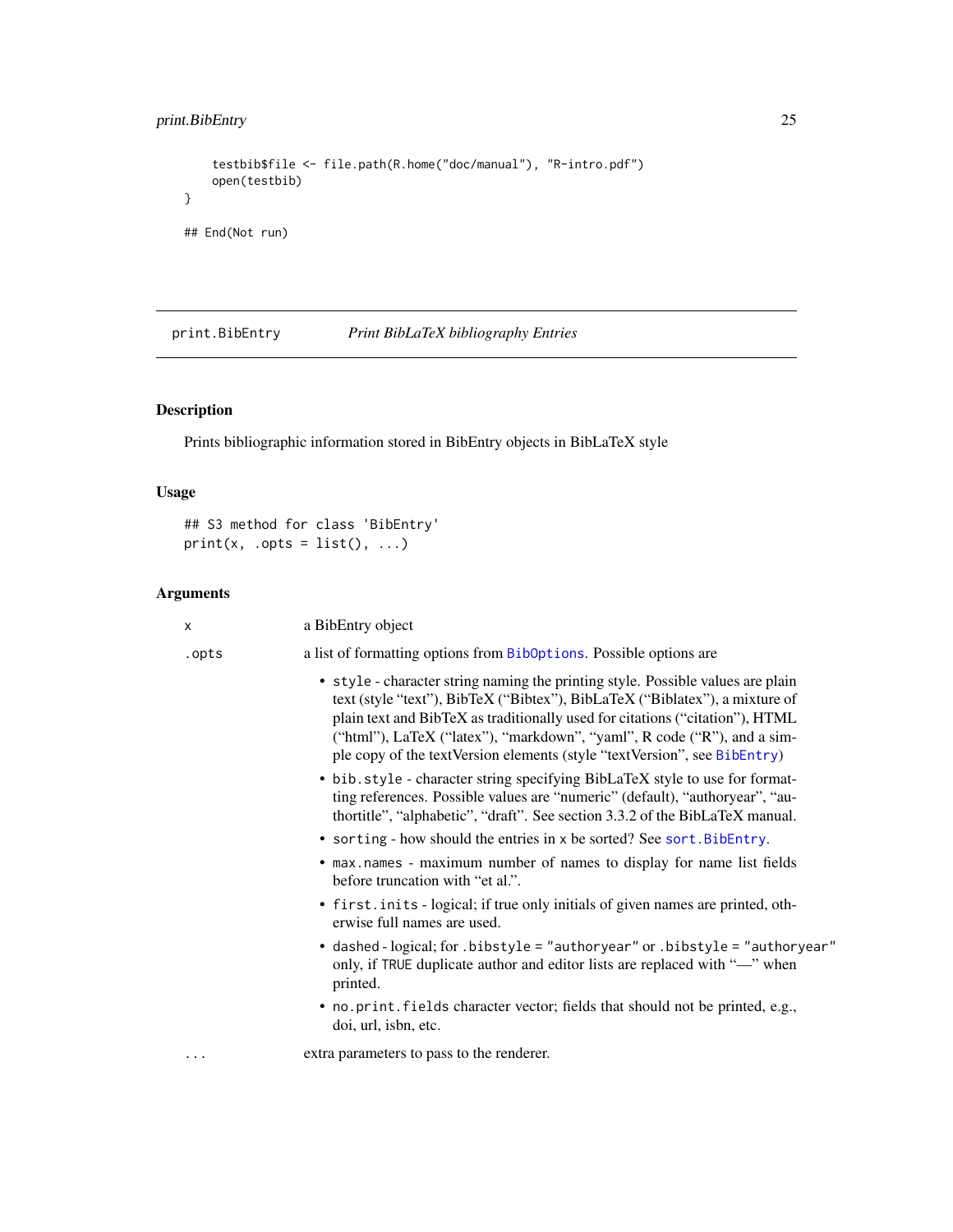### **Note**

setting max.names to value is equivalent to setting maxnames=value and minnames=value in BibLaTeX.

Custom BibLaTeX styles may be defined using the function [bibstyle](#page-0-0). To fully support BibLaTeX, the created environment must have functions for formatting each of the entry types described in [BibEntry](#page-7-1).

# References

Lehman, Philipp and Kime, Philip and Boruvka, Audrey and Wright, J. (2013). The biblatex Package. [https://mirror.pregi.net/tex-archive/macros/latex/contrib/biblatex/doc/](https://mirror.pregi.net/tex-archive/macros/latex/contrib/biblatex/doc/biblatex.pdf) [biblatex.pdf](https://mirror.pregi.net/tex-archive/macros/latex/contrib/biblatex/doc/biblatex.pdf).

### See Also

[BibEntry](#page-7-1), [ReadBib](#page-25-1), [sort.BibEntry](#page-36-1)

### Examples

```
if (requireNamespace("bibtex")) {
   file.name <- system.file("Bib", "biblatexExamples.bib", package="RefManageR")
   bib <- suppressMessages(ReadBib(file.name))
   print(bib[author="aristotle"], .opts = list(bib.style = "numeric"))
   print(bib[55:57], .opts = list(bib.style = "authortitle", first.inits = FALSE))
   print(bib[80:88], .opts = list(bib.style = "alphabetic", max.names = 1,
          no.print.fields = "issn"))
    print(bib[32:36], .opts = list(bib.style = "draft"))
   oldopts <- BibOptions(bib.style = "authoryear", dashed = TRUE, sorting = "ydnt")
   bib[editor = "westfahl"]
   BibOptions(oldopts)
}
```
<span id="page-25-1"></span>

ReadBib *BibLaTeX/BibTeX .bib file parser*

### **Description**

Parser for bibliography databases in the bib format containing either BibLaTeX or BibTeX entries.

### Usage

```
ReadBib(
  file,
  . Encoding = "UTF-8",
 header = if (length(preamble)) paste(preamble, sep = "\n") else "",
 footer = ",
  check = BibOptions()$check.entries
)
```
<span id="page-25-0"></span>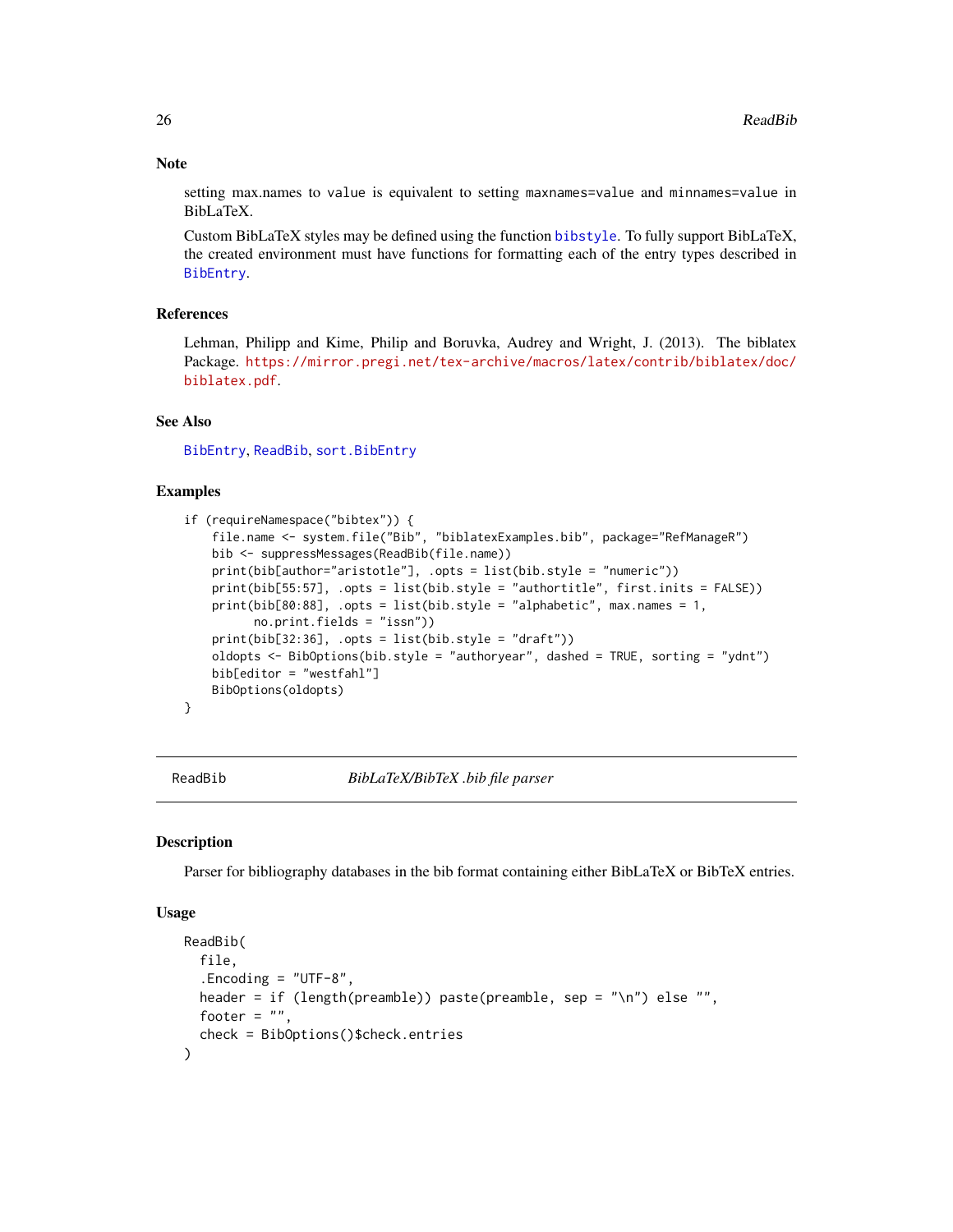# <span id="page-26-0"></span>ReadCrossRef 27

### Arguments

| file      | string; bib file to parse.                                                                                                                                                                                                                               |
|-----------|----------------------------------------------------------------------------------------------------------------------------------------------------------------------------------------------------------------------------------------------------------|
| .Encoding | encoding                                                                                                                                                                                                                                                 |
| header    | header of the citation list. By default this is made from the Preamble entries<br>found in the bib file.                                                                                                                                                 |
| footer    | footer of the citation list.                                                                                                                                                                                                                             |
| check     | "error", "warn", or logical FALSE. What action should be taken if an entry is<br>missing required fields? FALSE means no checking is done, "warn" means en-<br>try is added with an error. "error" means the entry will not be added. See<br>BibOptions. |

#### Note

Date fields are parsed using the locale specified by Sys.getlocale("LC\_TIME"). To read a bib file with character 'month' fields in a language other than the current locale, Sys.setlocale should be used to change 'LC\_TIME'' to match the bib file before calling ReadBib.

Keys will be made unique by calling [make.unique](#page-0-0) with sep = ":".

### Author(s)

McLean, M. W., based on code in bibtex package by Francois, R.

### See Also

[read.bib](#page-0-0) in package bibtex

# Examples

```
if (requireNamespace("bibtex")) {
   file.name <- system.file("Bib", "RJC.bib", package="RefManageR")
   bib <- ReadBib(file.name)
}
```
<span id="page-26-1"></span>ReadCrossRef *Search CrossRef for citations.*

# Description

Provides an interface to the CrossRef API, searching for citations given a string query. Results are written to a bib file, read back into R using [WriteBib](#page-40-1), and returned as a BibEntry object.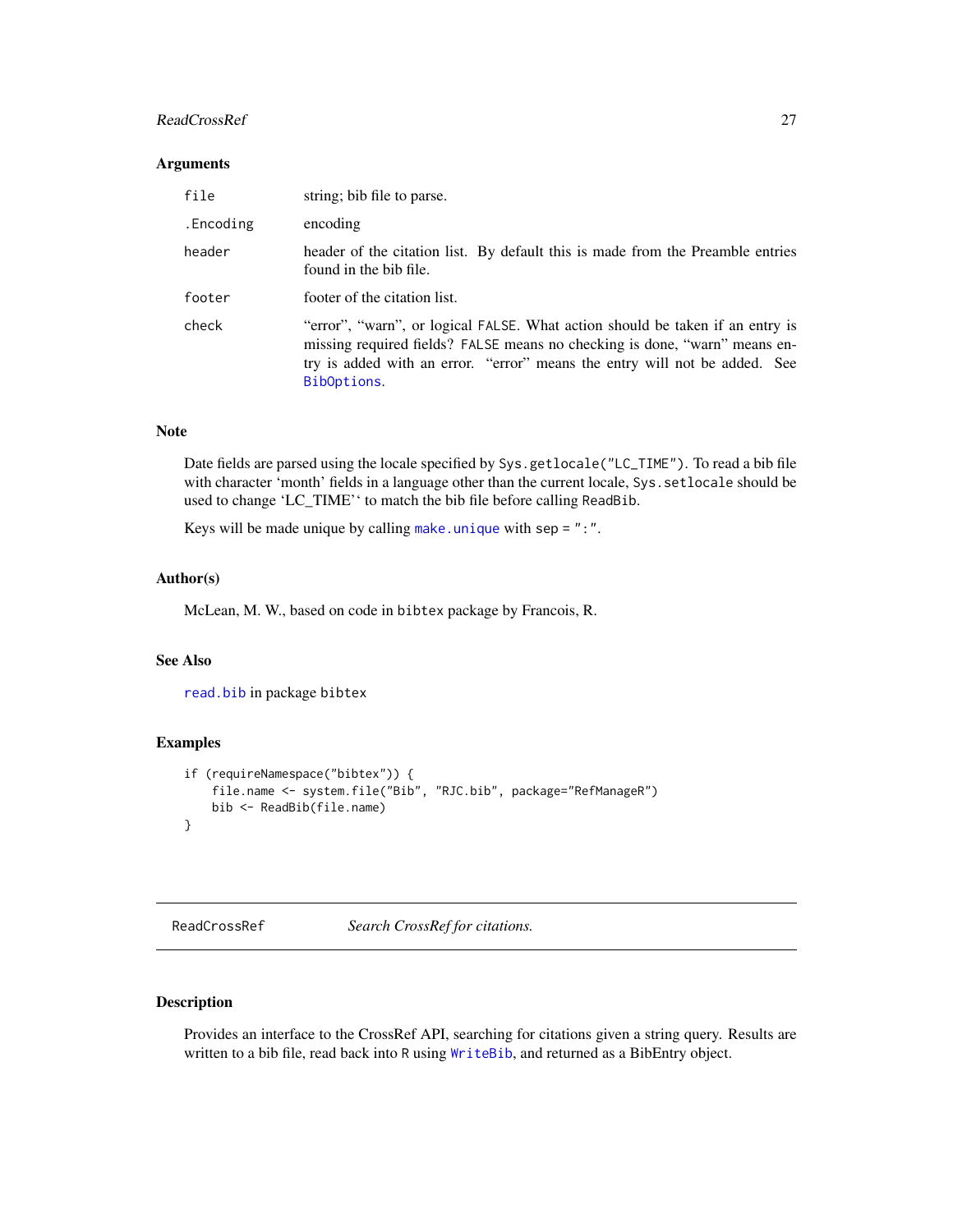# Usage

```
ReadCrossRef(
 query = ",
 filter = list(),limit = 5,offset = 0,
 sort = "relevance",
 year = NULL,
 min.relevance = 2,
  temp.file = tempfile(fileext = ".bib"),
 delete.file = TRUE,
 verbose = FALSE,
 use.old.api = FALSE
)
```
# Arguments

| query         | string; search term                                                                                                                                                                                                                      |
|---------------|------------------------------------------------------------------------------------------------------------------------------------------------------------------------------------------------------------------------------------------|
| filter        | named list of possible filters; see Details and References; ignored if use . old. api<br>$=$ TRUE                                                                                                                                        |
| limit         | numeric; maximum number of entries to return                                                                                                                                                                                             |
| offset        | numeric; CrossRef will not return the first of fset results (default 0); ignored if<br>$use. old.$ api = TRUE                                                                                                                            |
| sort          | string; how specifying how the results from CrossRef should be sorted. Possible<br>values when use odd. api = FALSE are "score" (default; same as "relevance"),<br>"updated", "deposited", "indexed", or "published"; see the references |
| year          | numeric; if specified, only results from this year will be returned.                                                                                                                                                                     |
| min.relevance | numeric; only results with a CrossRef-assigned relevance score at least this high<br>will be returned.                                                                                                                                   |
| temp.file     | string; file name to use for storing Bibtex information returned by CrossRef.                                                                                                                                                            |
| delete.file   | boolean; should the bib file be deleted on exit?                                                                                                                                                                                         |
| verbose       | boolean; if TRUE, additional messages are output regarding the results of the<br>query.                                                                                                                                                  |
| use.old.api   | boolean; should the older CrossRef API be used for the search? NO LONGER<br>SUPPORTED, all queries need to use the new API.                                                                                                              |

# Details

When use.old.api = TRUE, the query HTTP request only returns DOIs, which are then used to make HTTP requests for the corresponding BibTeX entries from CrossRef; when use.old.api = FALSE, the query HTTP request is parsed to create the BibEntry object (i.e. there are less HTTP requests when using the new API).

CrossRef assigns a score between 0 and 100 based on how relevant a reference seems to be to your query. The *old* API documentation warns that while false negatives are unlikely, the search can be prone to false positives. Hence, setting min.revelance to a high value may be necessary if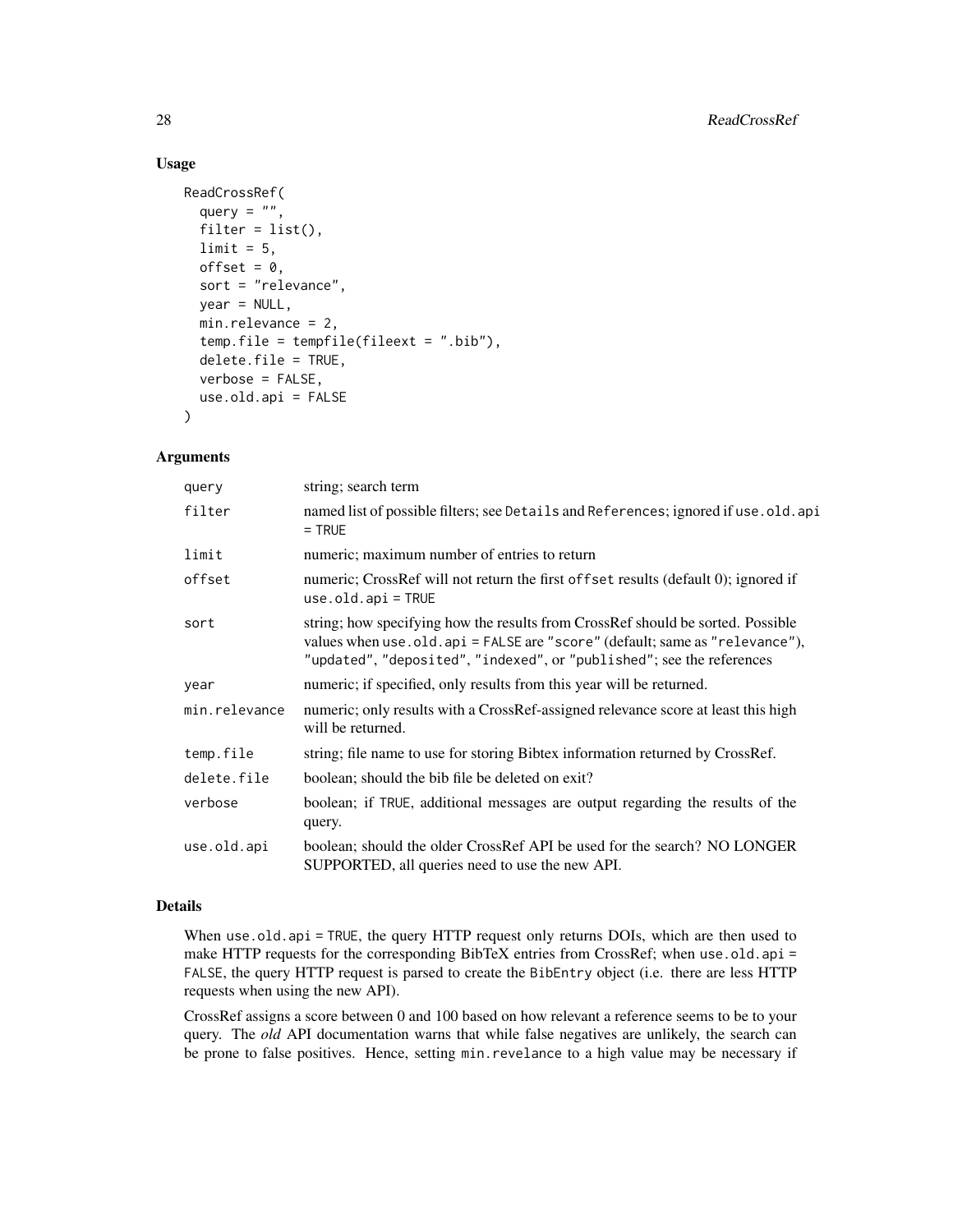### <span id="page-28-0"></span>ReadCrossRef 29

use.old.api = TRUE. In some instances with the old API, no score is returned, if this happens, the entries are added with a message indicating that no score was available.

```
Possible values for the names in filter are "has-funder", "funder", "prefix", "member",
"from-index-date", "until-index-date", "from-deposit-date", "until-deposit-date", "from-update-date",
"until-update-date", "from-created-date", "until-created-date", "from-pub-date", "until-pub-date",
"has-license", "license.url", "license.version", "license.delay", "has-full-text",
"full-text.version", "full-text.type", "public-references", "has-references", "has-archive",
"archive", "has-orcid", "orcid", "issn", "type", "directory", "doi", "updates", "is-update",
"has-update-policy", "container-title", "publisher-name", "category-name", "type-name",
"award.number", "award.funder", "assertion-group", "assertion", "affiliation", "has-affiliation",
"alternative-id", and "article-number". See the first reference for a description of their mean-
ings.
```
### Value

An object of class BibEntry.

### Note

The entries returned by Crossref are frequently missing fields required by BibTeX, if you want the entries to be returned anyway, set BibOptions()\$check.entries to FALSE or "warn"

Fields "score" (the relevancy score) and "license" will be returned when use old. api = FALSE.

# References

Newer API: [https://github.com/CrossRef/rest-api-doc/blob/master/rest\\_api.md](https://github.com/CrossRef/rest-api-doc/blob/master/rest_api.md), Older API: <https://search.crossref.org/help/api>

# See Also

[ReadZotero](#page-33-1), [BibEntry](#page-7-1), package rcrossref for larger queries and deep paging Other pubmed: [GetPubMedByID\(](#page-17-1)), [GetPubMedRelated\(](#page-18-1)), [LookupPubMedID\(](#page-21-1)), [ReadPubMed\(](#page-32-1))

```
if (interactive() && !httr::http_error("https://search.crossref.org/")){
 BibOptions(check.entries = FALSE)
 ## 3 results from the American Statistical Association involving "regression"
 ReadCrossRef("regression", filter = list(prefix="10.1198"), limit = 3)
 ## Some JRSS-B papers published in 2010 or later, note the quotes for filter
 ## names with hypens
 ReadCrossRef(filter = list(issn = "1467-9868", "from-pub-date" = 2010),
              limit = 2, min.relevance = 0)
 ## Articles published by Institute of Mathematical Statistics
 ReadCrossRef(filter = list(prefix = "10.1214"), limit = 5, min.relevance = \emptyset)
 ## old API
 ReadCrossRef(query = 'rj carroll measurement error', limit = 2, sort = "relevance",
```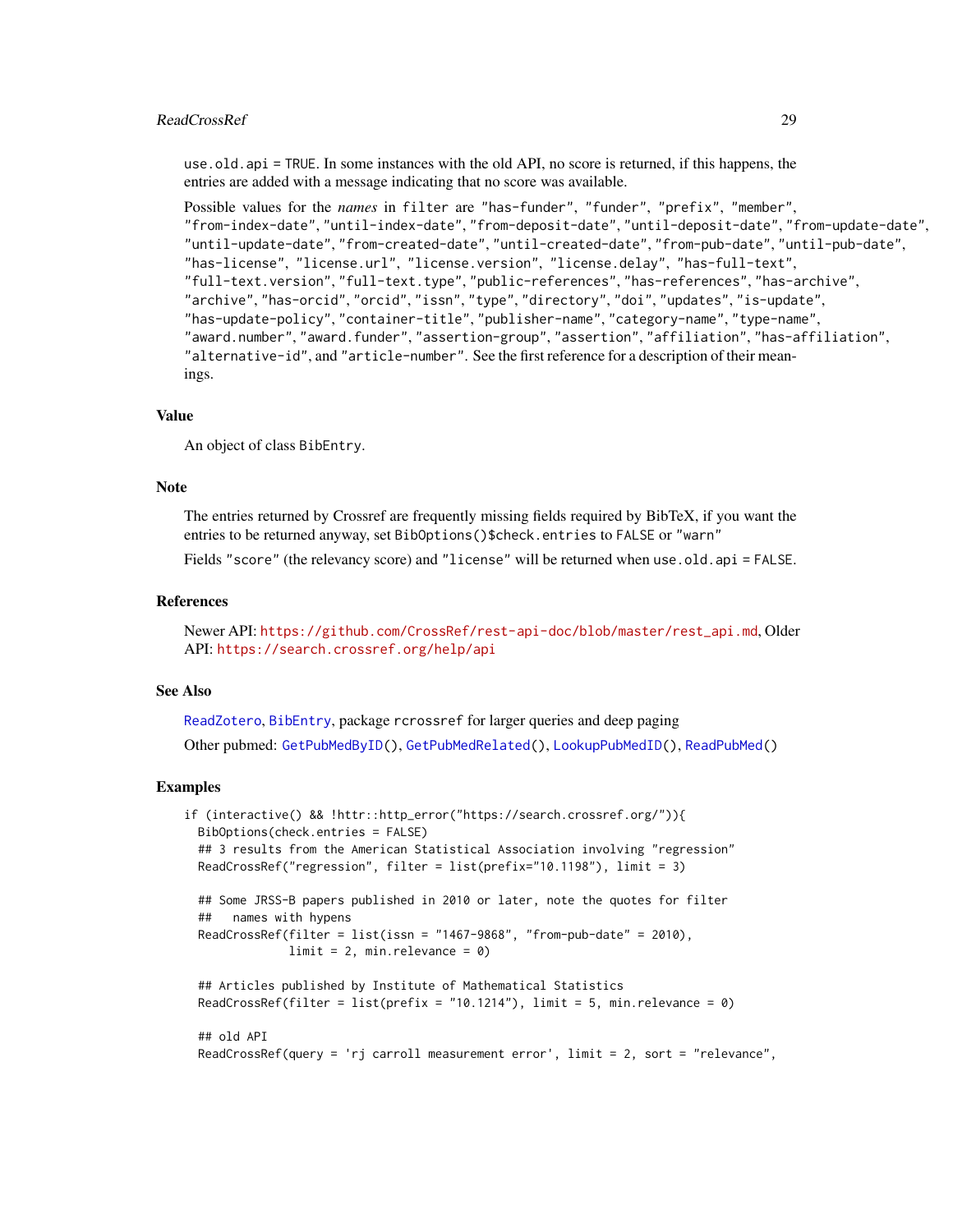```
min.relevance = 80, use.old.api = TRUE)
ReadCrossRef(query = 'carroll journal of the american statistical association',
 year = 2012, limit = 2, use-old.api = TRUE)
```
}

<span id="page-29-1"></span>ReadGS *Import book and article references from a public Google Scholar profile by ID.*

# Description

This function will create a BibEntry object for up to 100 references from a provided Google Scholar ID, if the profile is public. The number of citations for each entry will also be imported.

# Usage

```
ReadGS(
  scholar.id,
  start = 0,
  limit = 100,
  sort.by.date = FALSE,
  .Encoding = "UTF-8",
  check.entries = BibOptions()$check.entries
)
```
# Arguments

| scholar.id    | character; the Google Scholar ID from which citations will be imported. The ID<br>can by found by visiting an author's Google Scholar profile and noting the value<br>in the uri for the "user" parameter.                                                       |
|---------------|------------------------------------------------------------------------------------------------------------------------------------------------------------------------------------------------------------------------------------------------------------------|
| start         | numeric; index of first citation to include.                                                                                                                                                                                                                     |
| limit         | numeric; maximum number of results to return. Cannot exceed 100.                                                                                                                                                                                                 |
| sort.by.date  | boolean; if true, newest citations are imported first; otherwise, most cited works<br>are imported first.                                                                                                                                                        |
| .Encoding     | character; text encoding to use for importing the results and creating the bib<br>entries.                                                                                                                                                                       |
| check.entries | What should be done with incomplete entries (those containing "" due to long<br>fields)? Either FALSE to add them anyway, "warn" to add with a warning, or<br>any other value to drop the entry with a message and continue processing the<br>remaining entries. |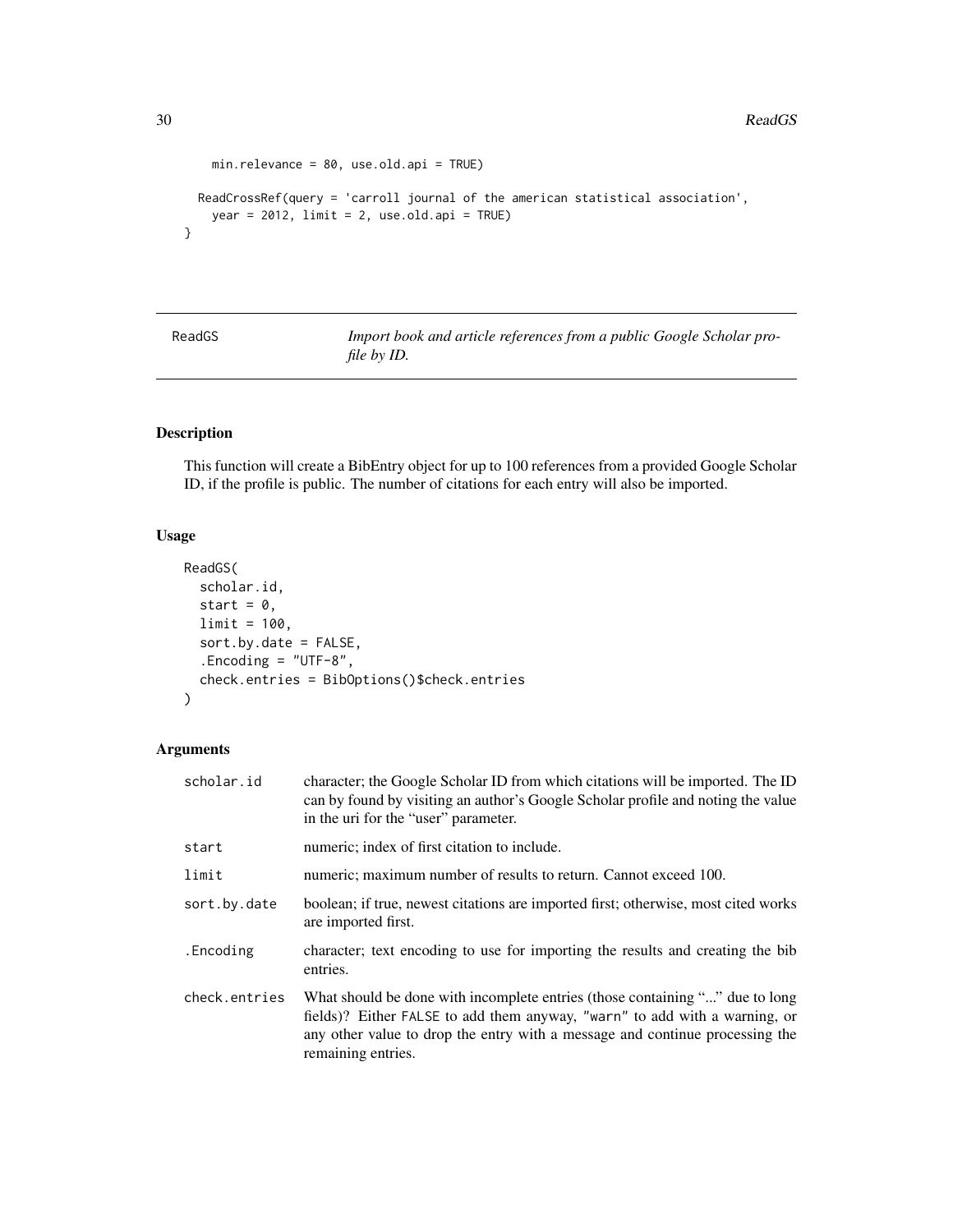### <span id="page-30-0"></span>ReadPDFs 31

# Details

This function creates BibTeX entries from an author's Google Scholar page. If the function finds numbers corresponding to volume/number/pages of a journal article, an 'Article' entry is created. If an arXiv identifier is found, a 'Misc' entry is created with eprint, eprinttype, and url fields. Otherwise, a 'TechReport' entry is created; unless the entry has more than ten citations, in which case a 'Book' entry is created.

Long author lists, long titles, and long journal/publisher names can all lead to these fields being incomplete for a particular entry. When this occurs, these entries are either dropped or added with a warning depending on the value of the check.entries argument.

#### Value

An object of class BibEntry. If the entry has any citations, the number of citations is stored in a field 'cites'.

### Note

Read Google's Terms of Service before using.

It is not possible to automatically import BibTeX entries directly from Google Scholar as no API is available and this violates their Terms of Service.

### See Also

[BibEntry](#page-7-1)

#### Examples

```
if (interactive() && !httr::http_error("https://scholar.google.com")){
  ## R. J. Carroll's ten newest publications
 ReadGS(scholar.id = "CJOHNoQAAAAJ", limit = 10, sort.by.date = TRUE)
 ## Matthias Katzfu\ss
 BibOptions(check.entries = "warn")
 kat.bib <- ReadGS(scholar.id = "vqW0UqUAAAAJ")
 ## retrieve GS citation counts stored in field 'cites'
 kat.bib$cites
}
```
<span id="page-30-1"></span>ReadPDFs *Create bibliographic information from PDF Metadata.*

#### Description

This function creates bibliographic information by reading the Metadata and text of PDFs stored in a user specified directory using Poppler (<https://poppler.freedesktop.org/>). IF requested, the function first searches for DOIs and downloads BibTeX entries from [ReadCrossRef](#page-26-1) if DOIs are found. If this is not requested or a DOI is not found for an entry, an attempt is made to build a BibTeX entry from the metadata and text.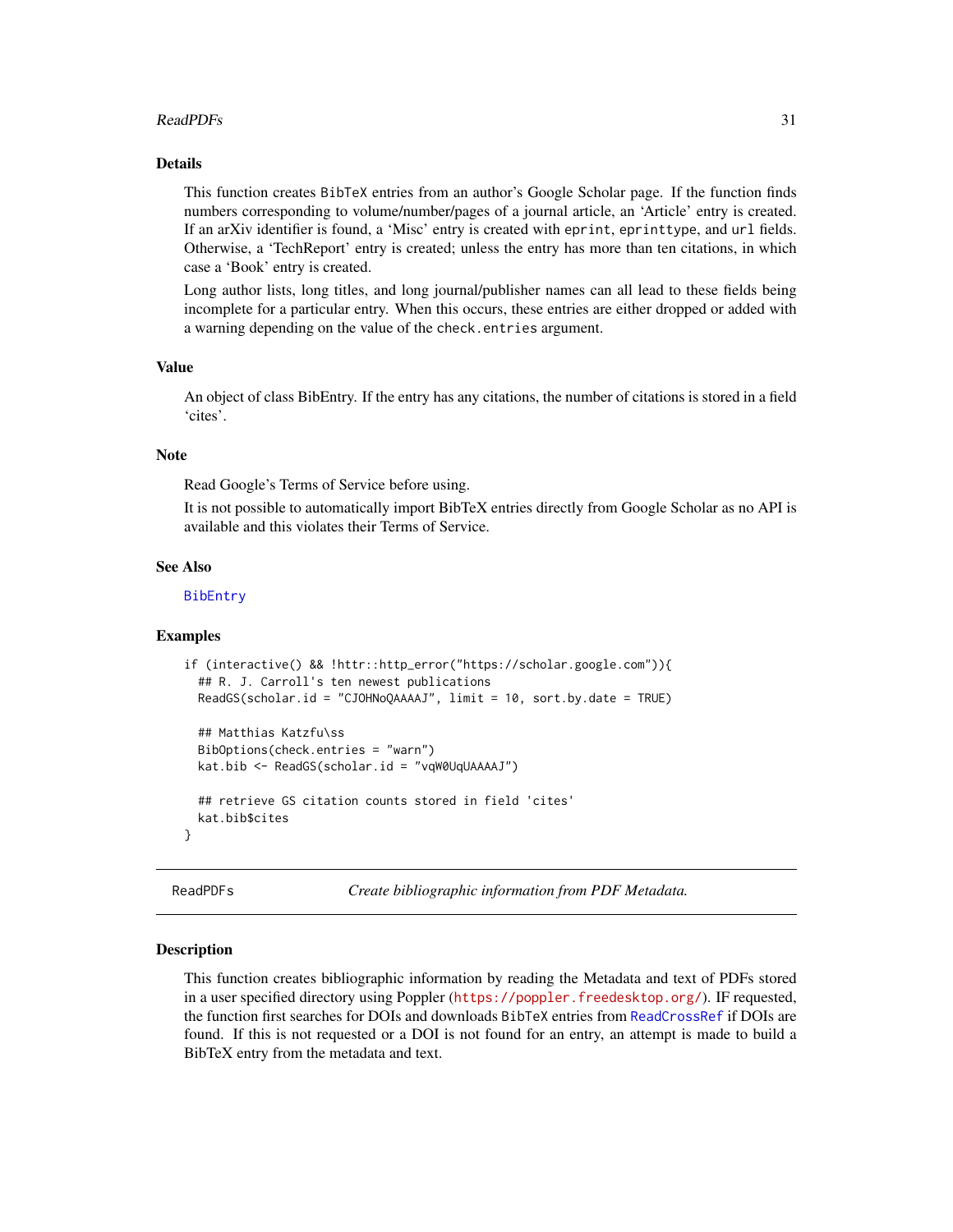### Usage

```
ReadPDFs(
 path,
  . enc = "UTF-8",
  recursive = TRUE,
  use.crossref = TRUE,
 use.metadata = TRUE,
 progress = FALSE
)
```
### Arguments

| path         | character; path to directory containing pdfs or filename of one pdf. normalizePath<br>is used on the specified path                                                                                                 |
|--------------|---------------------------------------------------------------------------------------------------------------------------------------------------------------------------------------------------------------------|
| .enc         | character; text encoding to use for reading pdf and creating BibEntry object.<br>Available encodings for Poppler can be found using system ("pdfinfo-listenc").<br>The encoding must also be listed in iconvlist(). |
| recursive    | logical; same as list, files. Should pdfs in subdirectories of path be used?                                                                                                                                        |
| use.crossref | logical; should an attempt be made to download bibliographic information from<br>CrossRef if any Document Object Identifiers (DOIs) are found? This is only<br>supported if the Suggeseted package bibtex is found. |
| use.metadata | logical; should the PDF metadata also be used to help create entries?                                                                                                                                               |
| progress     | logical; should progress bar be generated when fetching from CrossRef?                                                                                                                                              |

# Details

This function requires that the pdfinfo utility from Poppler PDF [https://poppler.freedesktop.](https://poppler.freedesktop.org/) [org/](https://poppler.freedesktop.org/) be installed.

This function will create only Article or Misc BibTeX entries.

The absolute path to each file will be stored in the bib entry in a field called 'file', which is recognized by BibLaTeX (though not printed by any standard style) and can be used by the [open.BibEntry](#page-23-1) function to open the PDF in the default viewer.

If the keywords metadata field is available, it will be added to the bib entry in a field 'keywords', which is recognized by BibLaTeX.

### Value

An object of class BibEntry.

# References

<https://poppler.freedesktop.org/>

# See Also

[ReadCrossRef](#page-26-1), [BibEntry](#page-7-1), [open.BibEntry](#page-23-1)

<span id="page-31-0"></span>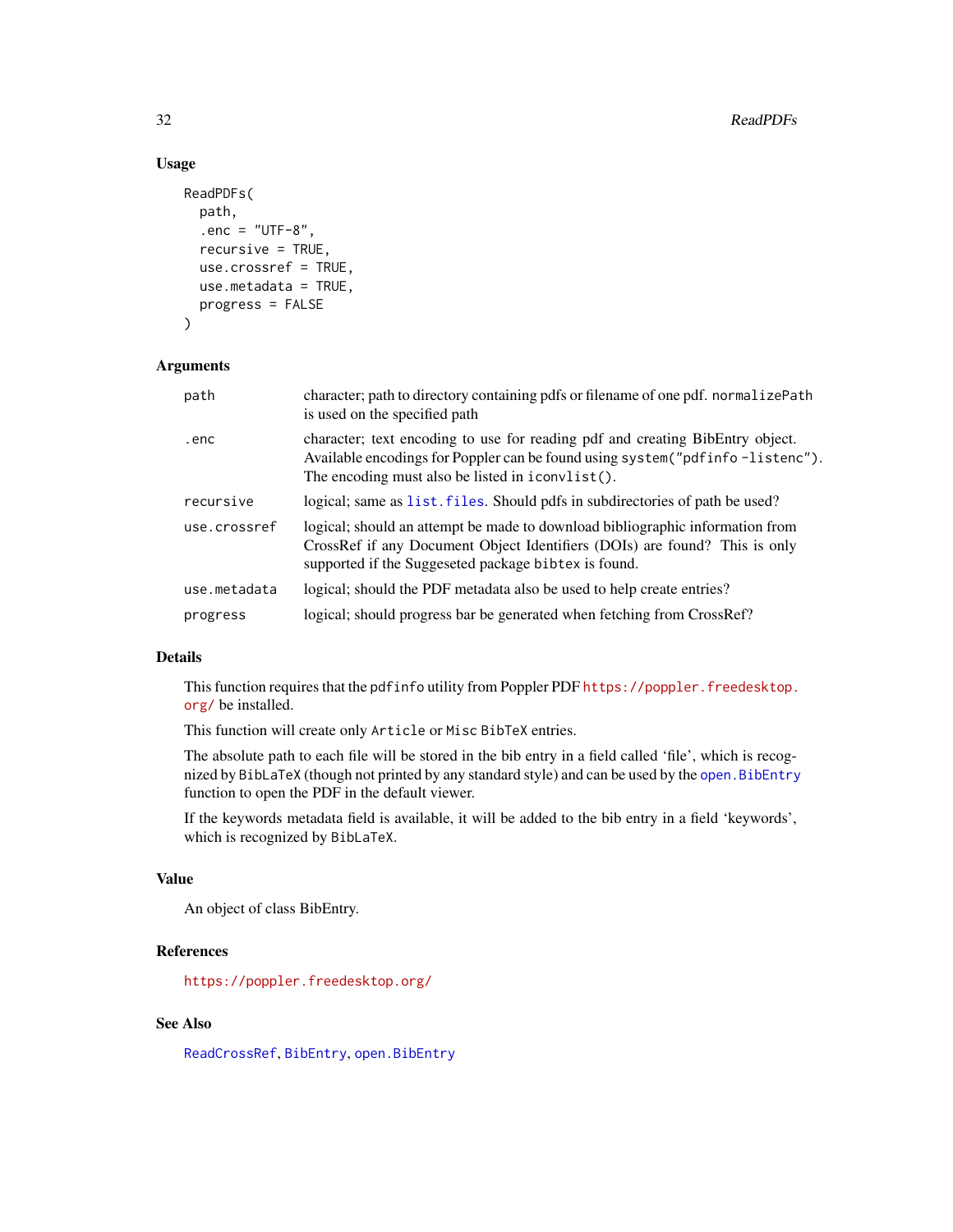# <span id="page-32-0"></span>ReadPubMed 33

### Examples

```
## Not run:
path <- system.file("doc", package = "RefManageR")
ReadPDFs(path)
```
## End(Not run)

<span id="page-32-1"></span>ReadPubMed *Search NCBI's E-Utilities for citation information*

# Description

This function takes a query and searches an Entrez database for references using NCBI's E-Utilities, returning the results in a BibEntry object.

### Usage

```
ReadPubMed(query, database = "PubMed", ...)
```
### Arguments

| query                   | string; search term.                                                  |
|-------------------------|-----------------------------------------------------------------------|
| database                | string; the Entrez database to search.                                |
| $\cdot$ $\cdot$ $\cdot$ | additional parameters to use for the search. See the <i>Details</i> . |

#### Details

Optional additional parameters to pass to the server include

- retstart index of the first retrieved ID that should be included in the results.
- retmax maximum number of IDs the server will return (default 20).
- field limits the query to search only the specified field (e.g. "title").
- datetype type of date to use when limiting search by dates. E.g. "mdat" for modification date or "pdat" for publication date.
- reldate integer; only items that have (datetype) date values within reldate *days* of the current date will be returned.
- mindate, maxdate date ranges to restrict search results. Possible formats are "YYYY", "YYYY/MM", and "YYYY/MM/DD".

#### Value

an object of class BibEntry.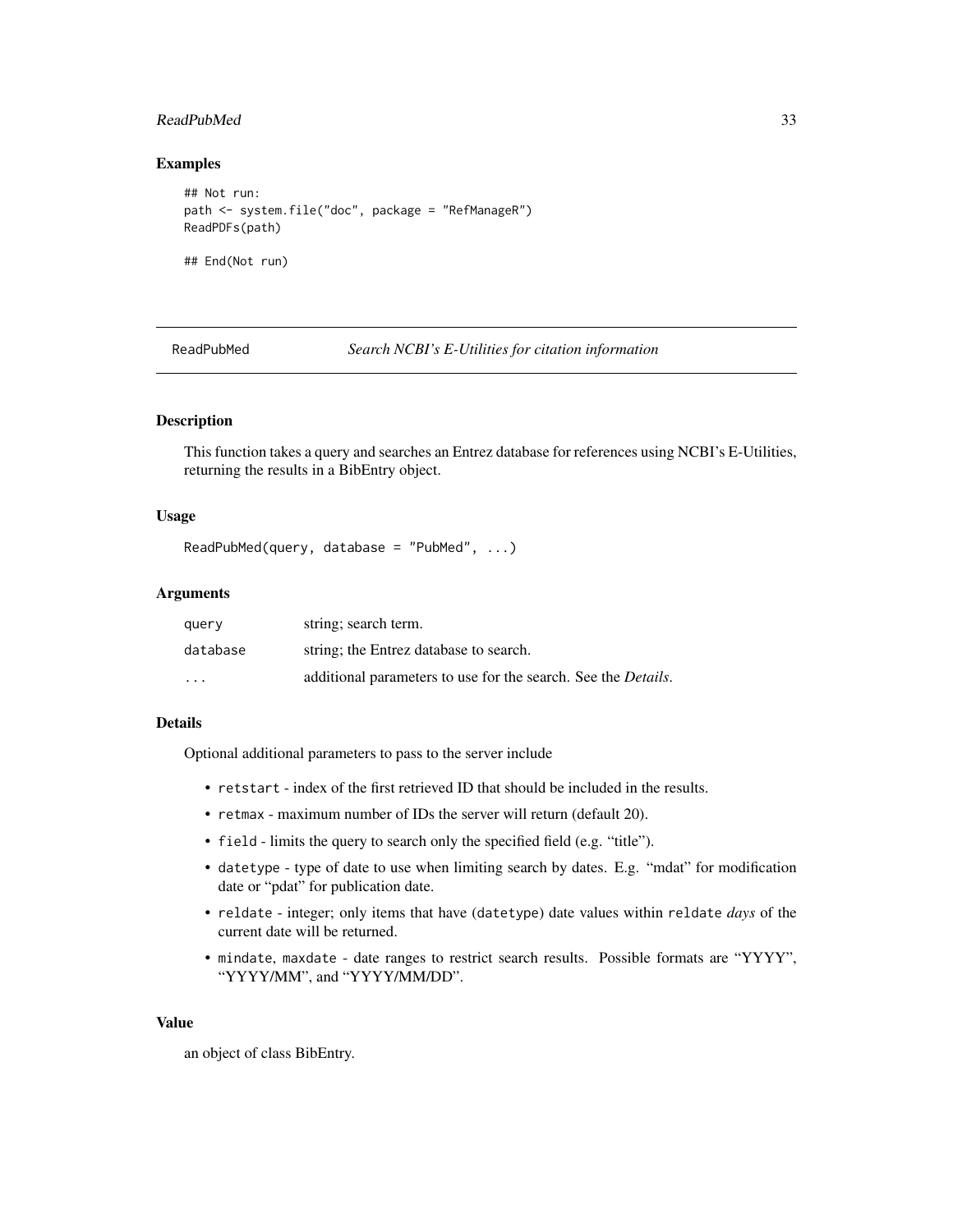# <span id="page-33-0"></span>Note

The returned entries will have type either 'Article' or 'Misc' depending on whether journal information was retrieved. See the Entrez documentation listed in the *References*.

The language of the entry will be returned in the field "language" and the abstract will be returned in the field "abstract", if they are available.

# References

<https://www.ncbi.nlm.nih.gov/books/NBK25499/#chapter4.ESearch>

# See Also

Other pubmed: [GetPubMedByID\(](#page-17-1)), [GetPubMedRelated\(](#page-18-1)), [LookupPubMedID\(](#page-21-1)), [ReadCrossRef\(](#page-26-1))

# Examples

```
if (interactive() && !httr::http_error("https://eutils.ncbi.nlm.nih.gov/"))
 ReadPubMed(query = "raymond carroll measurement error", retmax = 5, mindate = 1990)
```
<span id="page-33-1"></span>ReadZotero *Get Bibliography Information From a Zotero Library.*

### Description

Get Bibliography Information From a Zotero Library.

# Usage

```
ReadZotero(
 user,
 group,
  .params,
  temp.file = tempfile(fileext = ".bib"),
 delete.file = TRUE
)
```
### Arguments

| user    | Zotero userID for use in calls to the Zotero API. This is not the same as your<br>Zotero username. The userID for accessing user-owned libraries can be found<br>at https://www.zotero.org/settings/keys after logging in. |
|---------|----------------------------------------------------------------------------------------------------------------------------------------------------------------------------------------------------------------------------|
| group   | Zotero groupID for use in calls to the Zotero API. Only one of user and group<br>should be specified; group will be ignored if both are specified.                                                                         |
| .params | A named list of parameters to use in requests to the Zotero API with possible<br>values                                                                                                                                    |

• q - Search string to use to search the library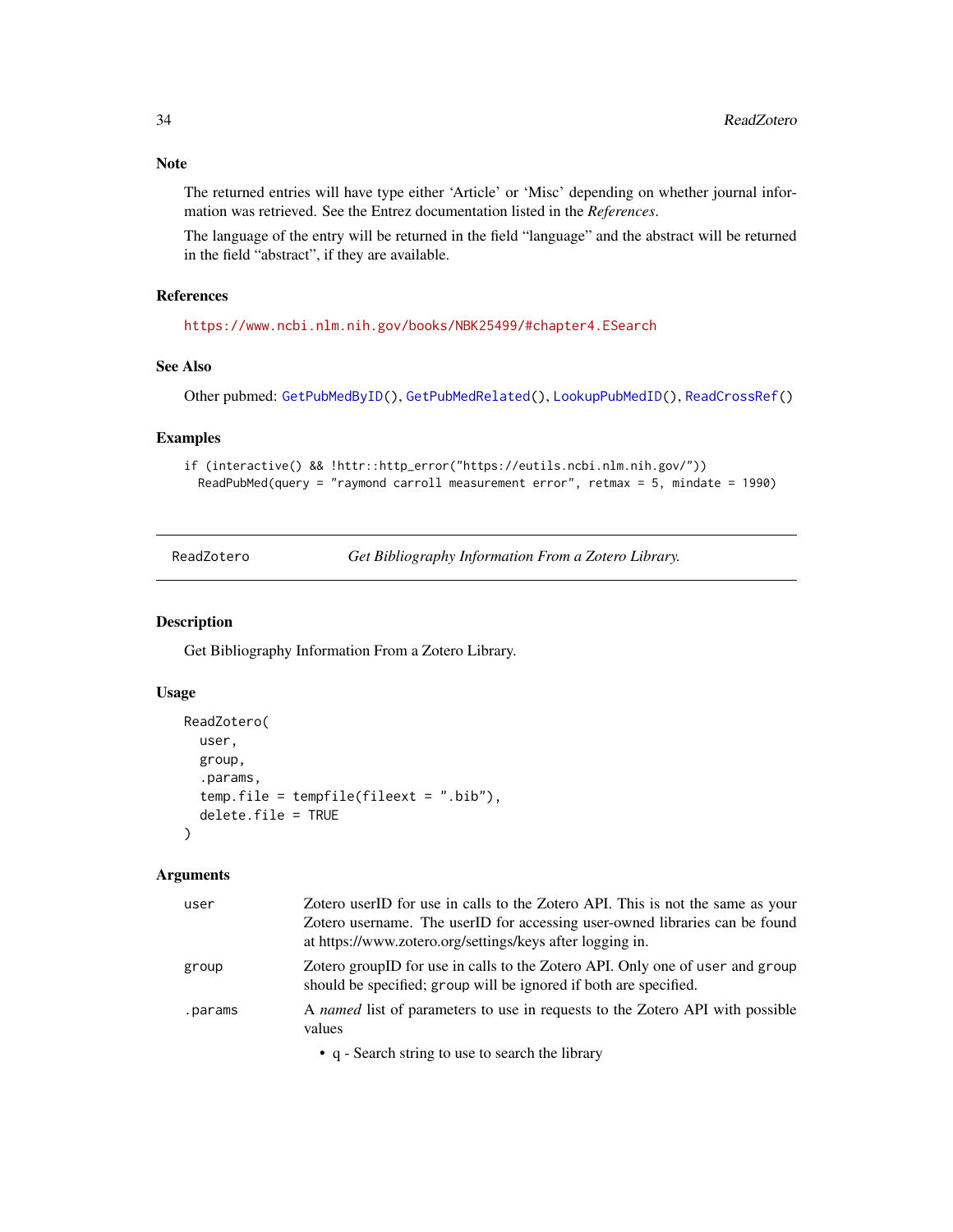#### <span id="page-34-0"></span>ReadZotero 35

|             | • qmode - Search mode. Default is "titleCreatorYear". Use "everything" to                       |
|-------------|-------------------------------------------------------------------------------------------------|
|             | include full-text content in search.                                                            |
|             | • key - API key. This must be specified to access non-public libraries.                         |
|             | • collection - name of a specific collection within the library to search                       |
|             | • itemType - type of entry to search for; e.g., "book" or "journalArticle"                      |
|             | • tag - name of tag to search for in library                                                    |
|             | • limit - maximum number of entries to return                                                   |
|             | • start - index of first entry to return                                                        |
| temp.file   | character; file name where the BibTeX data returned by Zotero will be temporar-<br>ily written. |
| delete.file | boolean; should temp. file be removed on exit?                                                  |

### Value

An object of class BibEntry

### References

https://www.zotero.org/support/dev/server\_api/v2/read\_requests

### See Also

### [BibEntry](#page-7-1)

```
## Not run:
## first two entries in library with bayesian in title
ReadZotero(user = "1648676", .params = list(q = "bayesian",key = "7lhgvcwVq60CDi7E68FyE3br", limit=2))
## Search specific collection
## collection key can be found by reading uri when collection is selected in Zotero
ReadZotero(user = "1648676", .params=list(q = "yu", key = "7lhgvcwVq60CDi7E68FyE3br",
  collection = "3STEQRNU"))
## Search by tag
## Notice the issue with how Zotero uses a TechReport entry for arXiv manuscripts
## This is one instance where the added fields of BibLaTeX are useful
ReadZotero(user = "1648676", .params=list(key = "7lhgvcwVq60CDi7E68FyE3br",
  tag = "Statistics - Machine Learning"))
## To read these in you must set check.entries to FALSE or "warn"
old.opts <- BibOptions(check.entries = FALSE)
length(ReadZotero(user = "1648676", .params = list(key = "7lhgvcwVq60CDi7E68FyE3br",
  tag = "Statistics - Machine Learning")))
## Example using groups
ReadZotero(group = "13495", .params = list(q = "Schmidt)uber",
  collection = "QU23T27Q"))
```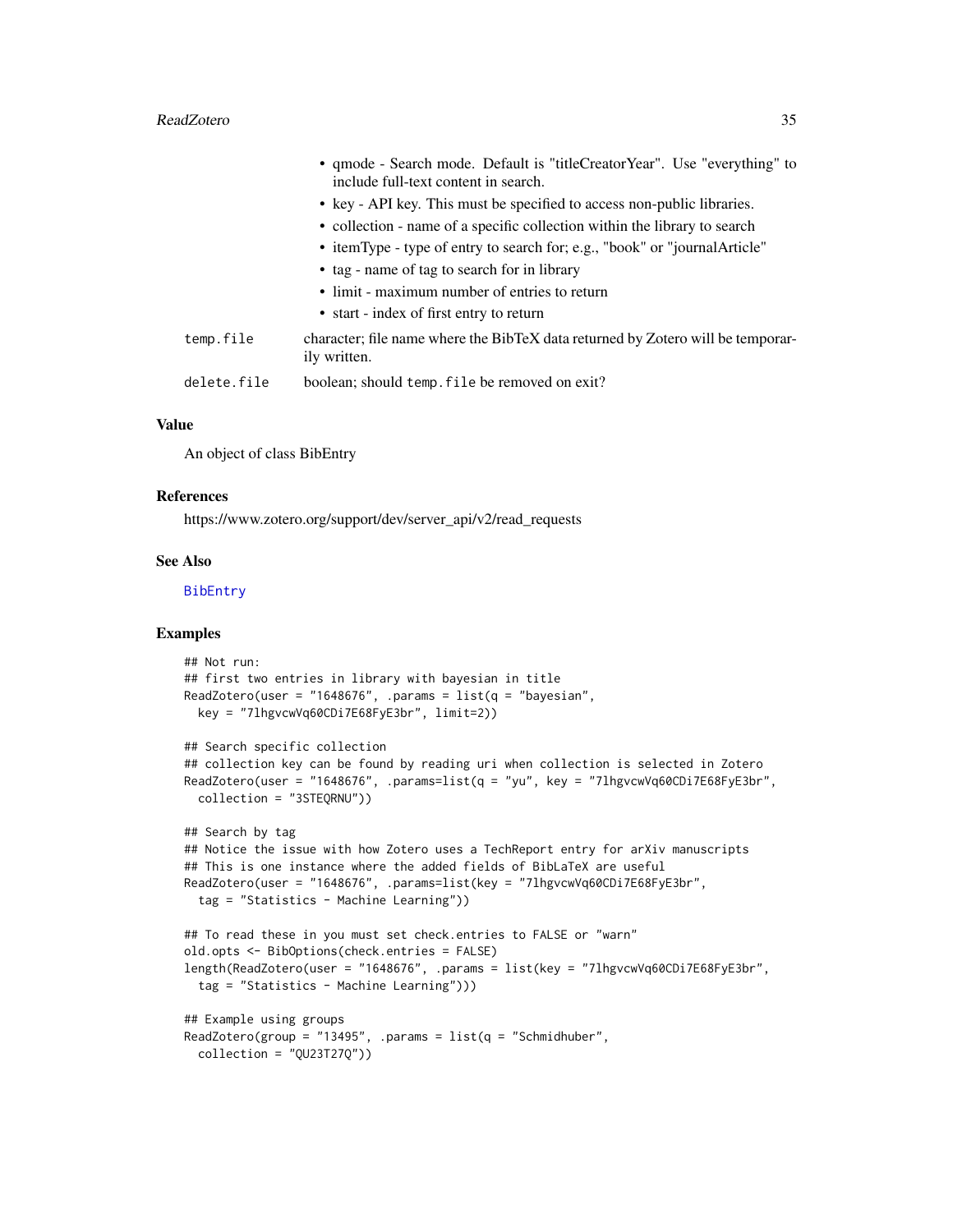```
BibOptions(old.opts)
```
## End(Not run)

RelistBibEntry *Flatten and unflatten BibEntry objects*

# Description

RelistBibEntry unflattens a BibEntry object that has been flattened with unlist.

unlist flattens a BibEntry object to a single list where every field (including bibtype and key) of every entry is a separate element in the list.

### Usage

RelistBibEntry(flesh, skeleton = NULL)

## S3 method for class 'BibEntry'  $unlist(x, recursive = FALSE, use.name = TRUE)$ 

### Arguments

| flesh        | list; an unlisted BibEntry object |
|--------------|-----------------------------------|
| skeleton     | currently ignored                 |
| $\mathsf{x}$ | a BibEntry object to flatten      |
| recursive    | ignored.                          |
| use.names    | ignored.                          |

# Details

RelistBibEntry is only intended for use with unlisted BibEntry objects.

### Value

RelistBibEntry - an object of class BibEntry

For unlist, a list with bib entries collapsed into a single list.

# Note

The names of the list elements from an unlisted BibEntry object will not be unique. To do this see [make.unique](#page-0-0).

# See Also

[as.BibEntry](#page-5-1)

<span id="page-35-0"></span>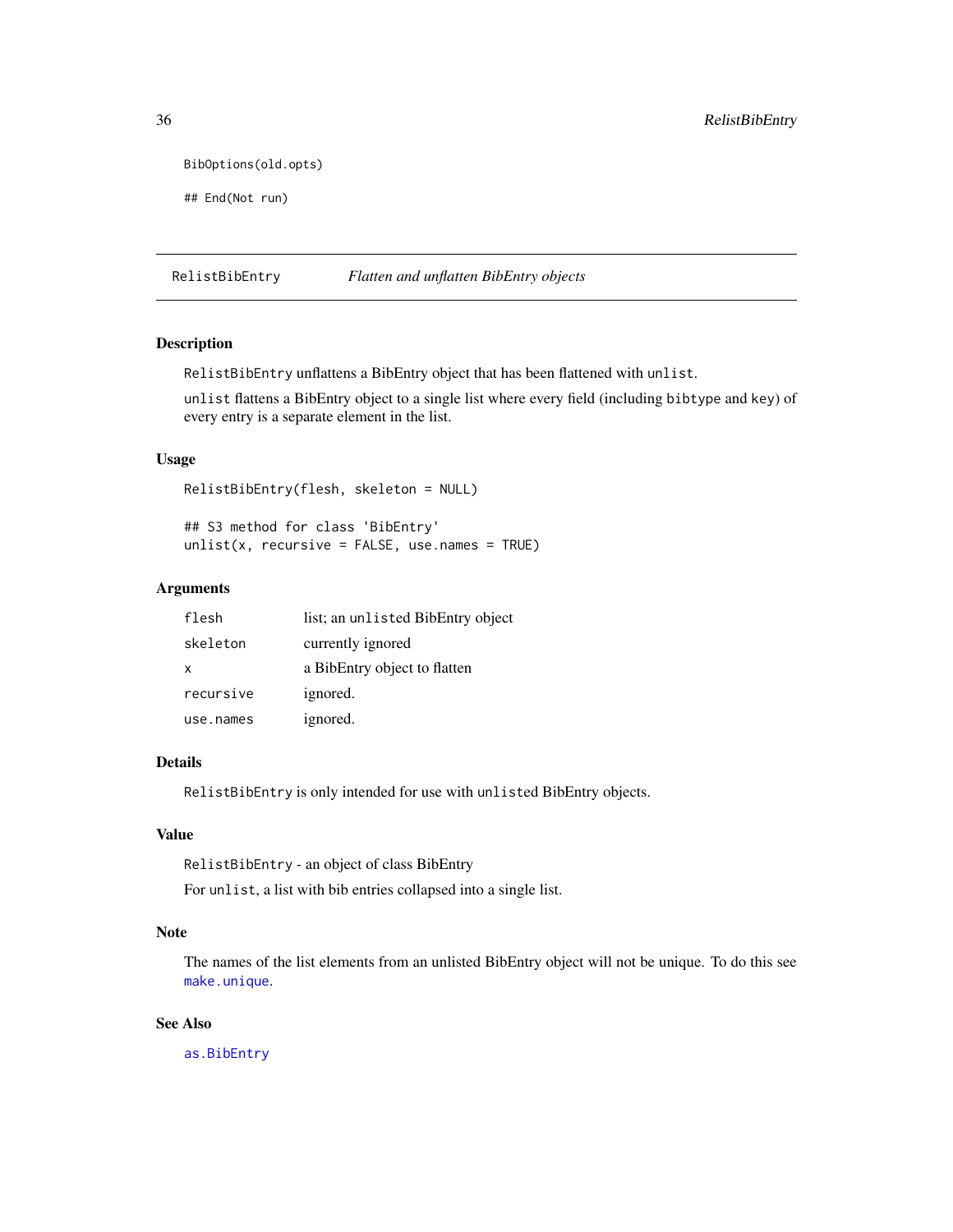# <span id="page-36-0"></span>sort.BibEntry 37

### Examples

```
bib <- list(c(bibtype = "article", key = "mclean2014a", title = "My New Article",
  author = "Mathew W. McLean", journaltitle = "The Journal", date = "2014-01"),
  c(bibtype = "article", key = "mclean2014b", title = "My Newer Article",
  author = "Mathew W. McLean", journaltitle = "The Journal", date = "2014-02"))
bib <- as.BibEntry(bib)
unlist(bib)
RelistBibEntry(unlist(bib))
```
<span id="page-36-1"></span>sort.BibEntry *Sort a BibEntry Object*

### Description

Sorts a BibEntry object by specified fields. The possible fields used for sorting and the order they are used in correspond with the options available in BibLaTeX.

# Usage

```
## S3 method for class 'BibEntry'
sort(
 x,
 decreasing = FALSE,
  sorting = BibOptions()$sorting,
  .bibstyle = BibOptions()$bib.style,
  ...
\lambda
```
#### Arguments

| x          | an object of class BibEntry                                     |
|------------|-----------------------------------------------------------------|
| decreasing | logical; should the sort be increasing or decreasing?           |
| sorting    | sort method to use, see <b>Details</b> .                        |
| .bibstyle  | bibliography style; used when sort is called by print. BibEntry |
| $\cdots$   | internal use only                                               |

### Details

The possible values for argument sorting are

- nty sort by name, then by title, then by year
- nyt sort by name, then by year, then title
- nyvt sort by name, year, volume, title
- anyt sort by alphabetic label, name, year, title
- anyvt sort by alphabetic label, name, year, volume, title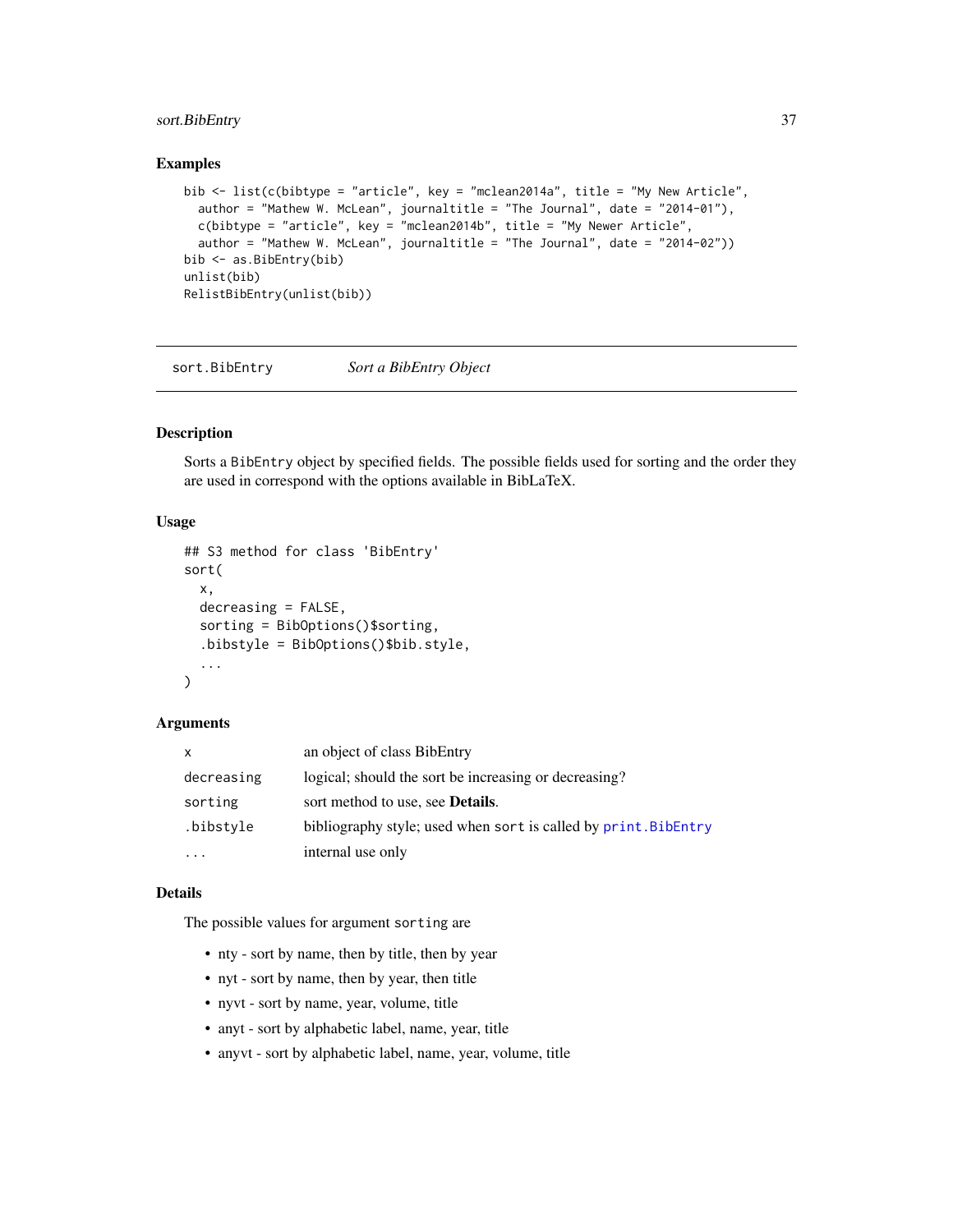- <span id="page-37-0"></span>• ynt - sort by year, name, title
- ydnt sort by year (descending), name, title
- debug sort by keys
- none no sorting is performed

All sorting methods first consider the field presort, if available. Entries with no presort field are assigned presort value "mm". Next the sortkey field is used.

When sorting by name, the sortname field is used first. If it is not present, the author field is used, if that is not present editor is used, and if that is not present translator is used. All of these fields are affected by the value of max.names in .BibOptions()\$max.names.

When sorting by title, first the field sorttitle is considered. Similarly, when sorting by year, the field sortyear is first considered.

When sorting by volume, if the field is present it is padded to four digits with leading zeros; otherwise, the string "0000" is used.

When sorting by alphabetic label, the labels that would be generating with the "alphabetic" bibstyle are used. First the shorthand field is considered, then label, then shortauthor, shorteditor, author, editor, and translator. Refer to the BibLaTeX manual Sections 3.1.2.1 and 3.5 and Appendix C.2 for more information.

### Value

the sorted BibEntry object

# References

Lehman, Philipp and Kime, Philip and Boruvka, Audrey and Wright, J. (2013). The biblatex Package. [https://mirror.pregi.net/tex-archive/macros/latex/contrib/biblatex/doc/](https://mirror.pregi.net/tex-archive/macros/latex/contrib/biblatex/doc/biblatex.pdf) [biblatex.pdf](https://mirror.pregi.net/tex-archive/macros/latex/contrib/biblatex/doc/biblatex.pdf).

### See Also

[BibEntry](#page-7-1), [print.BibEntry](#page-24-1), [order](#page-0-0)

```
if (requireNamespace("bibtex")) {
    file.name <- system.file("Bib", "biblatexExamples.bib", package="RefManageR")
    bib <- suppressMessages(ReadBib(file.name)[[70:73]])
   BibOptions(sorting = "none")
   bib
    sort(bib, sorting = "nyt")sort(bib, sorting = "ynt")
   BibOptions(restore.defaults = TRUE)
}
```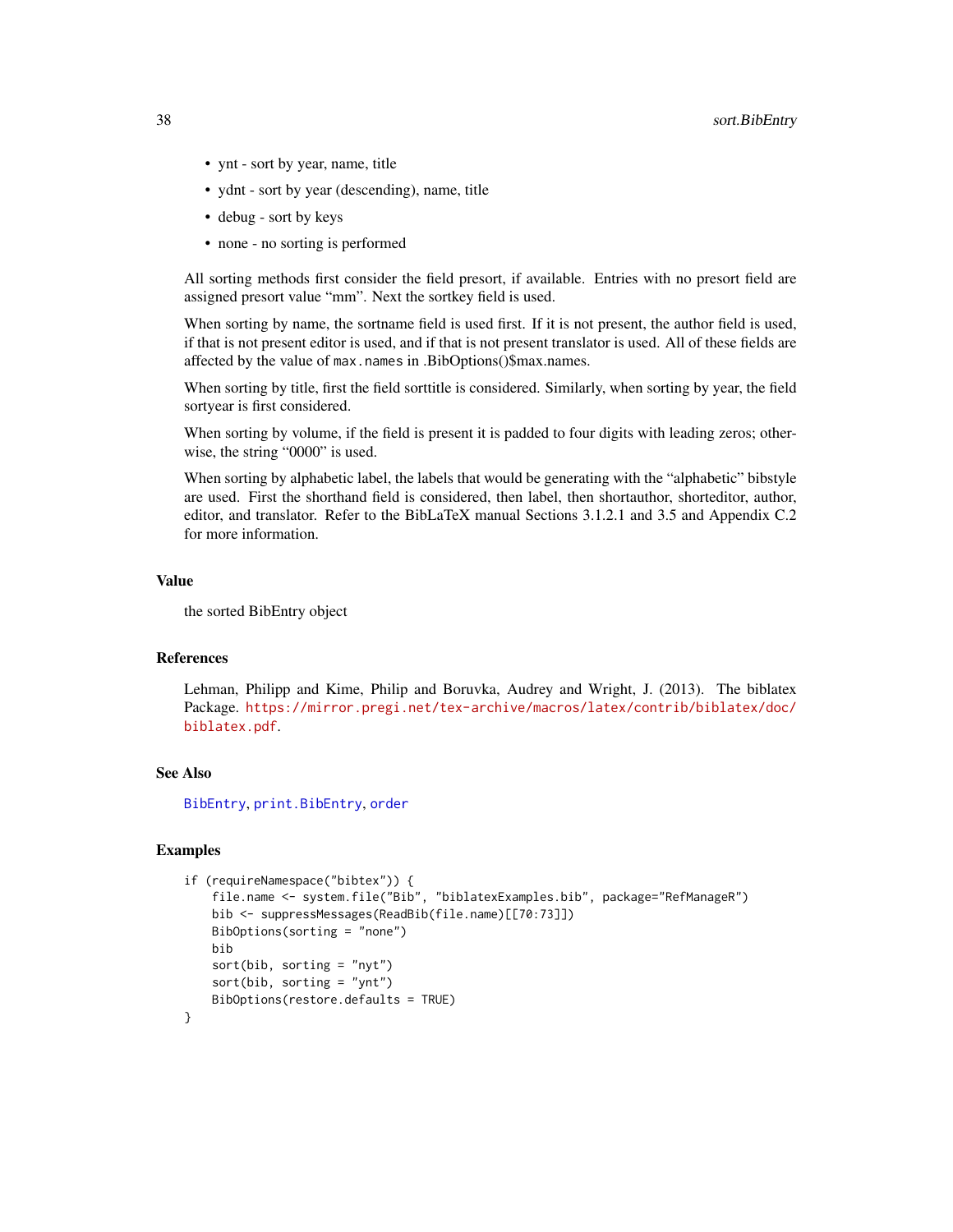<span id="page-38-2"></span><span id="page-38-1"></span><span id="page-38-0"></span>

toBiblatex converts a BibEntry object to character vectors with BibLaTeX markup. toBibtex will convert a BibEntry object to character vectors with BibTeX markup, converting some BibLaTeX fields and all entry types that are not supported by BibTeX to ones that are supported.

### Usage

```
toBiblatex(object, ...)
## S3 method for class 'BibEntry'
toBibtex(
  object,
  note.replace.field = c("urldate", "pubsate", "addendum"),
  extra.fields = NULL,
  ...
)
```
#### Arguments

| object             | an object of class BibEntry to be converted                                                                                                                                                                                                    |
|--------------------|------------------------------------------------------------------------------------------------------------------------------------------------------------------------------------------------------------------------------------------------|
| $\ddots$           | ignored                                                                                                                                                                                                                                        |
| note.replace.field |                                                                                                                                                                                                                                                |
|                    | a character vector of BibLaTeX fields. When converting an entry to BibTeX, the<br>first field in the entry that matches one specified in this vector will be added to<br>the note field, <i>if</i> the note field is not already present       |
| extra.fields       | character vector; fields that are not supported in standard BibTeX styles are by<br>default dropped in the result return by the to Bibtex function. Any fields specified<br>in extra.fields will <i>not</i> be dropped if present in an entry. |

### Details

toBiblatex converts the BibEntry object to a vector containing the corresponding BibLaTeX file, it ensures the name list fields (e.g. author and editor) are formatted properly to be read by bibtex and biber and otherwise prints all fields as is, thus it is similar to [toBibtex](#page-38-1).

toBibtex will attempt to convert BibLaTeX entries to a format that can be read by bibtex. Any fields not supported by bibtex are dropped unless they are specified in extra.fields. The fields below, if they are present, are converted as described and added to a bibtex supported field, unless that field is already present.

- date The date field, if present will be truncated to a year and added to the year field, if it is not already present. If a month is specified with the date, it will be added to the month field.
- journaltitle Will be changed to journal, if it is not already present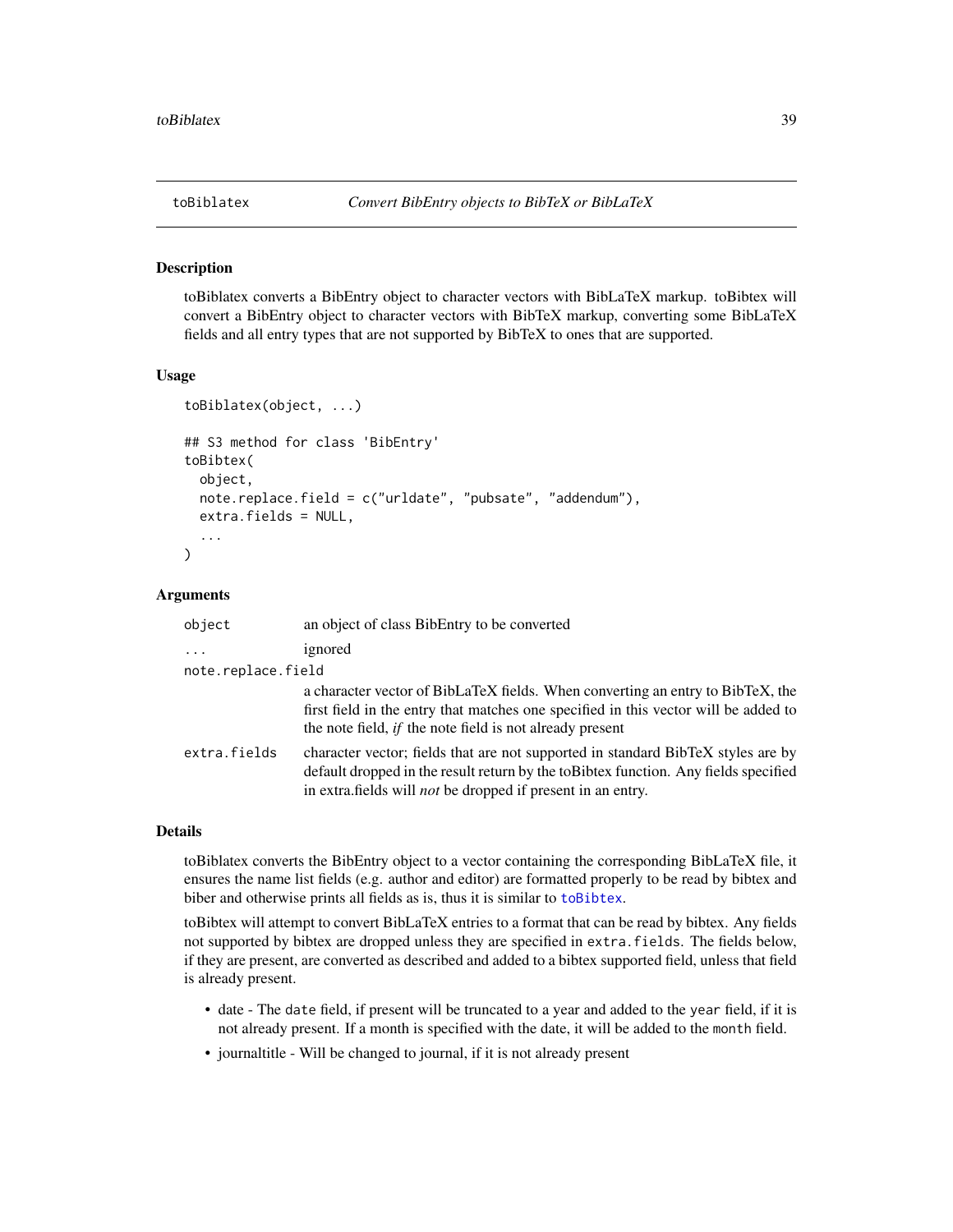#### <span id="page-39-0"></span>40 toBiblatex and the contract of the contract of the contract of the contract of the contract of the contract of the contract of the contract of the contract of the contract of the contract of the contract of the contract

- location Will be changed to address
- institution Converted to school for thesis entries
- sortkey Converted to key
- maintitle Converted to series
- issuetitle Converted to booktitle
- eventtitle Converted to booktitle
- eprinttype Converted to archiveprefix (for arXiv references)
- eprintclass Converted to primaryclass (for arXiv references)

If no note field is present, the note.replace.field can be used to specified BibLaTeX fields that can be looked for and added to the note field if they are present.

BibLaTeX entry types that are not supported by bibtex are converted by toBibtex as follows "mvbook" = "Book", "bookinbook" = "InBook", "suppbook" = "InBook",

- MvBook,Collection,MvCollection,Reference,MvReference,Proceedings,MvProceedings,Periodical - to Book
- BookInBook,SuppBook,InReference,SuppPeriodical to InBook
- report,patent to TechReport
- SuppCollection to InCollection
- thesis to MastersThesis if type = mathesis, else to PhdThesis
- *rest* to Misc

# Value

an object of class "Bibtex" - character vectors where each element holds one line of a BibTeX or BibLaTeX file

### Author(s)

McLean, M. W. <mathew.w.mclean@gmail.com>

### See Also

[toBibtex](#page-38-1), [BibEntry](#page-7-1), [print.BibEntry](#page-24-1)

```
if (requireNamespace("bibtex")) {
    file.name <- system.file("Bib", "biblatexExamples.bib", package="RefManageR")
   bib <- suppressMessages(ReadBib(file.name))
    toBiblatex(bib[70:72])
    toBibtex(bib[70:72])
}
```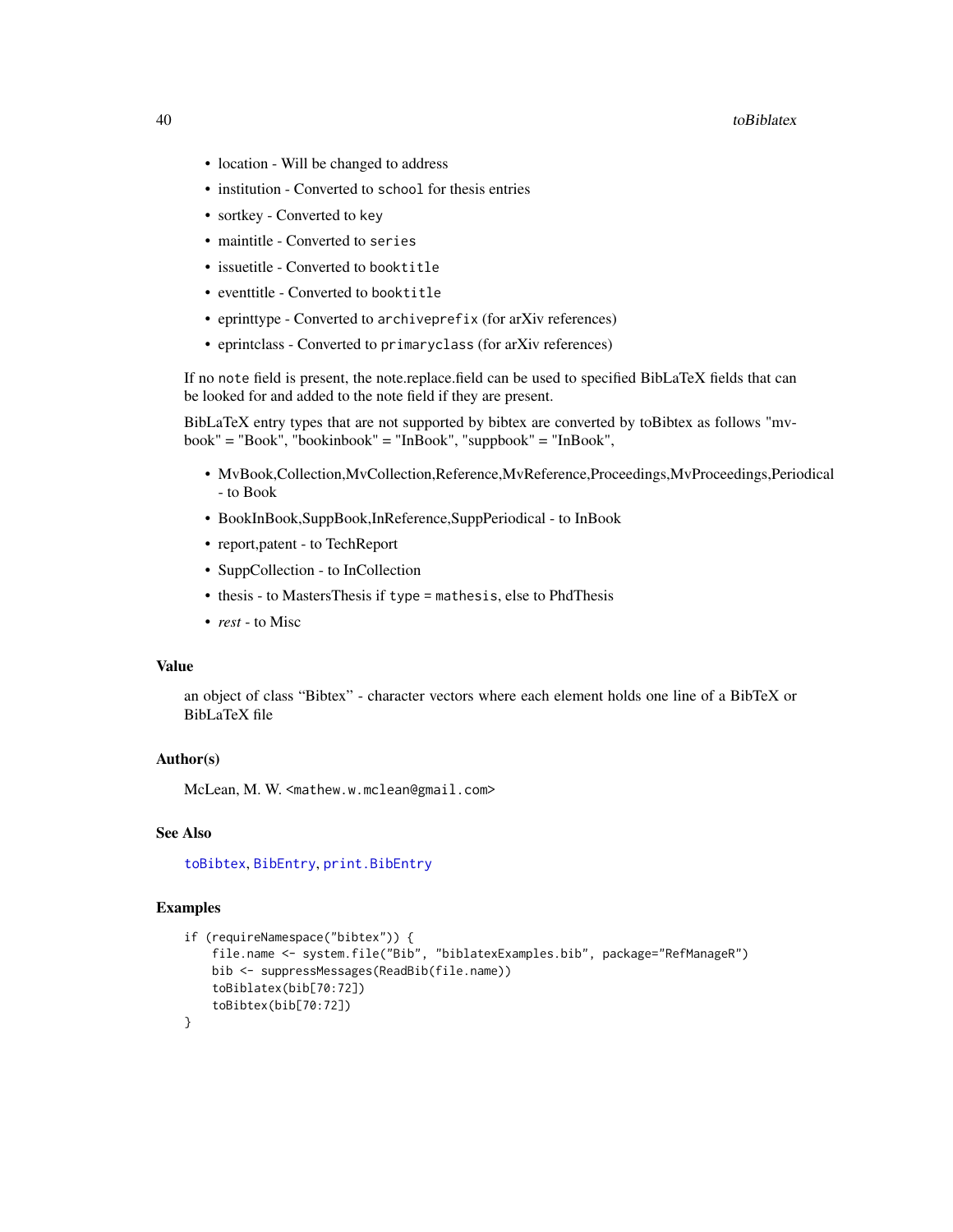<span id="page-40-0"></span>UpdateFieldName *Rename a field in a BibEntry object.*

# Description

This function will rename a field, in every entry where it is present, in a BibEntry object.

### Usage

```
UpdateFieldName(x, old.field, new.field)
```
# Arguments

| x         | - a BibEntry object                                   |
|-----------|-------------------------------------------------------|
| old.field | - string; the current name of the field to be renamed |
| new.field | - string; the new name to replace old. field          |

# Value

x, with the renamed field.

#### Examples

```
bib <- as.BibEntry(list(c(bibtype = "article", key = "mclean2014a", title = "My New Article",
  author = "Mathew W. McLean", journal = "The Journal", date = "2014-01"),
  c(bibtype = "article", key = "mclean2014b", title = "My Newer Article",
    author = "Mathew W. McLean", journal = "The Journal", date = "2014-02")))
bib <- UpdateFieldName(bib, "journal", "journaltitle")
toBiblatex(bib)
```
<span id="page-40-1"></span>WriteBib *Create a BibTeX File from a BibEntry Object e Creates a Bibtex File from a BibEntry object for use with either BibTeX or BibLaTex.*

# Description

Create a BibTeX File from a BibEntry Object e Creates a Bibtex File from a BibEntry object for use with either BibTeX or BibLaTex.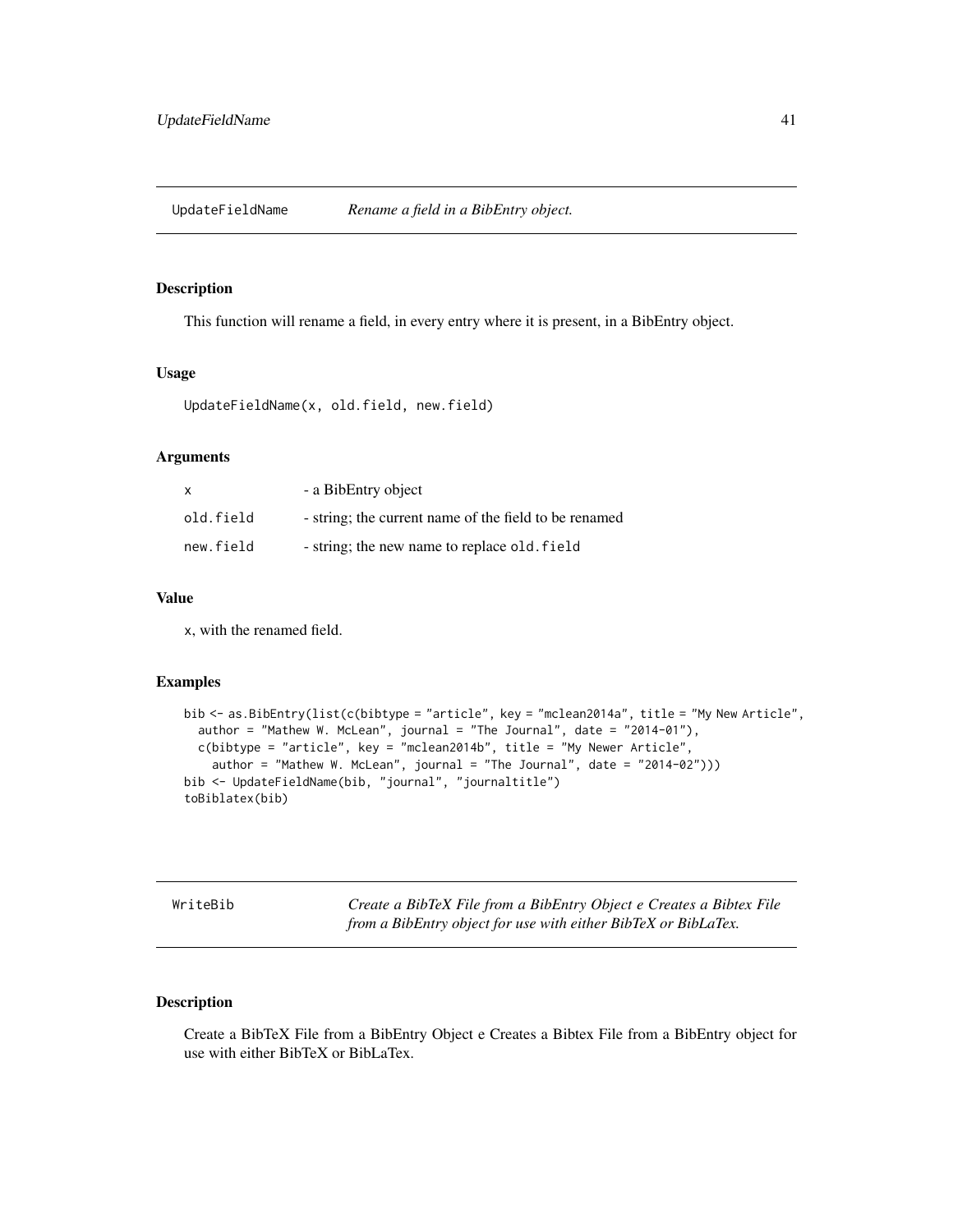# Usage

```
WriteBib(
  bib,
  file = "references.bib",
  biblatex = TRUE,
  append = FALSE,
  verbose = TRUE,
  ...
\mathcal{L}
```
### Arguments

| bib      | a BibEntry object to be written to file.                                                                                                                             |
|----------|----------------------------------------------------------------------------------------------------------------------------------------------------------------------|
| file     | character string naming a file, should; end in ".bib". Can be NULL, in which case<br>the BibEntry object will be written to stdout.                                  |
| biblatex | boolean; if TRUE, to Biblatex is used and no conversions of the BibEntry object<br>are done; if FALSE entries will be converted as described in to Bibtex. BibEntry. |
| append   | as in write. bib in package bibtex                                                                                                                                   |
| verbose  | as in write, bib in package bibtex                                                                                                                                   |
| $\cdot$  | additional arguments passed to writelines                                                                                                                            |

# Value

bib - invisibly

# Note

To write the contents of bib "as is", the argument biblatex should be TRUE, otherwise conversion is done as in [toBibtex.BibEntry](#page-38-1).

### Author(s)

McLean, M. W. based on write.bib by Gaujoux, R. in package bibtex.

### See Also

write.bib in package bibtex, [ReadBib](#page-25-1), [toBibtex.BibEntry](#page-38-1), [toBiblatex](#page-38-2), [BibEntry](#page-7-1)

```
if (requireNamespace("bibtex")){
   bib <- BibEntry("Article", key = "Carroll_2012",
                   doi = "10.1080/01621459.2012.699793",
                    year = "2012", month = "sep",
                   volume = 107, number = 499,
                   pages = {1166--1177},
     author = "R. Carroll and A. Delaigle and P. Hall",
     title = "Deconvolution When Classifying Noisy Data ...",
```
<span id="page-41-0"></span>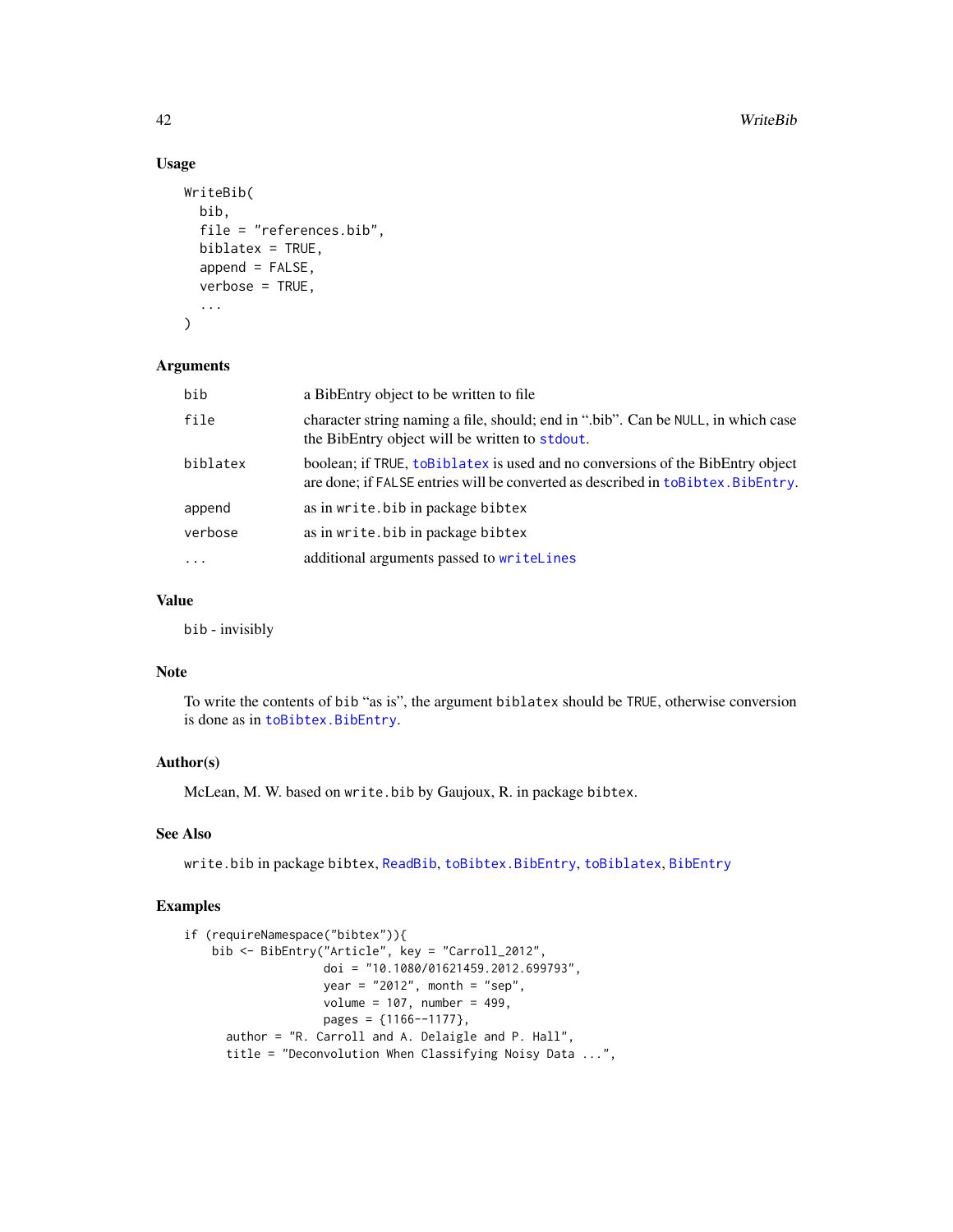# <span id="page-42-0"></span>[.BibEntry 43

```
journal = "Journal of the American Statistical Association")
## Write bib if no server error and bibtex available
if (length(bib)){
  tfile <- tempfile(fileext = ".bib")
 WriteBib(bib, tfile, biblatex = TRUE)
 identical(ReadBib(tfile), bib)
  unlink(tfile)
}
```
<span id="page-42-1"></span>

# [.BibEntry *Search BibEntry objects by field*

# <span id="page-42-2"></span>Description

}

Allows for searching and indexing a BibEntry object by fields, including names and dates. The extraction operator and the SearchBib function simply provide different interfaces to the same search functionality.

#### Usage

```
## S3 method for class 'BibEntry'
x[i, j, ..., drop = FALSE]
```

```
SearchBib(x, .opts = list(), ...)
```
### Arguments

| X        | an object of class BibEntry                                                                                                                                                                                                                |
|----------|--------------------------------------------------------------------------------------------------------------------------------------------------------------------------------------------------------------------------------------------|
| i        | A named list or character vector of search terms with names corresponding to<br>the field to search for the search term. Alternatively, a vector of entry key values<br>or numeric or logical indices specifying which entries to extract. |
| j        | A named list or character vector, as i. Entries matching the search specified by<br>i OR matching the query specified by j will be return                                                                                                  |
| $\ddots$ | arguments in the form bib. field = search. term, or as j lists or character vec-<br>tors for additional searches. For Search Bib, can alternatively have same form<br>as i.                                                                |
| drop     | logical, should attributes besides class be dropped from result?                                                                                                                                                                           |
| .opts    | list of search options with name = value entries. Any option described in Biboptions<br>is valid, with the following being the most relevant ones                                                                                          |
|          | • use regex - logical; are the search terms regular expressions or should<br>exact matching be used?                                                                                                                                       |
|          | • ignore case - logical; should case be ignored when comparing strings?                                                                                                                                                                    |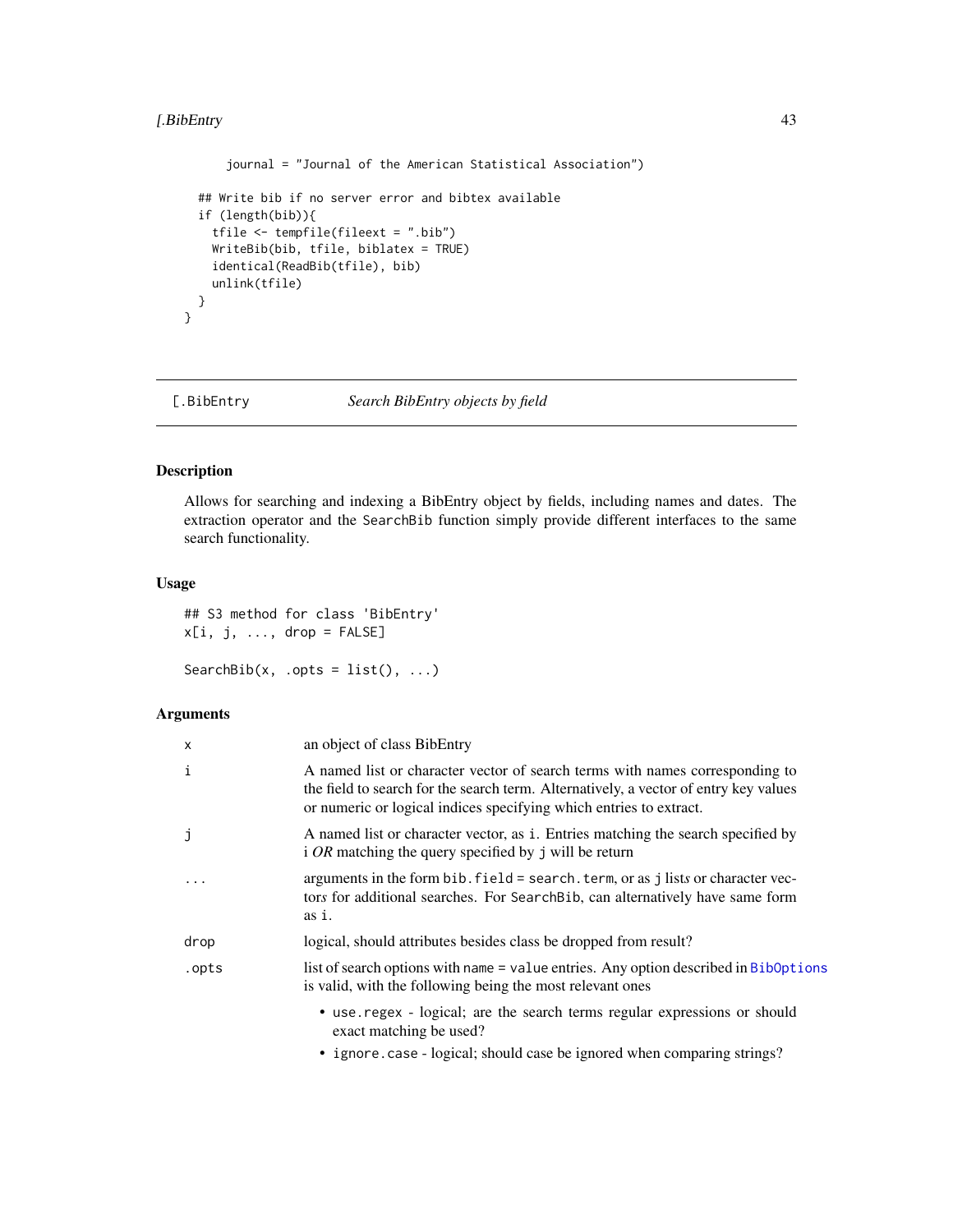- <span id="page-43-0"></span>• match.date - how should the date fields date, urldate, eventdate, and origdate. Default is "year.only", so that months and days in dates are ignored when comparing. Currently, specifying any other value results the full date being used. See the Note section.
- match.author character string; how should name fields be searched? If "family.only", only family names are compared; if "family.with.initials", family name and given name initials are used; if "exact", full names are used.
- return.ind logical; if TRUE the returned object is numeric indices of match locations; otherwise, a BibEntry object is returned

# Value

an object of class BibEntry (the results of the search/indexing), *or* if BibOptions()\$return.ind=TRUE, the indices in x that match the search terms.

#### Note

The arguments to the SearchBib function that control certain search features can also be changed for the extraction operator by changing the corresponding option in the .BibOptions object; see [BibOptions](#page-10-1).

#### See Also

```
$.BibEntry($<-.BibEntry(+.BibEntry([<-.BibEntry([[.BibEntry(),
[[<-.BibEntry(), c.BibEntry()
```

```
if (requireNamespace("bibtex")) {
   file.name <- system.file("Bib", "biblatexExamples.bib", package="RefManageR")
   bib <- suppressMessages(ReadBib(file.name))
   ## author search, default is to use family names only for matching
   bib[author = "aristotle"]
   ## Aristotle references before 1925
   bib[author="aristotle", date = "/1925"]
   ## Aristotle references before 1925 *OR* references with editor Westfahl
   bib[list(author="aristotle", date = "/1925"),list(editor = "westfahl")]
   ## Change some searching and printing options and search for author
   old.opts <- BibOptions(bib.style = "authoryear", match.author = "exact",
     max.names = 99, first.inits = FALSE)
   bib[author="Mart\u00edn, Jacinto and S\u00e1nchez, Alberto"]
   BibOptions(old.opts) ## reset options
   ## Some works of Raymond J. Carroll's
   file.name <- system.file("Bib", "RJC.bib", package="RefManageR")
   bib <- ReadBib(file.name)
```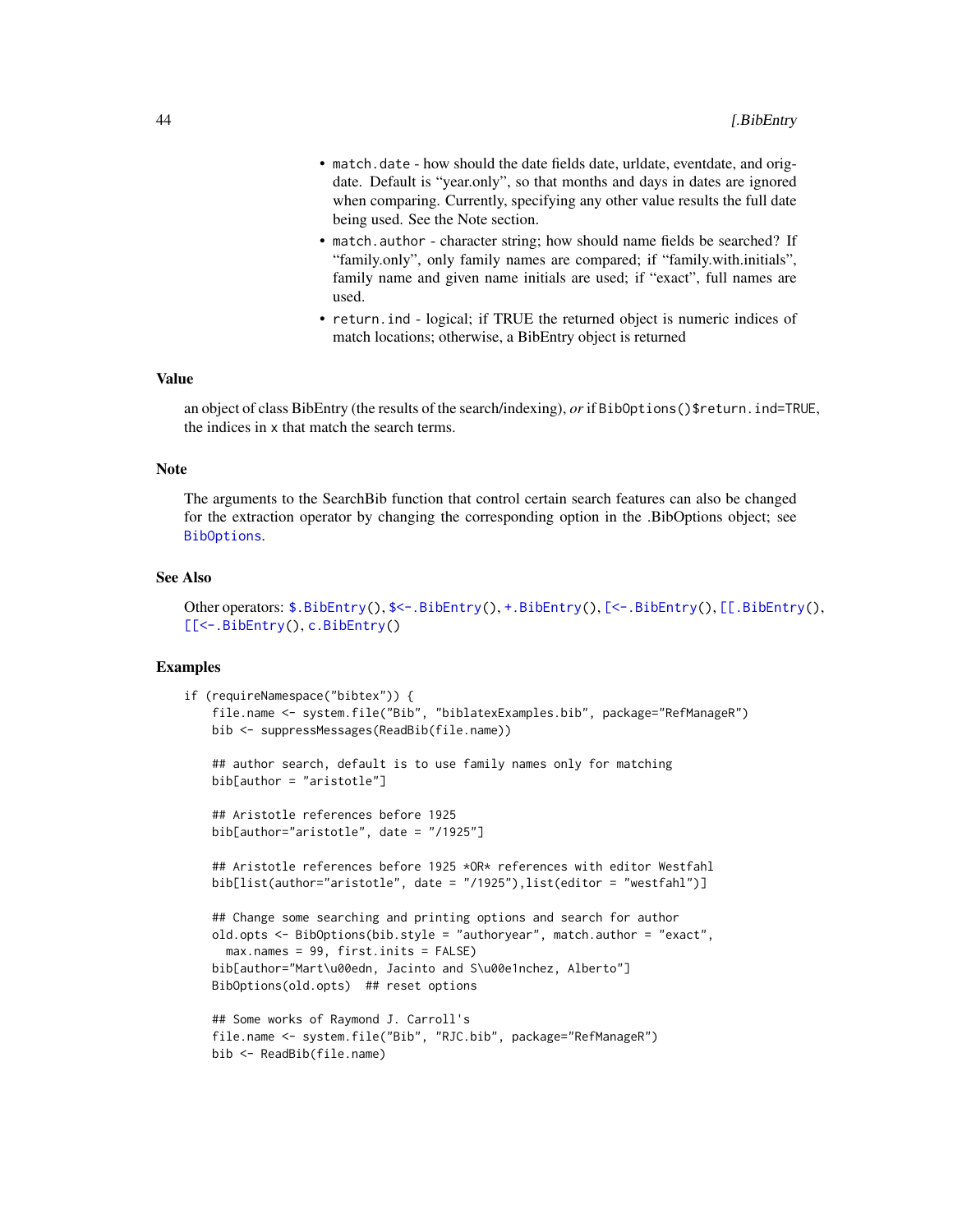# <span id="page-44-0"></span>[<-.BibEntry 45

```
length(bib)
    ## index by key
    bib[c("chen2013using", "carroll1978distributions")]
    ## Papers with someone with family name Wang
    length(SearchBib(bib, author='Wang', .opts = list(match.author = "family")))
    ## Papers with Wang, N.
  length(SearchBib(bib, author='Wang, N.', .opts = list(match.author = "family.with.initials")))
    ## tech reports with Ruppert
    length(bib[author='ruppert',bibtype="report"])
    ##Carroll and Ruppert tech reports at UNC
    length(bib[author='ruppert',bibtype="report",institution="north carolina"])
    ## Carroll and Ruppert papers since leaving UNC
    length(SearchBib(bib, author='ruppert', date="1987-07/",
       .opts = list(match.date = "exact")))
}
## Carroll and Ruppert papers NOT in the 1990's
## Not run:
if (requireNamespace("bibtex")) {
    length(SearchBib(bib, author='ruppert', date = "!1990/1999"))
    identical(SearchBib(bib, author='ruppert', date = "!1990/1999"),
     SearchBib(bib, author='ruppert', year = "!1990/1999"))
    table(unlist(SearchBib(bib, author='ruppert', date="!1990/1999")$year))
    ## Carroll + Ruppert + Simpson
    length(bib[author="Carroll, R. J. and Simpson, D. G. and Ruppert, D."])
    ## Carroll + Ruppert OR Carroll + Simpson
  length(bib[author=c("Carroll, R. J. and Ruppert, D.", "Carroll, R. J. and Simpson, D. G.")])
    ## Carroll + Ruppert tech reports at UNC "OR" Carroll and Ruppert JASA papers
   length(bib[list(author='ruppert',bibtype="report",institution="north carolina"),
     list(author="ruppert",journal="journal of the american statistical association")])
}
## End(Not run)
```
<span id="page-44-1"></span>[<-.BibEntry *Update Different Fields of Multiple Entries of a BibEntry Object*

#### **Description**

Assign new values for specified fields in a BibEntry object using a named character vector or list of named character vectors.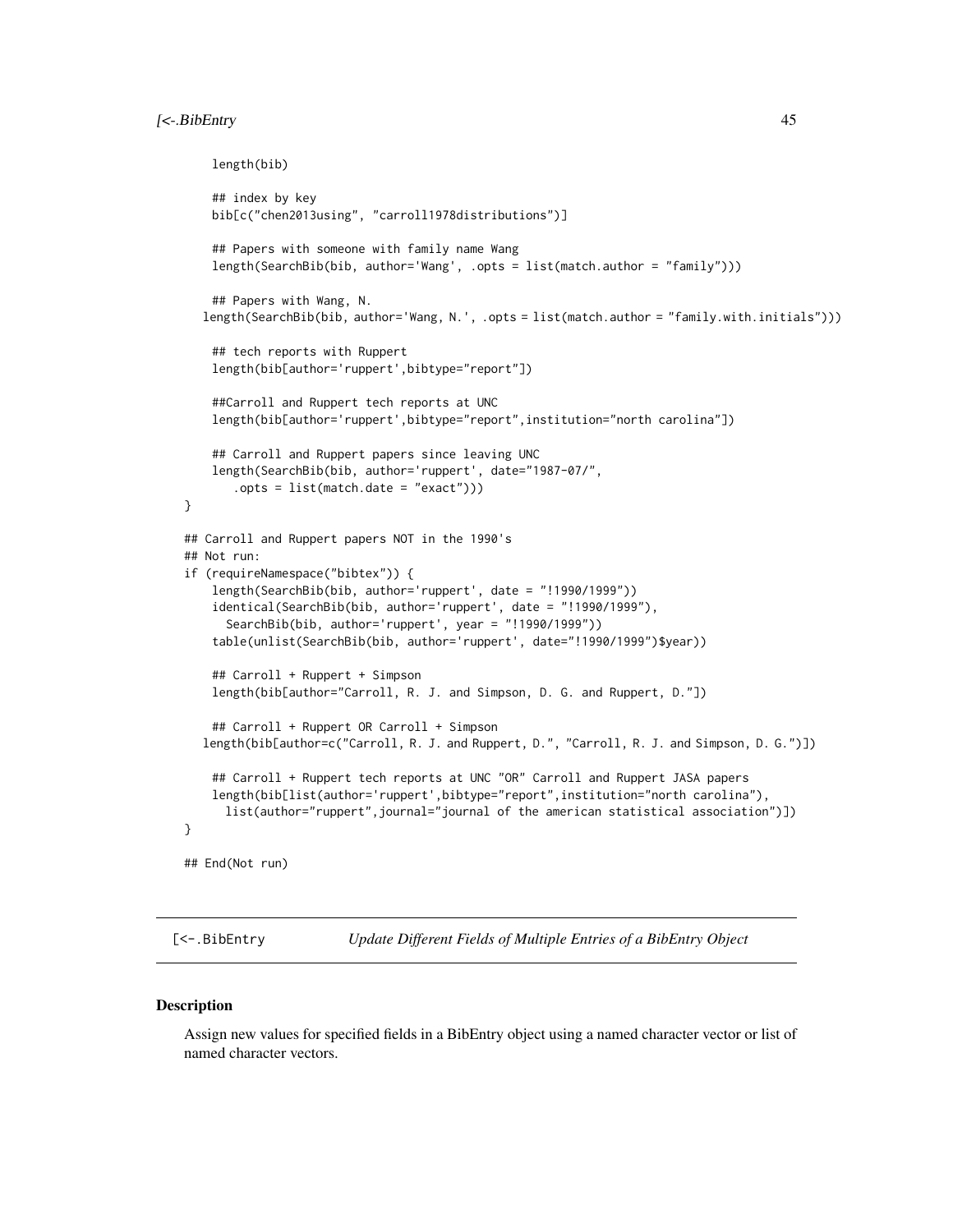#### <span id="page-45-0"></span>Usage

```
## S3 replacement method for class 'BibEntry'
x[i, j, ...] <- value
```
### Arguments

| X.       | - a BibEntry object.                                                                                                                                                                                                                                      |
|----------|-----------------------------------------------------------------------------------------------------------------------------------------------------------------------------------------------------------------------------------------------------------|
| i        | $-$ see [.BibEntry                                                                                                                                                                                                                                        |
| j        | $-$ see [.BibEntry                                                                                                                                                                                                                                        |
| $\cdots$ | $-$ see [.BibEntry                                                                                                                                                                                                                                        |
| value    | - values to be assigned to x. To update one entry only, should be a named<br>character vector with names corresponding to fields. To update multiple entries,<br>should be a list of named character vectors. Can also be an object of class<br>BibEntry. |

### Details

Date and name list fields should be in the format expected by Biblatex (see [BibEntry](#page-7-1)).

To clear a field 'field\_name' from an entry use field\_name = "".

### Value

an object of class BibEntry.

### See Also

```
$.BibEntry($<-.BibEntry(+.BibEntry([.BibEntry([[.BibEntry(),
[[<-.BibEntry(), c.BibEntry()
```

```
if (requireNamespace("bibtex")) {
    file.name <- system.file("Bib", "RJC.bib", package="RefManageR")
   bib <- ReadBib(file.name)
   print(bib[seq_len(3L)], .opts = list(sorting = "none", bib.style = "alphabetic"))
   ## add month to Serban et al., add URL and urldate to Jennings et al., and
   ## add DOI and correct journal to Garcia et al.
   bib[seq_len(3L)] <- list(c(date="2013-12"),
                            c(url="https://bsb.eurasipjournals.com/content/2013/1/13",
                             urldate = "2014-02-02"),
                            c(doi="10.1093/bioinformatics/btt608",
                             journal = "Bioinformatics"))
    print(bib[seq_len(3L)], .opts = list(sorting = "none", bib.style = "alphabetic"))
   bib2 <- bib[seq_len(3L)]
   bib2[2:3] <- bib[5:6]
   bib2
   bib2[3] \leq c(journal='', eprinttype = "arxiv", eprint = "1308.5427",
     eprintclass = "math.ST", pubstate = "submitted", bibtype = "misc")
   bib2
}
```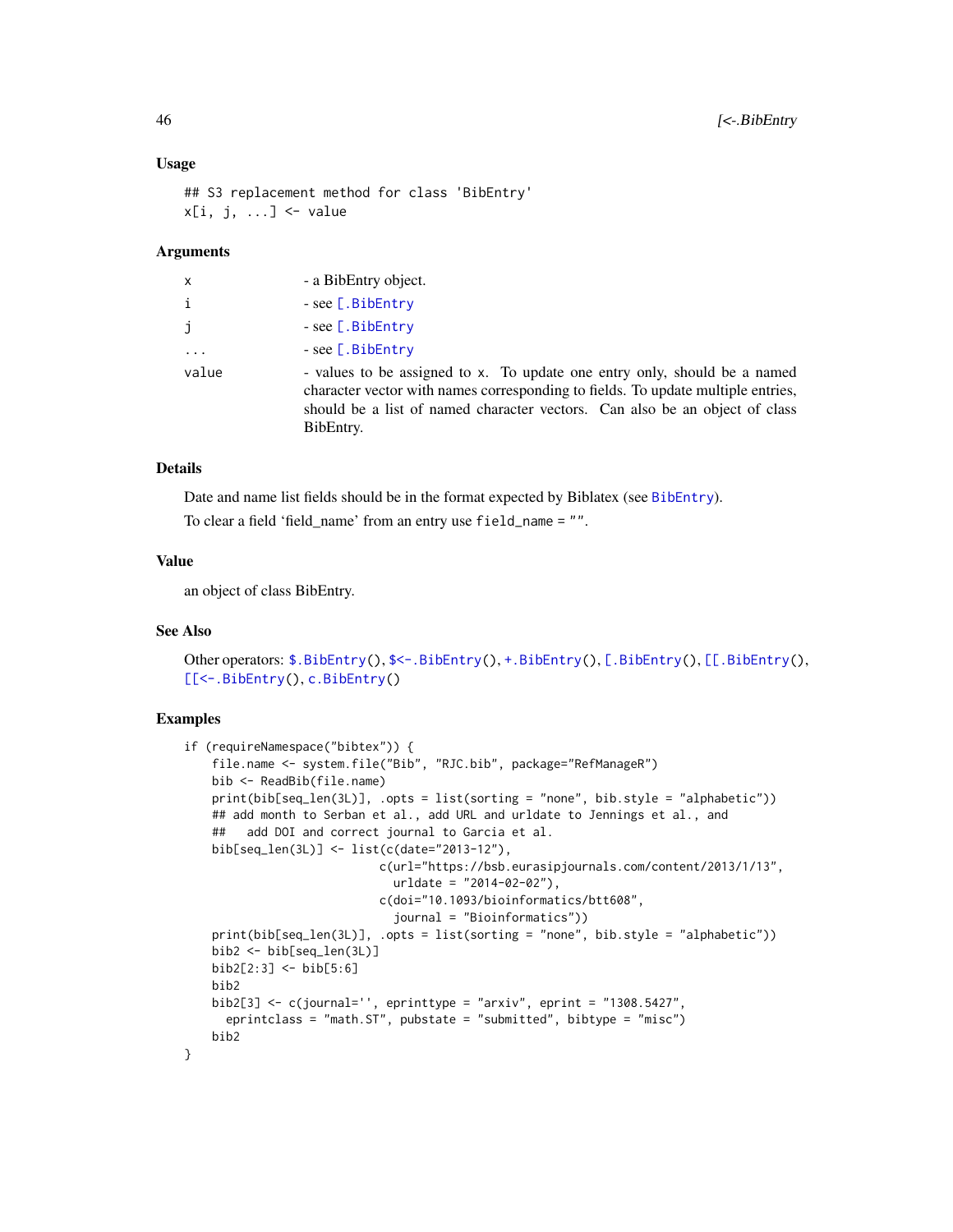<span id="page-46-1"></span><span id="page-46-0"></span>

Operator for extracting BibEntry objects by index.

# Usage

## S3 method for class 'BibEntry'  $x[[i, drop = FALSE]]$ 

### Arguments

| X            | a BibEntry object                                                                  |
|--------------|------------------------------------------------------------------------------------|
| $\mathbf{i}$ | numeric indices of entries to extract, or a character vector of keys corresponding |
|              | to the entries to be extracted.                                                    |
| drop         | logical, should attributes besides class be dropped from result?                   |

# Value

an object of class BibEntry.

# Note

This method is different than the usual operator [[ for lists in that a vector of indices may be specified.

This method behaves differently than the [ operator for BibEntry objects in that it does not expand crossreferences when returning, so that a parent entry or xdata entry will be dropped if it is not also indexed when indexing the child entry.

This method is not affected by the value of BibOptions()\$return.ind.

# See Also

```
$.BibEntry($<-.BibEntry(+.BibEntry([.BibEntry([<-.BibEntry(),
[[<-.BibEntry(), c.BibEntry()
```

```
if (requireNamespace("bibtex")) {
    file.name <- system.file("Bib", "biblatexExamples.bib", package="RefManageR")
   bib <- suppressMessages(ReadBib(file.name))
   bib[[20:21]]
   bib[c("hyman", "loh")]
  ## Note this is FALSE because [[ does not inherit from the dropped parent entry while [ does.
    identical(bib[1], bib[[1]])
```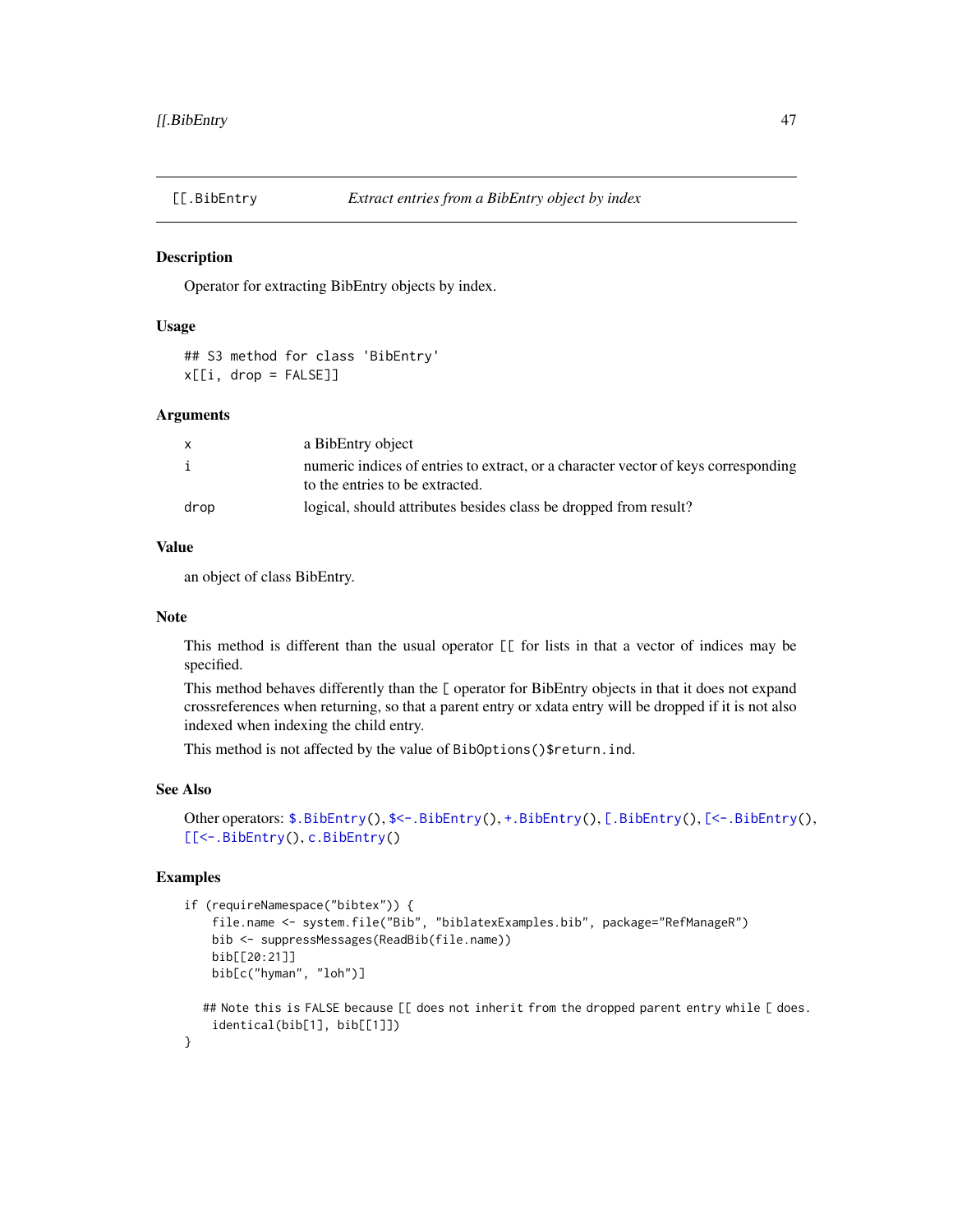<span id="page-47-2"></span><span id="page-47-0"></span>

Replace one entry in a BibEntry object with another

# Usage

```
## S3 replacement method for class 'BibEntry'
x[[i]] <- value
```
#### Arguments

|       | - a BibEntry object                                                                                |
|-------|----------------------------------------------------------------------------------------------------|
|       | - a numeric index or a string entry key                                                            |
| value | - a single entry BibEntry object or an object that can be coerced to BibEntry<br>using as.BibEntry |

# Details

This function will replace the specified entry in x with the entry given by value. To replace multiple entries see [\[<-.BibEntry](#page-44-1).

# Value

an object of class BibEntry

# See Also

```
$.BibEntry($<-.BibEntry(+.BibEntry([.BibEntry([<-.BibEntry(),
[[.BibEntry(), c.BibEntry()
```
<span id="page-47-1"></span>\$.BibEntry *Extract fields from a BibEntry object*

# Description

used to extract a single field from each entry in a BibEntry object

### Usage

## S3 method for class 'BibEntry' x\$name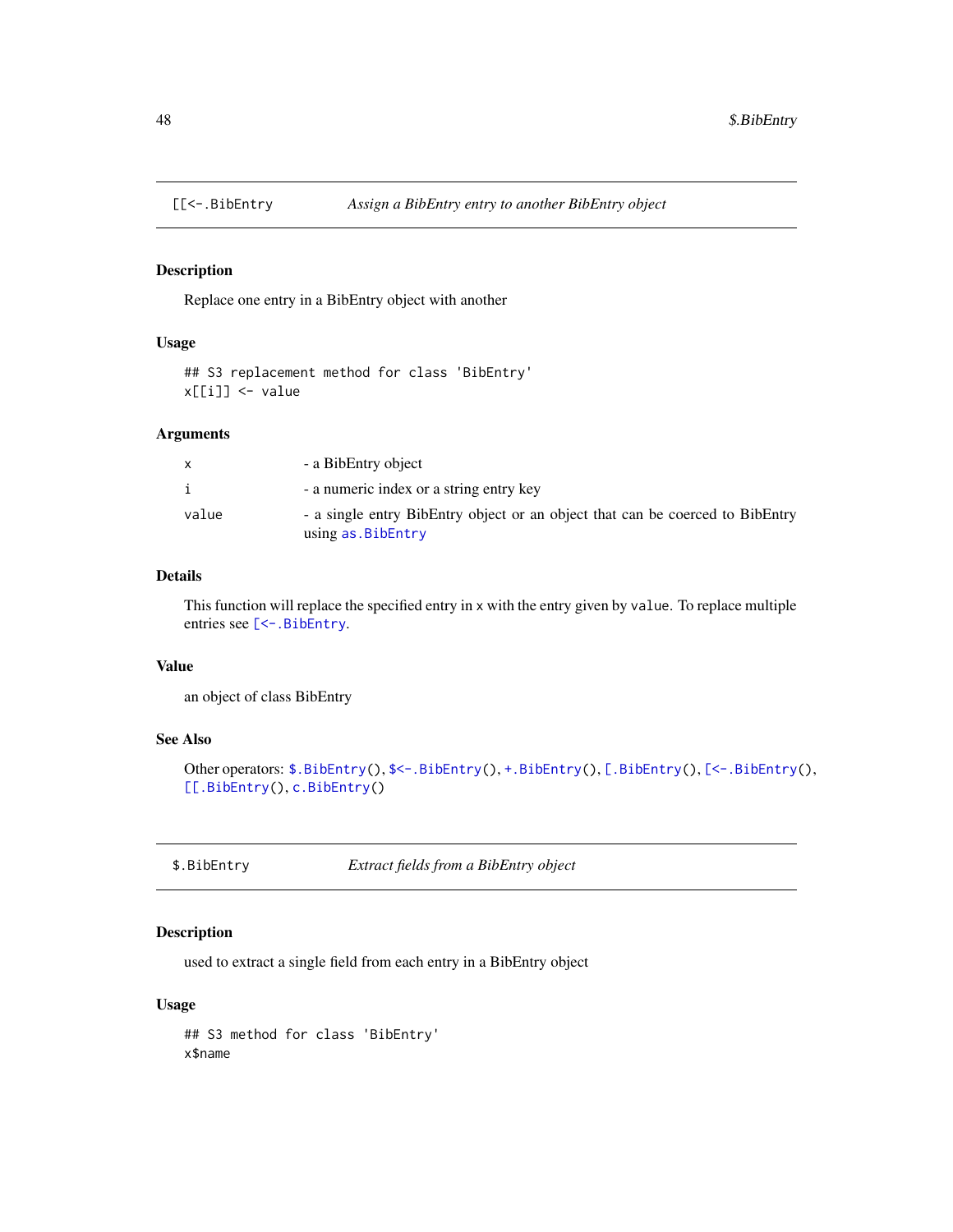### <span id="page-48-0"></span> $\frac{1}{2}$   $\left\{\frac{1}{2} \right\}$  49

### Arguments

| X    | an object of class BibEntry |
|------|-----------------------------|
| name | the field to extract        |

### Value

a named list of values for the field specified by name for each entry; NULL if the field is not present for a particular entry. The names attribute of the returned list contains the entry keys (potentially back-quoted).

#### Note

name may be "bibtype" to extract entry types or "key" to extract keys.

# See Also

```
$<-.BibEntry(+.BibEntry([.BibEntry([<-.BibEntry([[.BibEntry(),
[[<-.BibEntry(), c.BibEntry()
```
# Examples

```
if (requireNamespace("bibtex")) {
   file.name <- system.file("Bib", "biblatexExamples.bib", package="RefManageR")
   bib <- suppressMessages(ReadBib(file.name))
   bib[[50:55]]$author
   bib[[seq_len(5)]]$bibtype
}
```
<span id="page-48-1"></span>\$<-.BibEntry *Replace values for a particular field in a BibEntry object*

# Description

Used to replace the values stored for a specified field in a BibEntry object.

### Usage

```
## S3 replacement method for class 'BibEntry'
x$name <- value
```
### Arguments

|       | a BibEntry object                                              |
|-------|----------------------------------------------------------------|
| name  | string; the field to assign the new values to.                 |
| value | character vector; the replacement field values to be assigned. |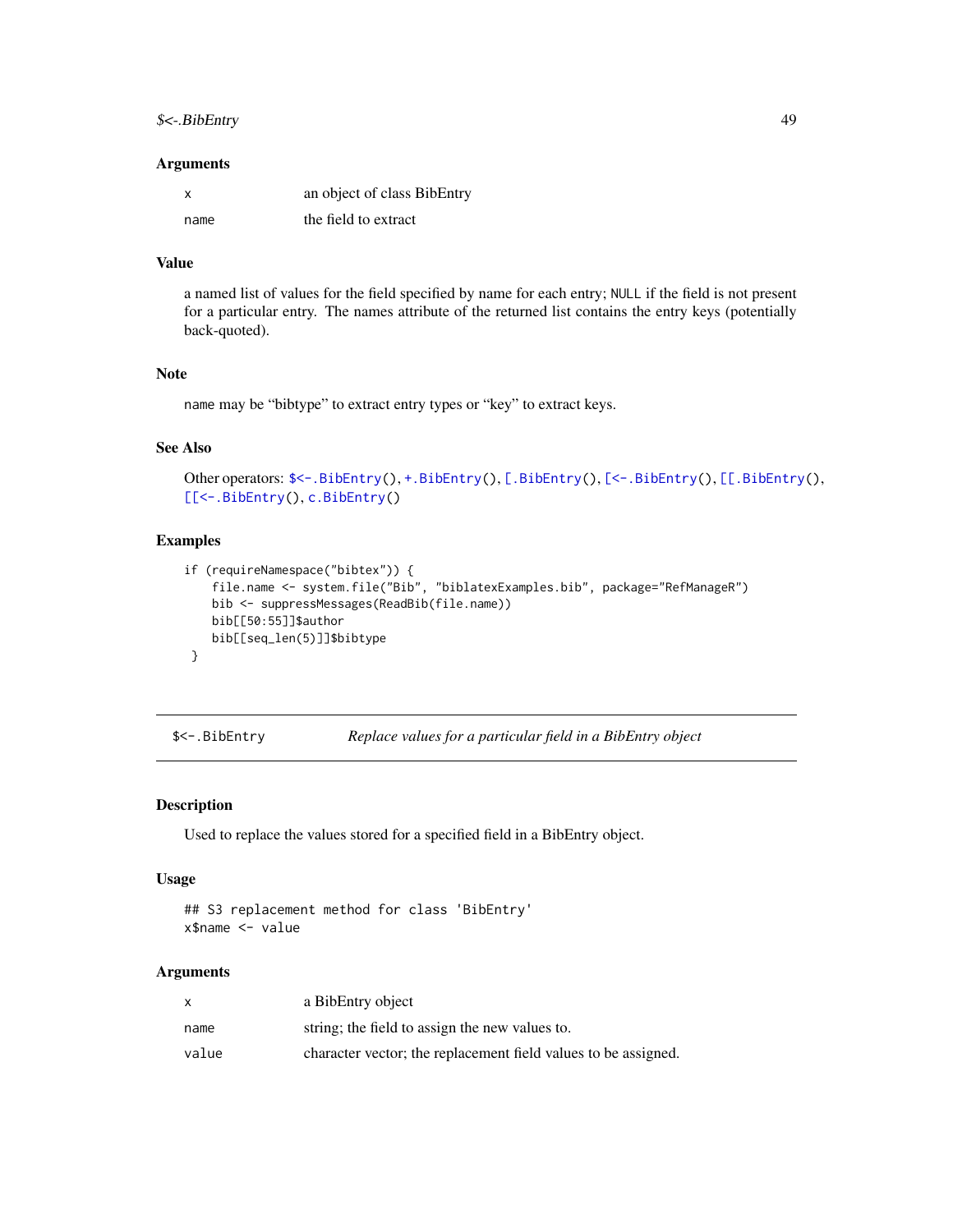# <span id="page-49-0"></span>Value

an object of class BibEntry with the updated fields.

### Note

The method expects date and name list fields to be in the format expected by Biblatex. The field specified by name does not have to be one currently in x.

# See Also

```
$.BibEntry(+.BibEntry([.BibEntry([<-.BibEntry([[.BibEntry(),
[[<-.BibEntry(), c.BibEntry()
```

```
bib <- BibEntry(bibtype = "misc", key = "mclean", author = "Mathew W. McLean",
  title = "My Work", year = "2012")
bib$year <- 2014
bib$author <- "McLean, M. W. and Carroll, R. J."
bib$url <- "https://example.com"
bib
bib <- c(bib, as.BibEntry(citation()))
bib[1]$author[2] <- person(c("Raymond", "J."), "Carroll")
bib$author
```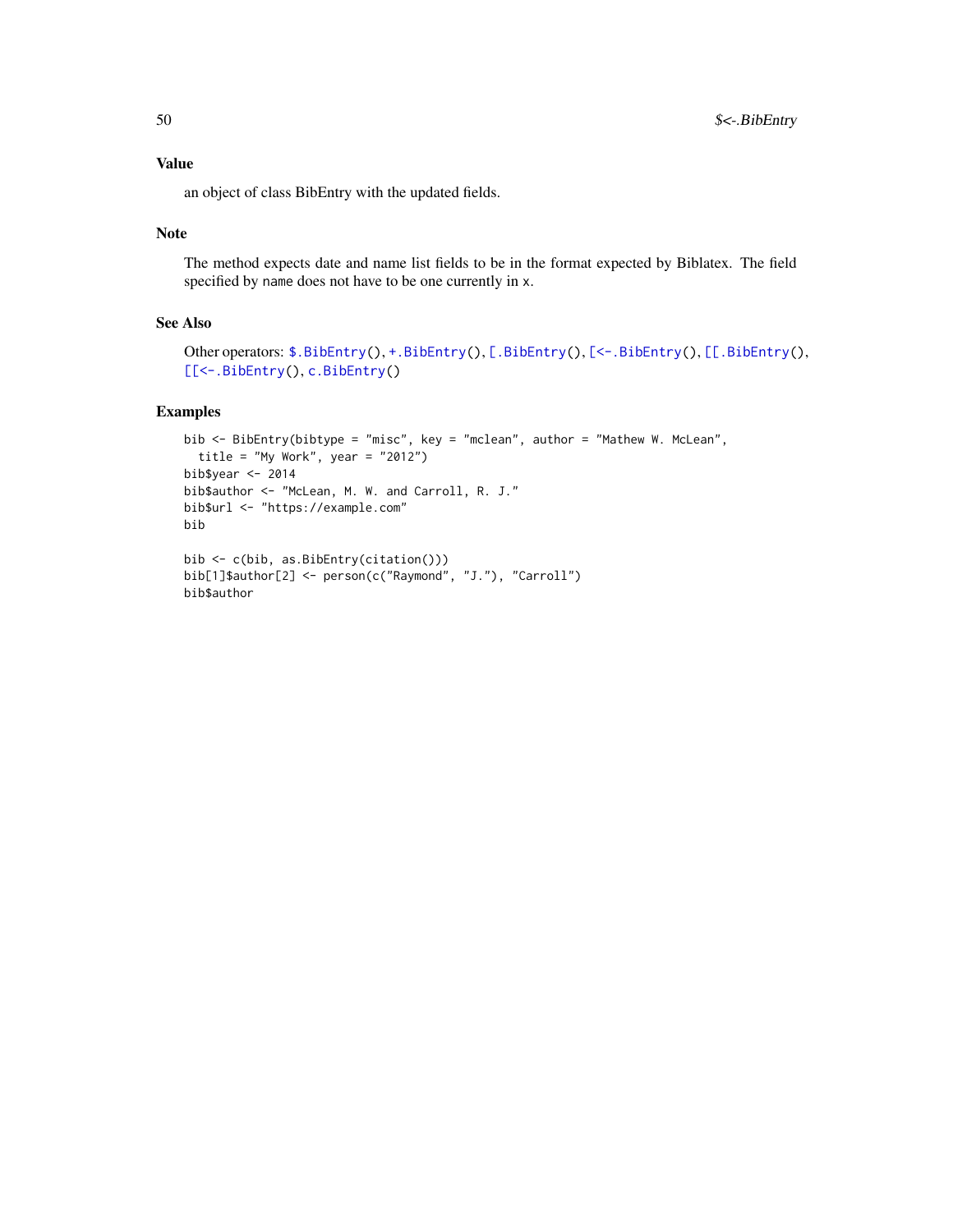# <span id="page-50-0"></span>Index

∗ IO toBiblatex , [39](#page-38-0) WriteBib , [41](#page-40-0) ∗ attribute names<-.BibEntry , [23](#page-22-0) ∗ connection open.BibEntry, [24](#page-23-0) ∗ database [.BibEntry, [43](#page-42-0) [[.BibEntry, [47](#page-46-0) BibEntry, [8](#page-7-0) GetPubMedByID, [18](#page-17-0) GetPubMedRelated , [19](#page-18-0) LookupPubMedID, [22](#page-21-0) ReadCrossRef , [27](#page-26-0) ReadGS, [30](#page-29-0) ReadZotero , [34](#page-33-0) RelistBibEntry , [36](#page-35-0) toBiblatex , [39](#page-38-0) ∗ list [.BibEntry, [43](#page-42-0) [[.BibEntry, [47](#page-46-0) RelistBibEntry , [36](#page-35-0) ∗ manip [.BibEntry, [43](#page-42-0) [<-. BibEntry, [45](#page-44-0) [[.BibEntry, [47](#page-46-0) RelistBibEntry , [36](#page-35-0) sort.BibEntry, [37](#page-36-0) UpdateFieldName , [41](#page-40-0) ∗ methods +.BibEntry , [4](#page-3-0) [<-. BibEntry, [45](#page-44-0) [[<-. BibEntry, [48](#page-47-0) \$<-.BibEntry , [49](#page-48-0) c.BibEntry , [13](#page-12-0) Cite , [14](#page-13-0) levels.BibEntry , [21](#page-20-0) sort.BibEntry, [37](#page-36-0)

∗ operators +.BibEntry , [4](#page-3-0) [.BibEntry, [43](#page-42-0) [<-. BibEntry, [45](#page-44-0) [[.BibEntry, [47](#page-46-0) [[<-. BibEntry, [48](#page-47-0) \$.BibEntry , [48](#page-47-0) \$<-.BibEntry , [49](#page-48-0) c.BibEntry , [13](#page-12-0) ∗ package RefManageR-package , [2](#page-1-0) ∗ print Cite , [14](#page-13-0) ∗ pubmed GetPubMedByID , [18](#page-17-0) GetPubMedRelated , [19](#page-18-0) LookupPubMedID, [22](#page-21-0) ReadCrossRef , [27](#page-26-0) ReadPubMed , [33](#page-32-0) ∗ utilities as.BibEntry, <mark>[6](#page-5-0)</mark> open.BibEntry, [24](#page-23-0) ReadPDFs , [31](#page-30-0) toBiblatex , [39](#page-38-0) UpdateFieldName , [41](#page-40-0) +.BibEntry , [4](#page-3-0) , *[13](#page-12-0) , [14](#page-13-0)* , *[44](#page-43-0)* , *[46](#page-45-0)[–50](#page-49-0)* [.BibEntry , *[3](#page-2-0)* , *[5](#page-4-0)* , *[11](#page-10-0)* , *[14](#page-13-0)* , [43](#page-42-0) , *[46](#page-45-0)[–50](#page-49-0)* [<-. BibEntry, [11](#page-10-0), [45](#page-44-0) [[.BibEntry , *[3](#page-2-0)* , *[5](#page-4-0)* , *[14](#page-13-0)* , *[44](#page-43-0)* , *[46](#page-45-0)* , [47](#page-46-0) , *[48](#page-47-0) [–50](#page-49-0)* [[<-. BibEntry, [48](#page-47-0) \$.BibEntry , *[3](#page-2-0)* , *[5](#page-4-0)* , *[14](#page-13-0)* , *[44](#page-43-0)* , *[46](#page-45-0)[–48](#page-47-0)* , [48](#page-47-0) , *[50](#page-49-0)* \$<-.BibEntry , [49](#page-48-0) as.BibEntry , [6](#page-5-0) , *[7](#page-6-0)* , *[36](#page-35-0)* , *[48](#page-47-0)*

as.data.frame.BibEntry , [7](#page-6-0) AutoCite *(*Cite *)* , [14](#page-13-0)

BibEntry, [3](#page-2-0), [6,](#page-5-0) [7](#page-6-0), [8](#page-7-0), [12](#page-11-0), [13](#page-12-0), [17](#page-16-0), [25](#page-24-0), [26](#page-25-0), [29](#page-28-0), [31](#page-30-0), *[32](#page-31-0)* , *[35](#page-34-0)* , *[38](#page-37-0)* , *[40](#page-39-0)* , *[42](#page-41-0)* , *[46](#page-45-0)* bibentry , *[6](#page-5-0)* , *[8](#page-7-0) [–10](#page-9-0)*